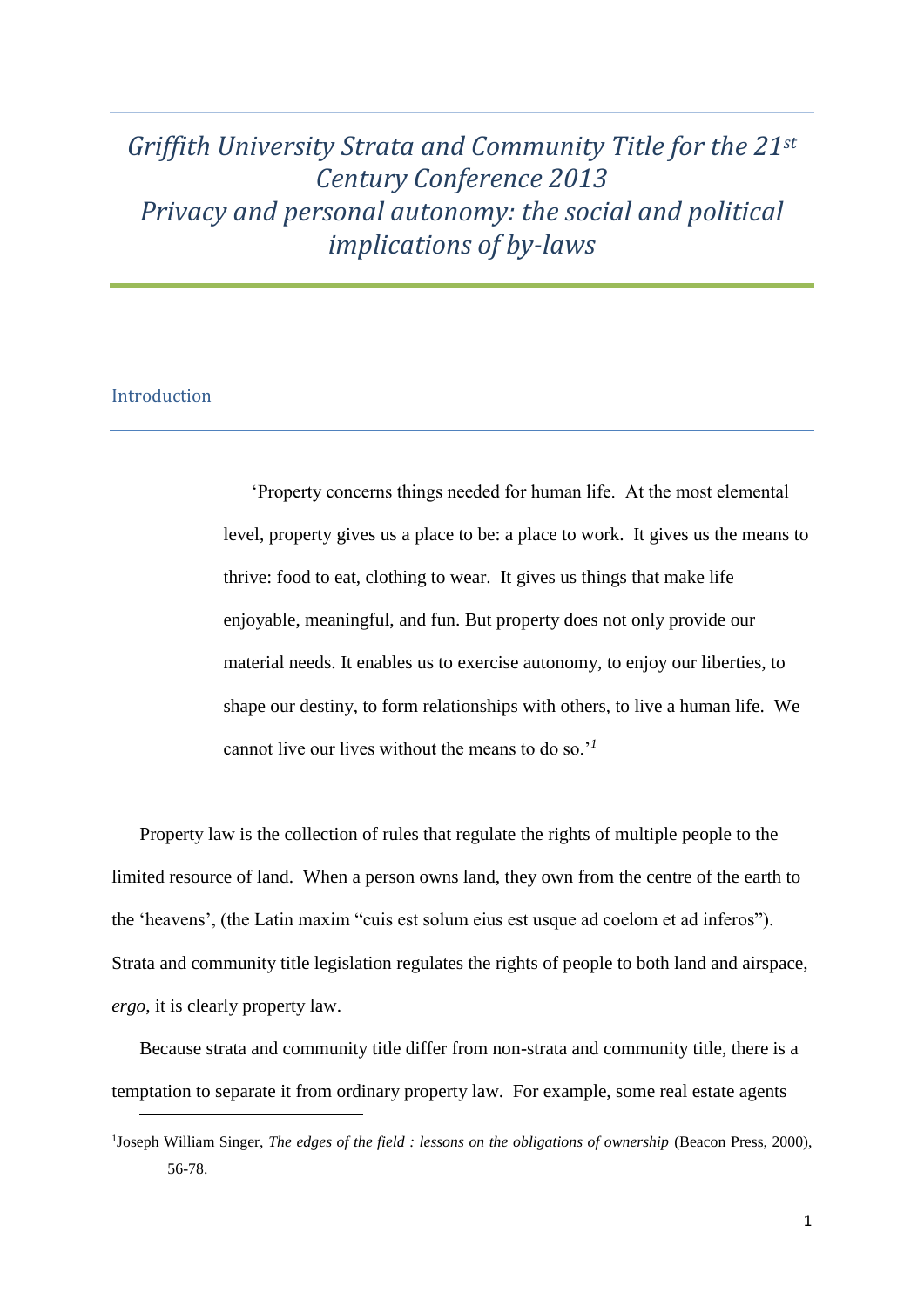habitually refer to non-strata townhouses as "Torrens title" townhouses, as if strata were *not*  Torrens title. This is wrong and the strata industry needs to stop using the term Torrens title incorrectly. Torrens title is the system of registered title that is used in all Australian states. The only alternative to Torrens title is Old System title, which was the method of transferring land title by deeds. There is no Old System title left in Queensland and it is negligible in all other states. All strata and community title in Australia is Torrens title.

Strata and community title is also invariably freehold title. The only alternative to a freehold title is a leasehold title. There are a small number of leasehold strata and community title developments, for example around Sydney Harbour<sup>2</sup> or on the Queensland islands, but the overwhelming majority of strata properties are freehold. In NSW, they are subdivisions under the *Strata Schemes (Freehold Development) Act* 1973; the word "freehold" in the Act's title is a bit of a give-away: it creates "freehold" titles. There are two freehold estates in property law: the fee simple and life estate, the latter obviously not being relevant. The upshot of this is that when someone buys a strata or community title property, they are buying *a Torrens title freehold fee simple.*

This does not mean that strata and community title are identical to non-strata titled properties. The existence of a body corporate and by-laws, as well as the ownership of common property make them different. However, they are only as different as they need to be. There is no need to throw the baby out with the bathwater, severing all connection between the rules that regulate land and air in strata properties and the rules which for centuries have regulated land and air in all other properties. Put simply, there is no need to reinvent the wheel.

<sup>2</sup> These are created under the *Strata Schemes (Leasehold Development) Act* 1986 (NSW), and are typically on 99 year leases from a State government authority.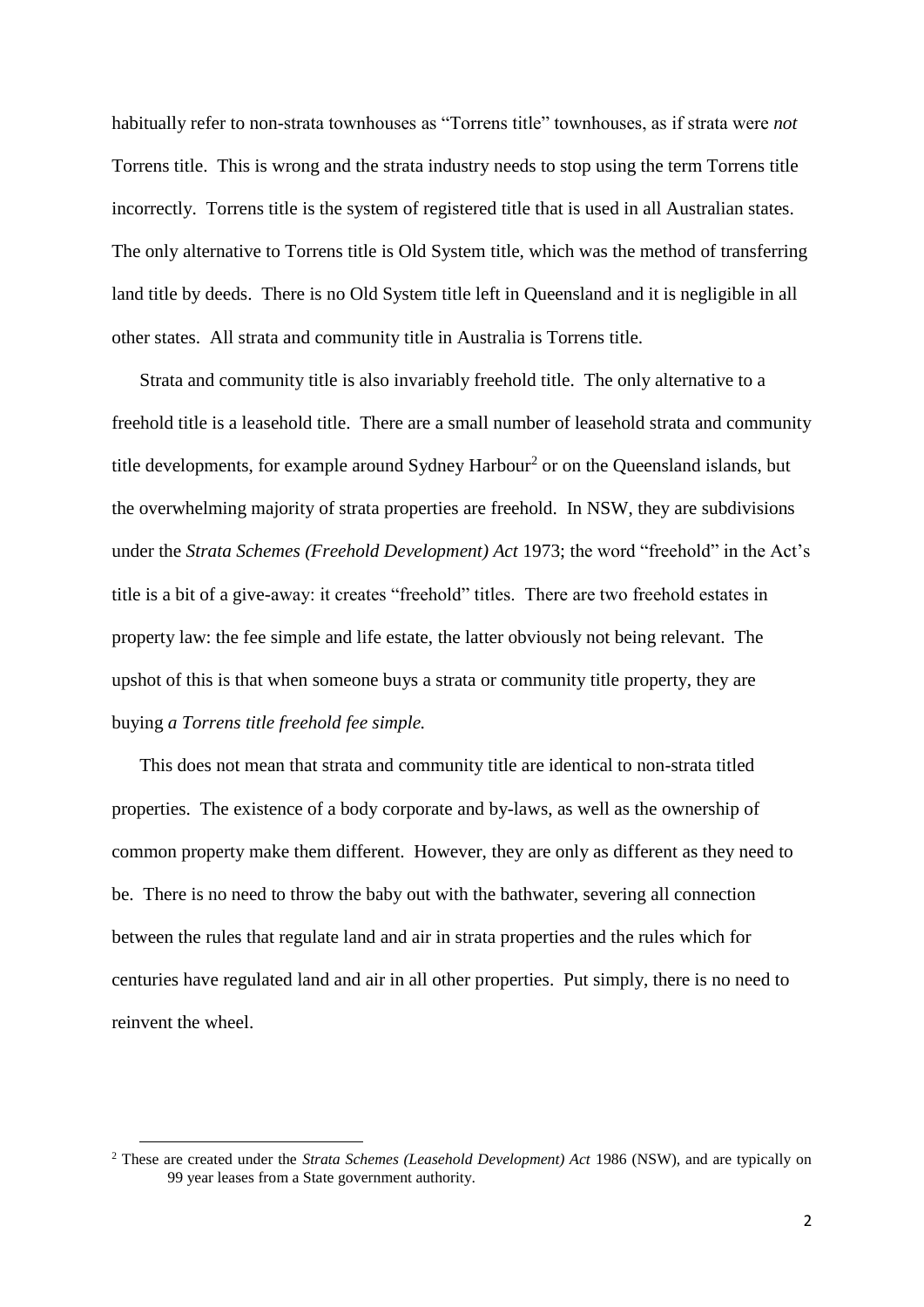There are a number of difficult issues that come up in strata and community title, in particular in relation to by-laws, and there is sometimes no clear answer to questions about by-law validity. The intense litigation over pet by-laws in Queensland is a good example. However, with difficult questions in law, as in philosophy, science, economics or even life, it helps to go back to fundamental principles. What are the basic principles that underlie rules that regulate land and do the strata rules we are creating comply with them? If not, is the divergence justified?

There are four fundamental aspects of all property law. First, property law does not regulate land, it regulates people's rights to land with respect to each other. In other words, it creates relationships between people by reference to land. When creating those relationships we must be mindful of their effects. As Joseph Singer says,

Every legal right should be understood not merely by reference to the powers and rights it gives the owner but by reference to the impacts of the exercise of those powers on others and the shape and character of the social relationships engendered by those rights and powers.<sup>3</sup>

While property law sets great store by voluntary relationships, for example that a landlord and tenant have voluntarily agreed to the provisions in a lease, not all voluntarily agreed arrangements are acceptable. '[S]ome relationships are out of bounds...some contract terms

<sup>3</sup> Singer, 'Democratic Estates', above n **Error! Bookmark not defined.**, 1047.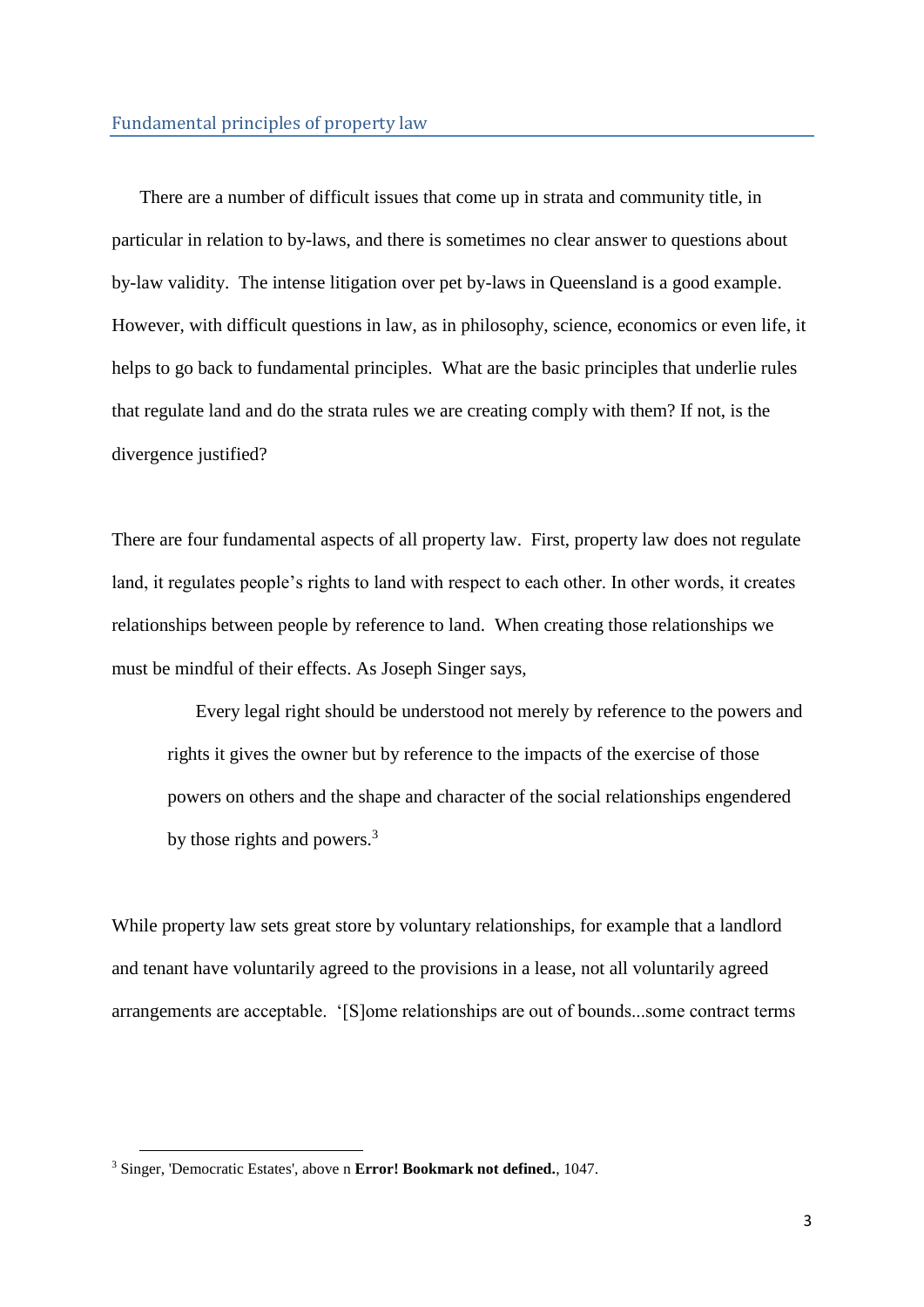are off the table...[and] there are some things you should not ask of others; there are some demands that cannot justly be made in a free and democratic society.<sup>4</sup>

Secondly, property law creates "externalities". This is when the law allows some people to have certain rights to land, by definition that will mean that other people are excluded from land or their rights to use that land are reduced. We need to be attentive to these externalities. Some externalities will be acceptable, for example that my neighbor cannot use my backyard; some will not be acceptable, for example that an entire community cannot access Surfers Paradise beach because the state government has sold it to a developer for the common property in a community title estate.

Thirdly, property law does not simply create rights between individuals with reference to a single piece of land, those individual rights multiplied thousands of times across a physical landscape and through time create a social, economic and political regime.

Property law is part of the way we define a legitimate social order....[and] we cannot conclude that a particular set of property rules or institutions is acceptable unless we attend to the systemic effects of exercising those property rights.<sup>5</sup>

Finally, because property law helps to create our social order, most property law is consistent with the values of our social order. Put another way, property law is both informed by common morality and helps to create common morality. While new laws can be used to push people in a new direction and create a new norm (for example, seat belt laws), as a general rule law only requires people to do things we all already agree are correct and

 $\overline{a}$ 

<sup>4</sup> Singer, 'Democratic Estates', above n **Error! Bookmark not defined.**, 1048.

<sup>5</sup> Singer, 'Democratic Estates', above n **Error! Bookmark not defined.**, 1049-50.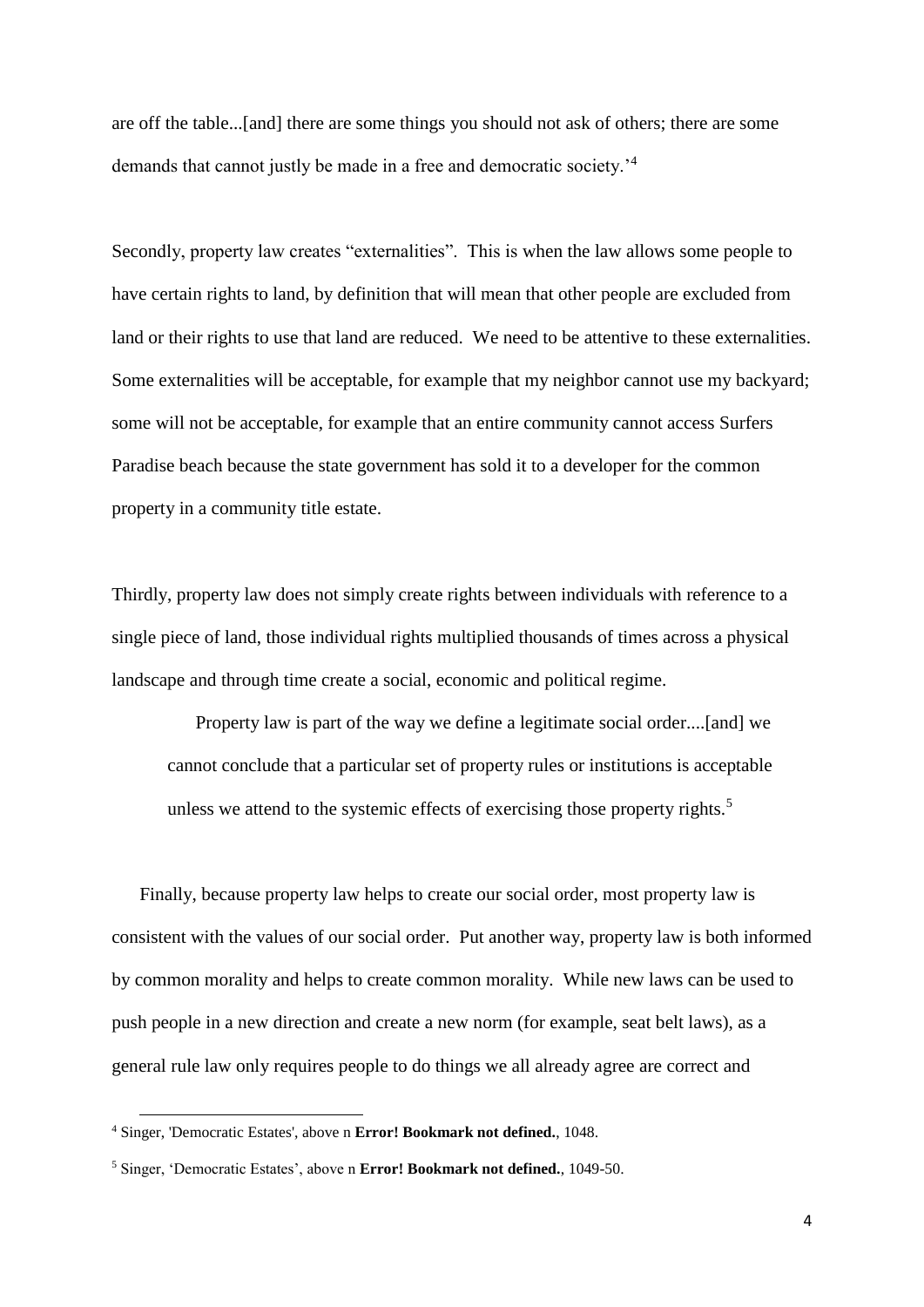prevents people from doing this we all agree are wrong. When law is out of step with common morality with no defensible reason, resistance to law and dispute will ensue.

The best concrete example that can be given to illustrate these three points about property law is one of the great aberrations of modern property law, the United States' racially restrictive covenant. Throughout the  $20<sup>th</sup>$  century, it was commonplace in the United States to impose covenants on residential subdivisions which restricted ownership or occupation of the land to Caucasian people.<sup>6</sup> Legally, these covenants began life as voluntary contractual agreements between a vendor and purchaser that the purchaser would agree to their land being burdened by the restriction. With the appropriate formality, the contractual agreement would become a property right that burdened the land and benefited the other land in the subdivision in perpetuity.

Firstly, if we consider this right "not merely by reference to the powers and rights it gives the owner but by reference to the impacts of the exercise of those powers on others and the shape and character of the social relationships engendered by those rights and powers" it should be obvious that the property right created racially discriminatory relationships between people. It allowed white people to collude with each other in order to exclude African-American, Hispanic and Asian-American citizens from valuable residential land, homes and entire neighbourhoods. Secondly, the "externality" is equally obvious; the property right excluded all non-Caucasian people from vast tracts of residential land, harming their quality of life and personal dignity. Residential land, like all land, is a limited resource

 $\overline{a}$ 

<sup>6</sup> McKenzie, *Privatopia,* above n **Error! Bookmark not defined.**, 56-78; James A. Kushner, 'Apartheid in America: An Historical and Legal Analysis of Contemporary Racial Residential Segregation in the United States' (1979) 22 *Howard Law Journal* 547; Stephanie M Stern, 'The Dark Side of Town: The Social Capital Revolution in Residential Property ' *(Working Paper, Chicago-Kent College of Law, April 2013) http://ssrn.com/abstract=2243134 or http://dx.doi.org/10.2139/ssrn.2243134*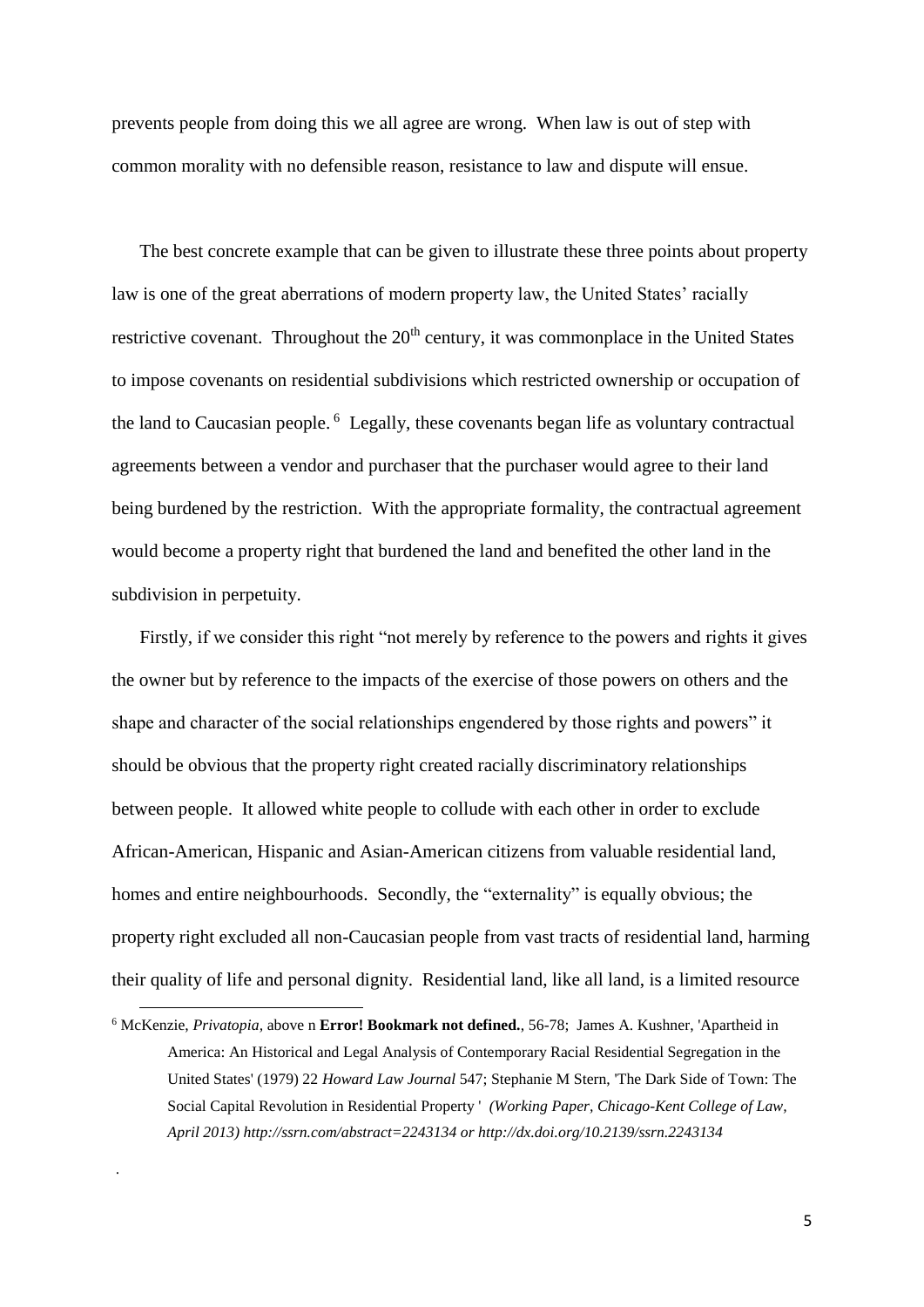and there were no comparable neighbourhoods in which non-Caucasian citizens could live. This brings to mind the "Lockean proviso" that private property is justified only so long as there "there is enough, and as good left in common for others".<sup>7</sup> Locke's theory of property is of course fundamental to modern property law.

Finally, the right to exclude all non-Caucasian people from land did not just affect individual vendors and potential purchasers, (those excluding and those excluded), it affected the entire American community who remained part of racially segregated cities and societies, whether they wanted to or not. The contractual/property agreements between individual vendors and purchasers multiplied thousands of times across a physical landscape and through time created a social and political apartheid which endures to this day. Many suburban areas, their schools,<sup>8</sup> and other essential services are enjoyed by predominantly white citizens, while African American and Hispanic citizens often remain in underresourced, inner urban neighbourhoods. This phenomenon should demonstrate that we must never view property rights in a myopic, individualistic way; we must lift up our eyes from the transaction and consider its systemic effect when multiplied thousands of times in our community. When assessing property law, which includes strata and community title, we must remember that,

<sup>7</sup> *Second Treatise of Government*, (1670), reprinted in *On Sovereignty*, (The Collector's Library of Essential Thinkers, London, 2005), 396.

<sup>8</sup> Stephen E Asher, 'Interdistrict Remedies for Segregated Schools' (1979) 79 *Columbia Law Review* 1170; Jonathan Kozol, *The Shame of the Nation: The Restoration of Apartheid Schooling in America* (Crown Publishers, 2005).Gary Orfield and Chungmei Lee, 'Why Segregation Matters: Poverty and Educational Inequality' (CIvil Rights Project, Harvard University, 2005). The Civil Rights Project, originally at Harvard University and now at UCLA, has been researching racial segregation in American schools for almost two decades. There are multiple reports available at [<http://civilrightsproject.ucla.edu/research/k-12-education/integration-and-diversity>](http://civilrightsproject.ucla.edu/research/k-12-education/integration-and-diversity).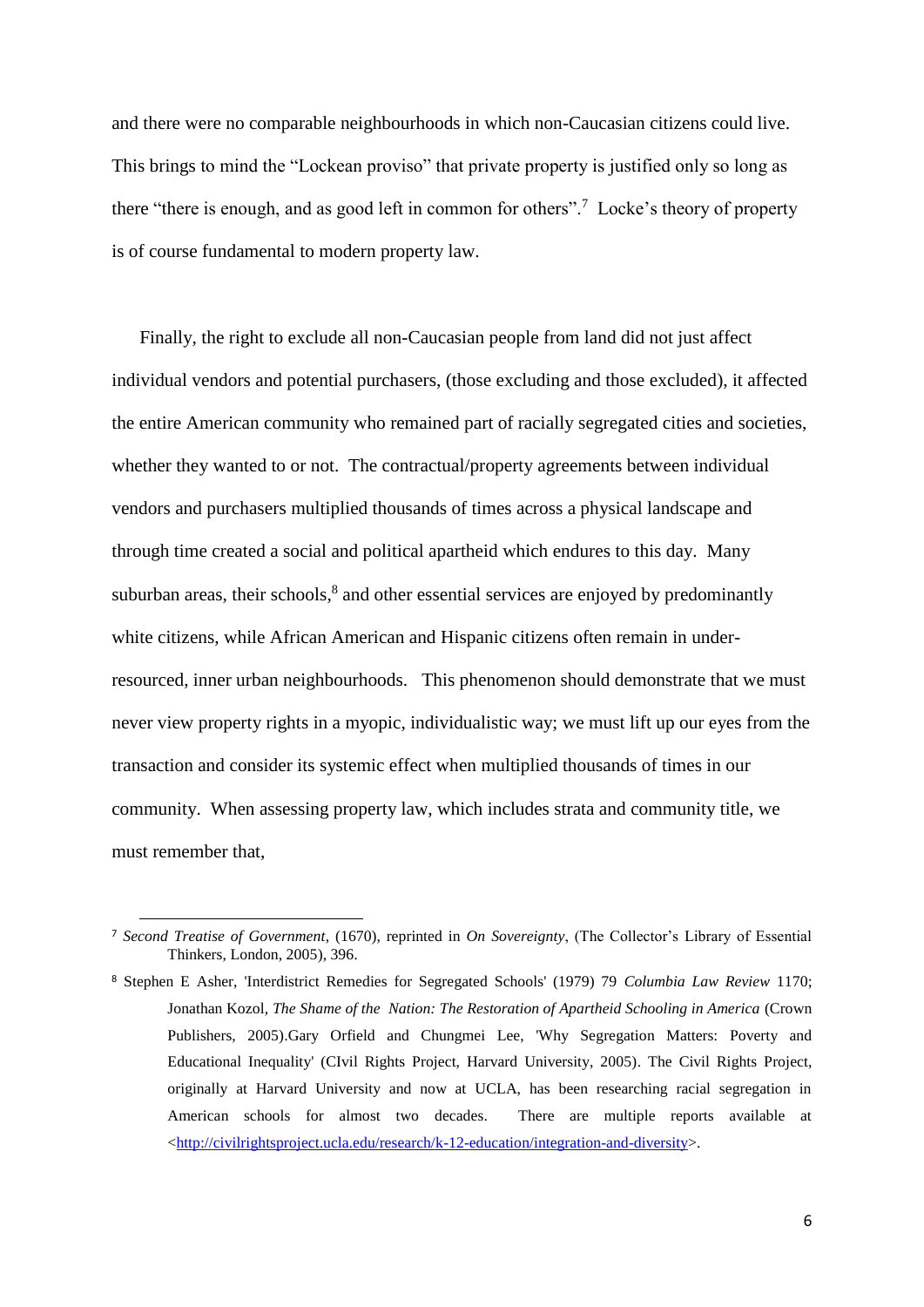the legitimacy of the exercise of a property right depends on the consequences of exercising the right. Those consequences are historical events; they take place in time. Thus the time that matters is not the magical moments of acquisition and transfer. Rather, what matters are the continuing moments in which property rights are exercised. The tensions that are a necessary component of the institution of private property affect not only choices about initial acquisition and transfer but also the proper moral and legal response to exercises of rights as they happen over time.<sup>9</sup>

Most importantly, we must remember that the fact that a property right was voluntarily created, does not necessarily make it legitimate.

#### Strata and community title by-law

Strata and community title allow private citizens to write by-laws that regulate the use of both common property and lot property. In relation to the use of common property by current owners, the by-law making power is a statutory formalization of the existing rights co-owners have to regulate their own land. Co-owners can make contractual agreements about the use of co-owned land (for example, joint venture agreements, agreements to pay occupation rent or to divide rents and profits) and courts will enforce them. However, the by-law making power differs from these agreements because by-laws are not contracts. They bind people who have not agreed to them, including minority owners and all subsequent owners, (who may or may not have agreed to them depending on how much weight we give to the notion of consent to by-laws by notice and purchase). In this sense, the by-law making power in relation to common property is novel.

<sup>9</sup> Singer, *Entitlement*, above n **Error! Bookmark not defined.**, 174.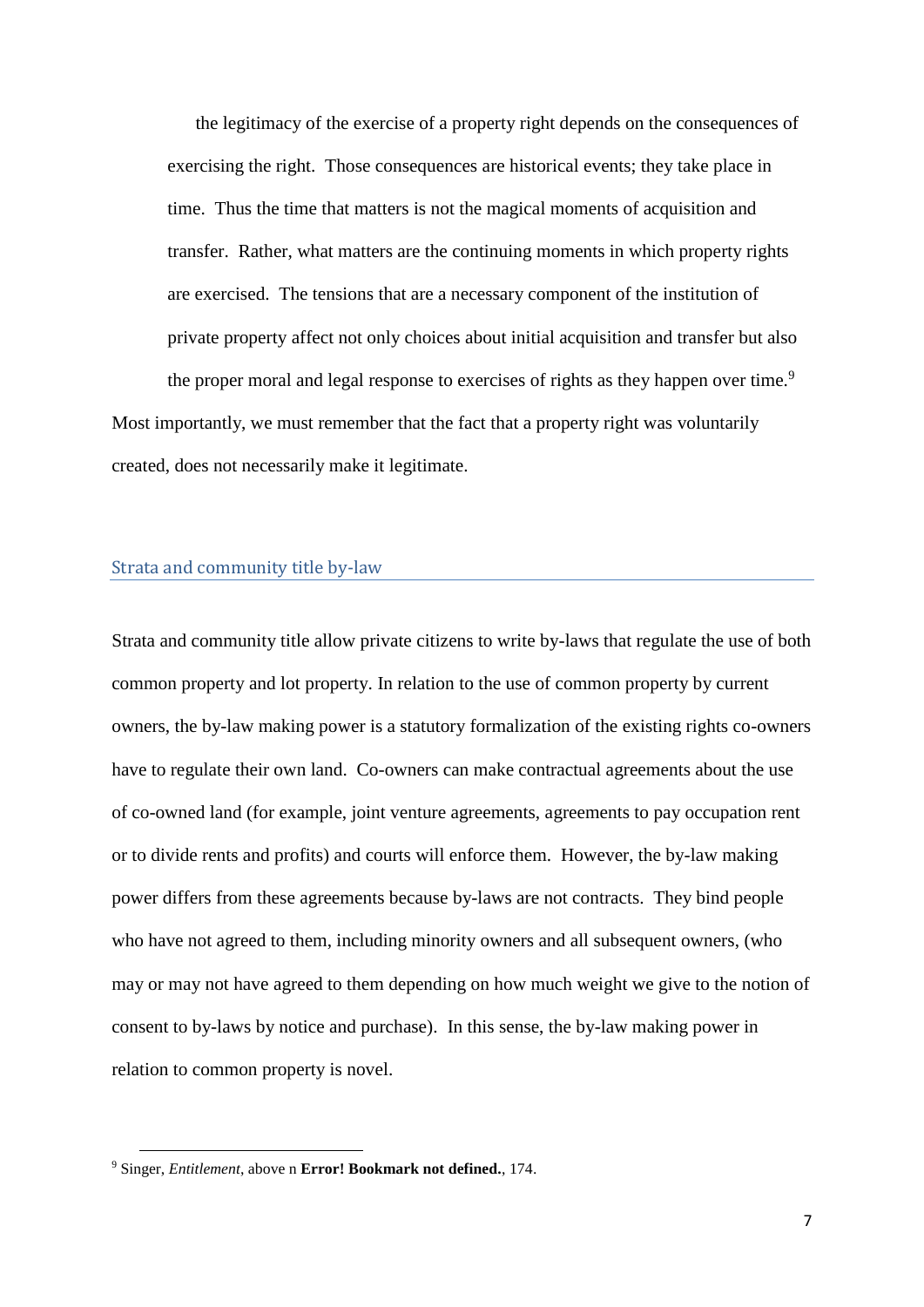In relation to individually owned lots, the by-law making power is completely novel. By granting bodies corporate the power to make by-laws, the legislature has authorised private citizens to make rules regulating other people's homes, investment properties and work places. This is extremely unusual. In liberal democracies, the power to regulate land is invariably a public function performed by elected representatives, at municipal, state and federal level. Private organizations like companies, universities and voluntary organizations have the power to write by-laws,<sup>10</sup> but they rarely relate to land, at least on any scale.

The by-law making power in most states is extremely broad. In New South Wales it is found in s47 *Strata Schemes Management Act* 1996 and s14 *Community Land Management Act* 1989 which provide that by-laws or management statements must simply relate to the "control, management, administration, use and enjoyment" of the lots or common property to be valid. In Queensland, the by-law making power extends to the administration, management and control of common property and body corporate assets, as well as the regulation of the use and enjoyment of lots, common property, body corporate assets and services and amenities supplied by the body corporate.<sup>11</sup>

The legislation typically bans particular by-laws outright. In NSW, strata legislation bans bylaws that prohibit leasing or transfer, guide dogs or children,<sup>12</sup> as well as by-laws that are inconsistent with the SSMA, any other Act or law.<sup>13</sup> In a community scheme, while by-laws can limit "occupancy under the scheme to persons of a particular description",  $14$  by-laws

 $\overline{a}$ 

<sup>10</sup> For example, under s27 *University of New South Wales Act* 1989 (NSW), the University Council has the power to make by-laws in relation to listed matters.

<sup>&</sup>lt;sup>11</sup> Body Corporate and Community Management Act 1987 (Old), s169.

<sup>12</sup> SSMA, s49.

<sup>13</sup> SSMA, s43(4)

<sup>&</sup>lt;sup>14</sup> CLMA,  $s17(1)(a)$ . This raises a question about the relationship between community management statements and strata by-laws in strata schemes that are inside a community scheme. Strata schemes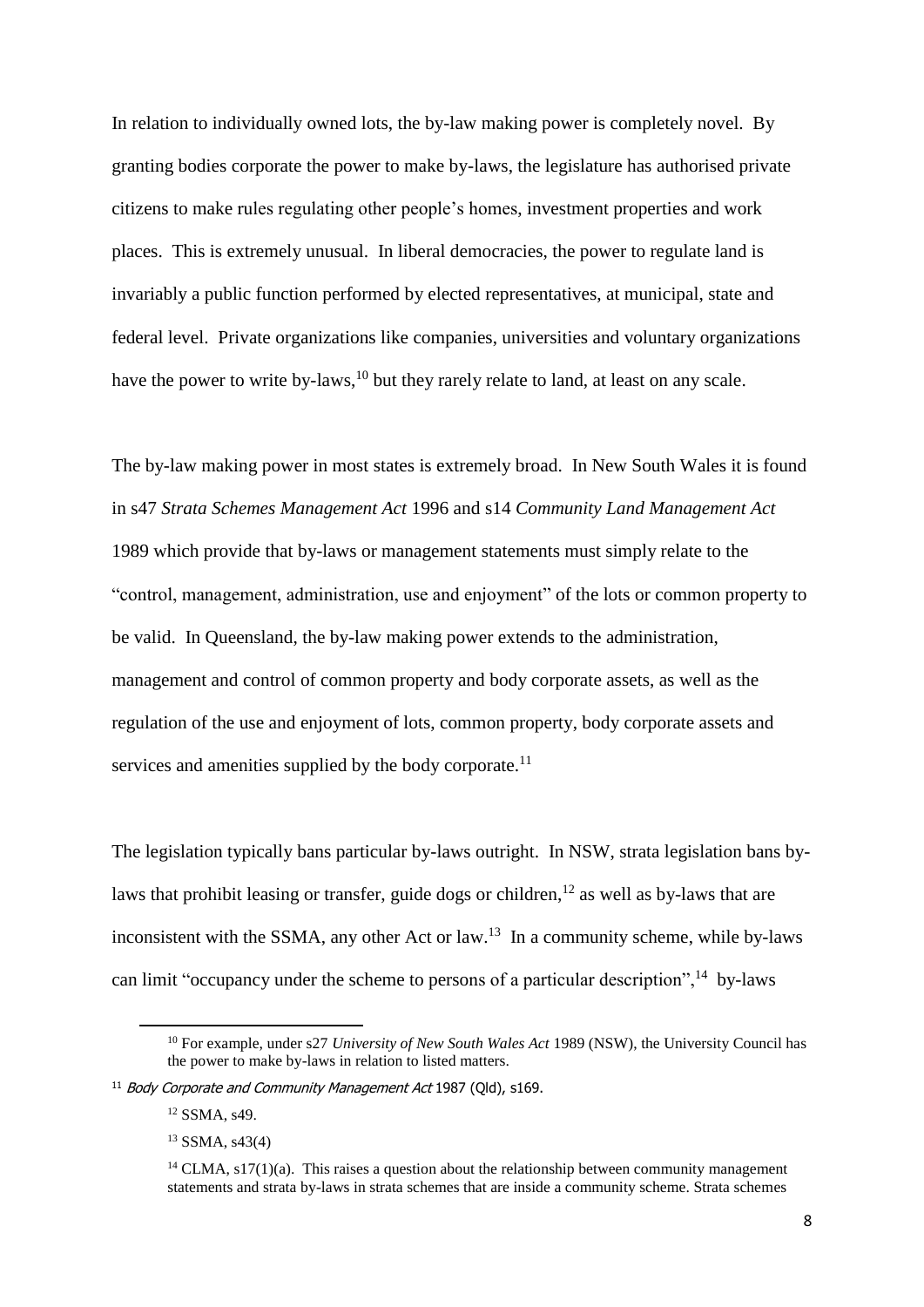must not be based on race, creed, ethnic or socio-economic grouping or exclude public housing.<sup>15</sup> These provisions evidence a recognition of the potentially socially and economically destructive effect of by-laws.<sup>16</sup> Like racially restrict covenants, by-laws have the potential to exclude people from land on grounds that our community would consider illegitimate or discriminatory. If those kinds of by-laws were used widely by strata schemes, they would alter the very fabric of our community.

The prohibition on by-laws based on "creed" avoids many difficult but interesting questions about the power people have to use private property law to create their own "sub-societies". A "creed" is defined by the Macquarie Dictionary to include "any system of belief or of opinion". Community title is popular in the Northern Rivers region of New South Wales where there are a number of communes or "intentional communities" formed by people with common beliefs, who want to live communally and "intentionally" with reference to those beliefs.<sup>17</sup> By allowing land (for example, bushland or gardens) to be defined as common property in a plan of subdivision, community title creates a clear *collective* title to land; by allowing for the creation of individual lots, it also creates individual titles which are

and their members are bound by the management statements of precinct or community associations of which the strata scheme is a member: CLMA, s13. If there is an inconsistency between strata by-laws and management statement, the management statement prevails: SSMA, s58. Thus a community management statement could restrict the community to people of a particular description and it would exclude people who did not match that description from owning or residing in the strata scheme.

<sup>15</sup> Schedule 3, cl 5, CLDA.

<sup>&</sup>lt;sup>16</sup> The Schedule 3, cl 5, CLDA prohibitions were expressly included to eliminate discriminatory bylaws: New South Wales, *Parliamentary Debates*, Legislative Assembly, 21 November, 1989, 12920 (Mr Causley, Minister for Natural Resources)

<sup>17</sup> John Page, 'Common Property and the Age of Acquarius' (2010) 19(2) *Griffith Law Review* 172; Warwick Fisher, 'The Future of Rural Land Sharing Communities in Far North Coast New South Wales' (2004) 8 *Southern Cross University Law Review* 51. Many existing Byron Shire communes have recently converted to community title: Byron Shire Council, "Multiple Occupancies to Community Title", February, 2009, [http://www.byron.nsw.gov.au/multiple-occupancies-to](http://www.byron.nsw.gov.au/multiple-occupancies-to-community-title)[community-title,](http://www.byron.nsw.gov.au/multiple-occupancies-to-community-title) accessed 13 May, 2013.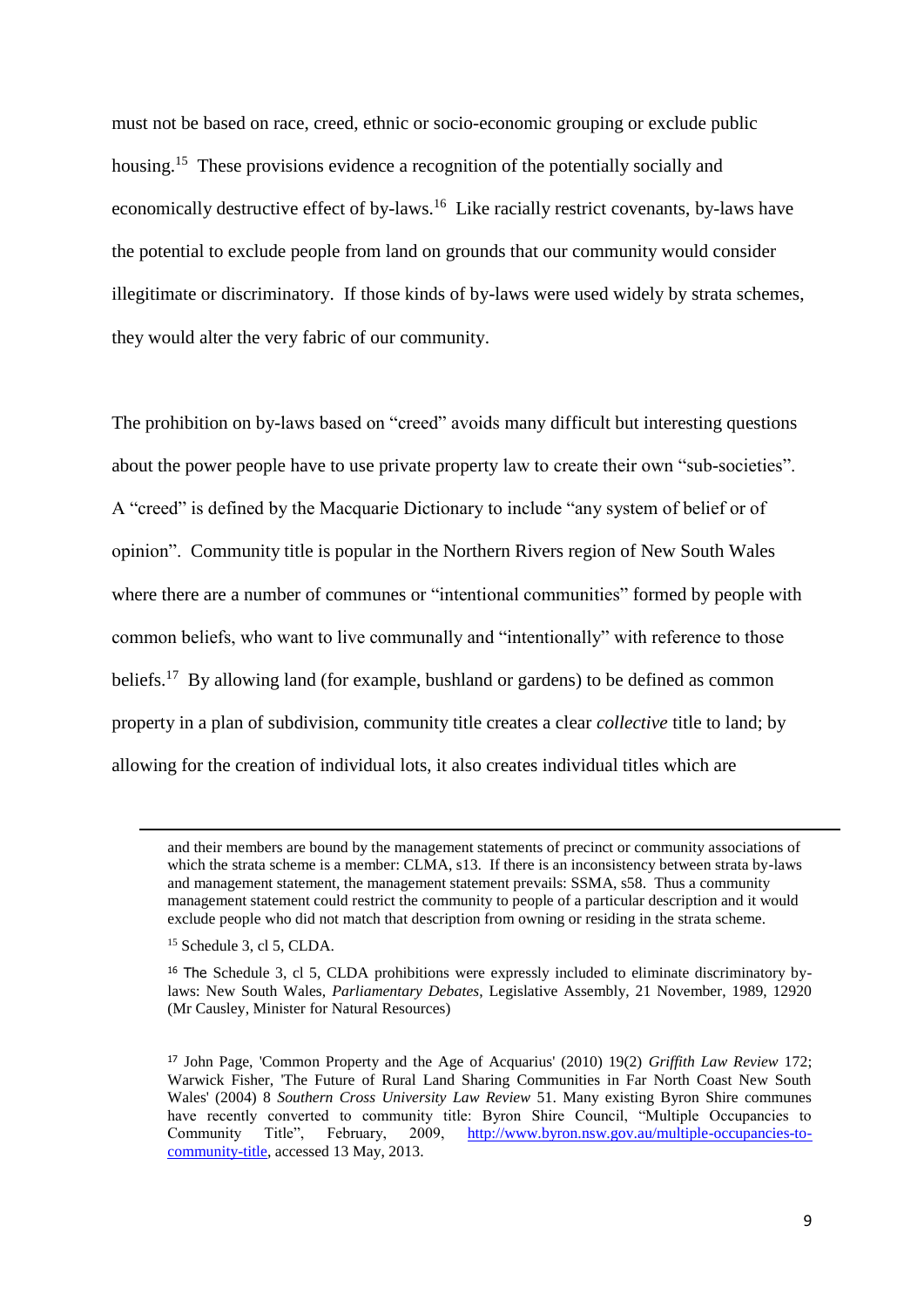transferrable. Both the collective and individual ownership of land have proved a problem for intentional communities in the past, particularly when members wanted to leave and take some of the value they had invested in the property with them. In addition to clarifying ownership, community title allows for the creation of by-laws that can mandate the use of land, both individual and collective, in accordance with ecologically sound land management principles; for example everyone can be required to recycle water or only garden in accordance with permaculture principles. However, many intentional communities are set up by people who have common beliefs beyond land management, typically spiritual or philosophical, and those people might want to limit their community to like-minded individuals.<sup>18</sup> While communities might have a "vision statement", even recorded on the Torrens register,<sup>19</sup> they cannot exclude people on the basis of philosophical or religious belief because of the prohibition on by-laws based on "creed".<sup>20</sup>

While it would be unusual to see an attempt to exclude people from strata and community title developments on the basis of religion, race or ethnicity, it is possible for by-laws to be indirectly discriminatory. For example, some strata schemes in Sydney are experiencing intense problems with overcrowding, specifically, large numbers of overseas students from south east Asia sharing two bedroom apartments, either through hot-bedding or the illegal

<sup>18</sup> ABC Radio National, 'Sanctuary', *360documentaries*, 30 September, 2012, <http://www.abc.net.au/radionational/programs/360/sanctuary/4268164>

<sup>&</sup>lt;sup>19</sup> One recently converted community title community does not seek to limit members, but rather has a "vision" statement" at the beginning of their management statement, which presumably encourages people to self-select into the community without expressly prohibiting purchase or occupation, eg DP286220, Management Statement for Jindibah. The Crossroads community outside Yass intends to use the legislation to create a medieval community[: http://crossroads.org.au/the-future/buying-a-block/,](http://crossroads.org.au/the-future/buying-a-block/) accessed 15 April, 2013.

<sup>&</sup>lt;sup>20</sup> It is also possible that by-laws based on religion would fall foul of state anti-dsicrimination legislation.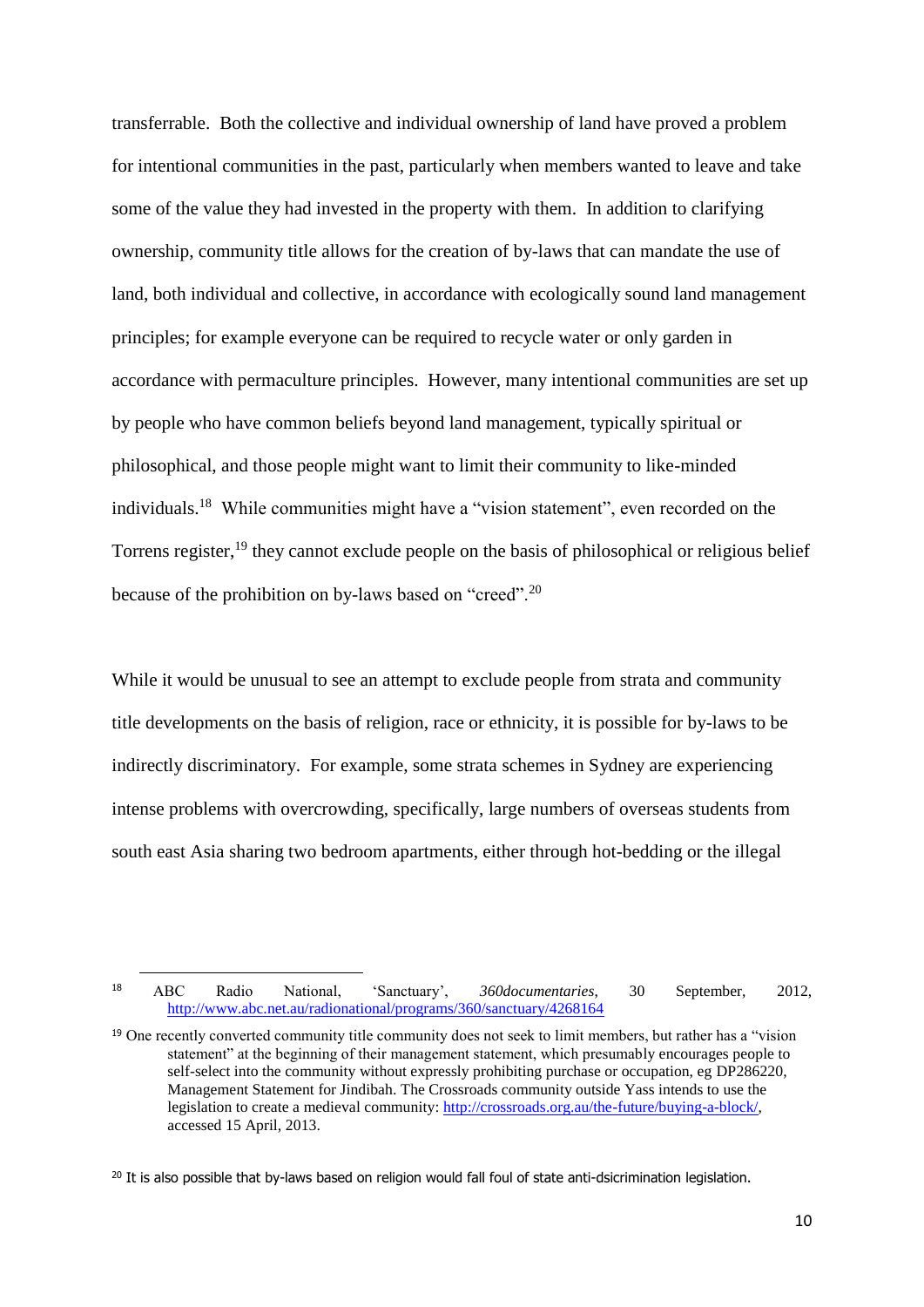division of rooms.<sup>21</sup> The problem is a consequence of both Federal and State governments wanting to exploit the earning capacity of our education system, without providing the necessary housing for students. Overcrowding is a fire risk, and results in overuse of common property; both are a source of legitimate complaint from other owners. Some strata lawyers seem to think that by-laws limiting occupancy of apartments would be invalid, although it is unclear why they have come to this conclusion as the number of occupants clearly relates to the use and enjoyment of lot property, consistent with s47 SSMA. However, if such by-laws were enacted, they would have a disproportionate effect on the Asian student community, many of whom might not consider their living conditions overcrowded, or even if they do, have no alternative. It might also have a similar effect on migrant families. There is no easy answer to this dilemma, except to suggest that this kind of regulation is arguably better done by government, for example via planning laws or fire regulations, highlighting the inherent risks in the private regulation of land.

## Regulation of self-regarding acts

**.** 

One of the most troublesome aspect of by-laws in many states is their ability to regulate behaviour that does not affect other people. This is crux of the issue in the Queensland pet litigationIn Chapter 1 we saw that the progress of land law gradually eradicating doctrines that limited possessors' control and use of land promoted more than economic freedom; it promoted one of the most cherished principles of liberal democracy, negative liberty. The

<sup>&</sup>lt;sup>21</sup> NSW Fair Trading, 'Making NSW No 1 Again: Shaping Future Communities: Strata and Community Title Law Reform Discussion Paper' (2012); 32-33; Esther Han and Natalie O'Brien**, "**Living on the edge in danger high-rises", September 30, 2012, *Sydney Morning Herald*, [http://news.domain.com.au/domain/real-estate](http://news.domain.com.au/domain/real-estate-news/living-on-the-edge-in-danger-highrises-20120929-26s6i.html)[news/living-on-the-edge-in-danger-highrises-20120929-26s6i.html,](http://news.domain.com.au/domain/real-estate-news/living-on-the-edge-in-danger-highrises-20120929-26s6i.html) accessed 13 May, 2103. The problem is not restricted to strata properties, but includes many freestanding houses around Macquarie University as well.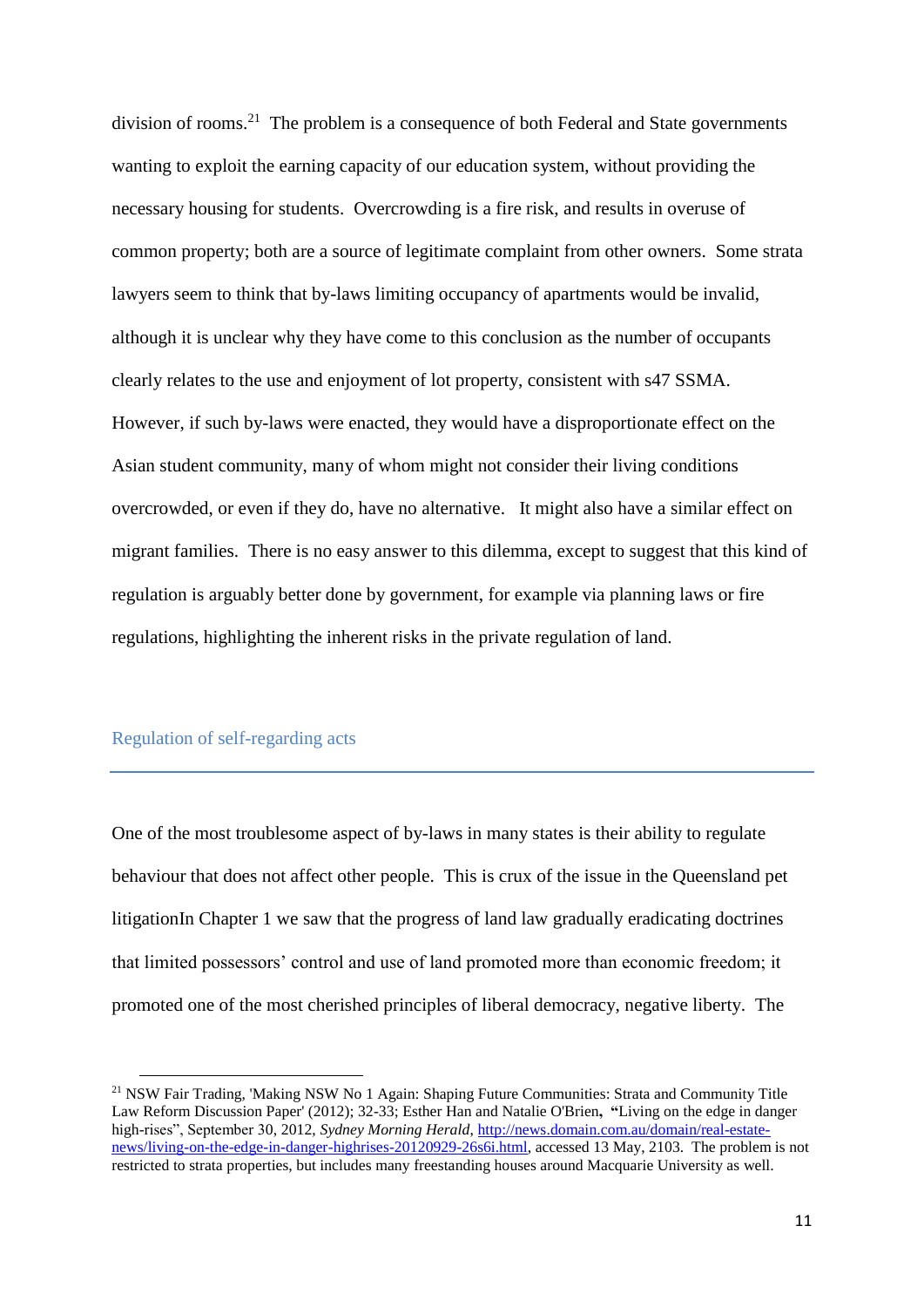classic exposition of negative liberty is found in John Stuart Mill's *On Liberty*, in which he said that,

<span id="page-11-0"></span>the sole end for which mankind are warranted, individually or collectively, in interfering with the liberty of action of any of their number, is self-protection. That the only purpose for which power can be rightfully exercised over any member of a civilized community, against his will, is to prevent harm to others. His own good, either physical or moral, is not a sufficient warrant. He cannot rightfully be compelled to do or forbear because it will be better for him to do so, because it will make him happier, because, in the opinions of others, to do so would be wise, or even right.  $^{22}$ 

We noted that while many have argued that negative liberty is insufficient for human flourishing, no one actually argues we should be *needlessly* interfered with by government or others.<sup>23</sup> The concept of negative liberty is fundamental to modern land law.<sup>24</sup> Today, it is axiomatic that our land-use will be regulated, but only so far as our activities have the potential to harm others, for example immediate neighbours or the wider community. As

 $\overline{a}$ 

<sup>22</sup> John Stewart Mill, *On Liberty*, Chapter 1, Introductory, cited at [http://www.bartleby.com/130/1.html.](http://www.bartleby.com/130/1.html) Isaiah Berlin, 'Two Concepts of Liberty' in Henry Hardy (ed), *Liberty* (Oxford University Press, 2002) 167. Rudden explores Hegel's philosophy in "Economic Theory v Property Law", above n **Error! Bookmark not defined.**, 250, concluding that "for Hegel, we are fully free only when our property is (relatively) free."

<sup>&</sup>lt;sup>23</sup> See discussion of Martha C. Nussbaum, 'Deliberation and Insight: Bloch v Frischholz and the Chicago School of Judicial Behavior Essay' (2010) 77 *University of Chicago Law Review* 1139 in Singer Chapter.

<sup>&</sup>lt;sup>24</sup> Phillip Booth argues that comprehensive public regulation of private land through planning law was not possible until an ideological justification for regulation was found: Philip Booth, *Planning by Consent: the Origins and Nature of British Developmental Control* (Routledge, 2003). While the Great Fire of London in 1666 had provided limited justification for regulation of building materials, building heights and street widths, it was 19<sup>th</sup> century medical discoveries about the spread of disease which ultimately provided the rationale for a comprehensive public planning system. European cities had been afflicted by cholera epidemics through the early19th century, and while the medical profession suspected that over-crowded housing and poor sanitation might be to blame, it was not until Dr John Snow's famous removal of the Broad Street pump handle that the water-borne nature of cholera was definitively proven: Howard Brody et al, 'Map-making and myth-making in Broad Street: the London cholera epidemic, 1854' (2000) 356 *The Lancet* 64. This led to a realisation that while a man's home might be his castle, if what he did on it could kill his neighbour, (for example by leeching sewage from a cesspit in the yard into the drinking water supply), he should be regulated in that regard.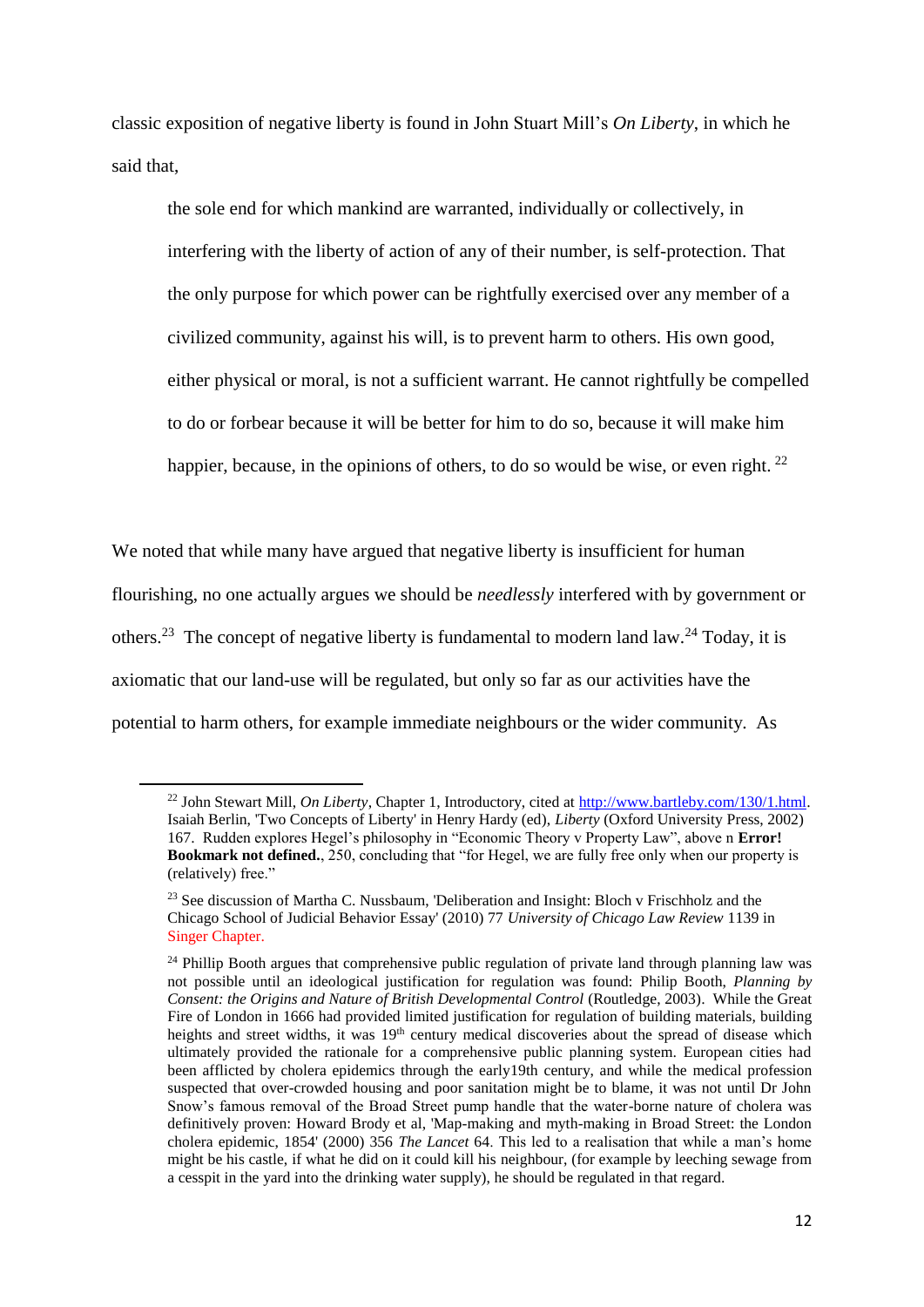noted at the beginning of the chapter, this regulation is usually public, enacted by local, state, and more rarely, Federal government.

Consequently, if we are not harming or affecting others in any meaningful way, there is a sphere of private property that remains free from the interference of government, neighbours, landlords and family. This is why ownership of land in a democratic community enables us "to exercise autonomy, to enjoy our liberties, to shape our destiny, to form relationships with others".<sup>25</sup> Property secures the freedom to "live one's life on one's own terms".<sup>26</sup> While these principles are important for the land on which people work, in particular, run their own businesses, it is most obviously significant for the properties that are our homes.

<span id="page-12-0"></span>As others have noted, Margaret Jane Radin's personhood theory of property is relevant in this context.<sup>27</sup> Radin argues that as people can be bound up with "things" in a constitutive and not necessarily negative or "fetishist" sense, those things that are closest to personhood should be accorded the greatest legal protection.<sup>28</sup> She argues that as a matter of morality, different rules must apply to different kinds of property. Not surprisingly, Radin identifies the home is a prime example of property which is inextricably bound up with a person's sense of themselves. Radin describes the home as the "moral nexus between liberty, privacy, and freedom of association."<sup>29</sup> She argues that,

[i]t would be an insult for the state to invade one's home, because it is the scene of one's history and future, one's life and growth....one embodies or constitutes oneself there. The

<sup>25</sup> Joseph William Singer, *The edges of the field: lessons on the obligations of ownership* (Beacon Press, 2000), 27.

<sup>26</sup> Greogry S Alexander et al, 'Statement of Progressive Property' (2008) 94 *Cornell Law Review* 743, 743.

<sup>&</sup>lt;sup>27</sup> Winokur, above n **Error! Bookmark not defined.**, discussed in Chapter 2.

<sup>28</sup> Margaret Jane Radin, 'Property and Personhood' (1981-1982) 34(5) *Stanford Law Review* 957, 986. <sup>29</sup> Ibid, 991.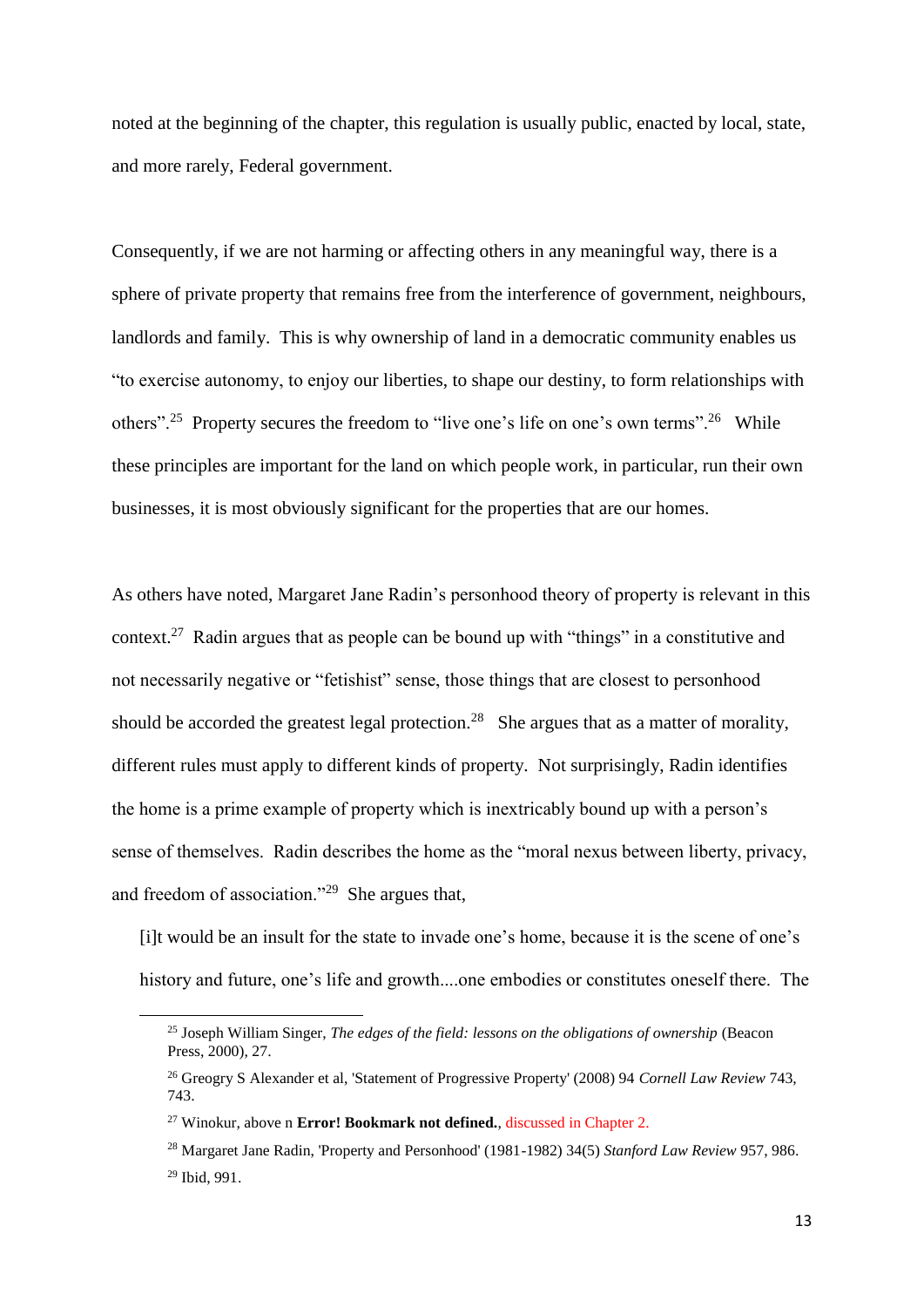home is affirmatively part of oneself – property for personhood- and not just the agreedon locale for protection from outside interference.<sup>30</sup>

Radin argues that a personhood theory demonstrates why protecting people's expectations of continuing control over objects is so important. She says that if "an object you now control is bound up in your future plans or in your anticipation of your future self, and it is partly these plans for your own continuity that make you a person, then your own personhood depends on the realization of these expectations."<sup>31</sup> If it is "an insult for the state to invade one's home", presumably, it is would be an equal insult for the "mini-state" of a strata scheme to do the same.

Consistent with a theory like Radin's, strata and community title legislation make some effort to differentiate between residential, commercial, industrial, tourist or retirement property, but those efforts are relatively ineffectual. This is because the differentiation only exists in the model by-laws,<sup>32</sup> which do not apply to community schemes at all, and are optional in strata schemes.<sup>33</sup> The provisions that are compulsory, namely those in the Acts, apply equally to all schemes. This includes the broad by-law making power, which is no different for a home than an industrial site. The paradox of placing "model" provisions in optional by-laws that can then be excluded, demonstrates a tendency by the legislature, (from which courts have taken their lead), to fall back on the concept of freedom of contract, despite the ultimate inappropriateness of freedom of contract in relation to land. This will be picked up again at the end of the following chapter in relation to optional by-laws and children's safety.

<sup>30</sup> Ibid, 992.

<sup>31</sup> Ibid, 968.

<sup>32</sup> *Strata Schemes Management Regulation* 2010 (NSW)

<sup>&</sup>lt;sup>33</sup> The flawed notion of making "model" by-laws optional, will be explored further below in relation to children's safety and well-being.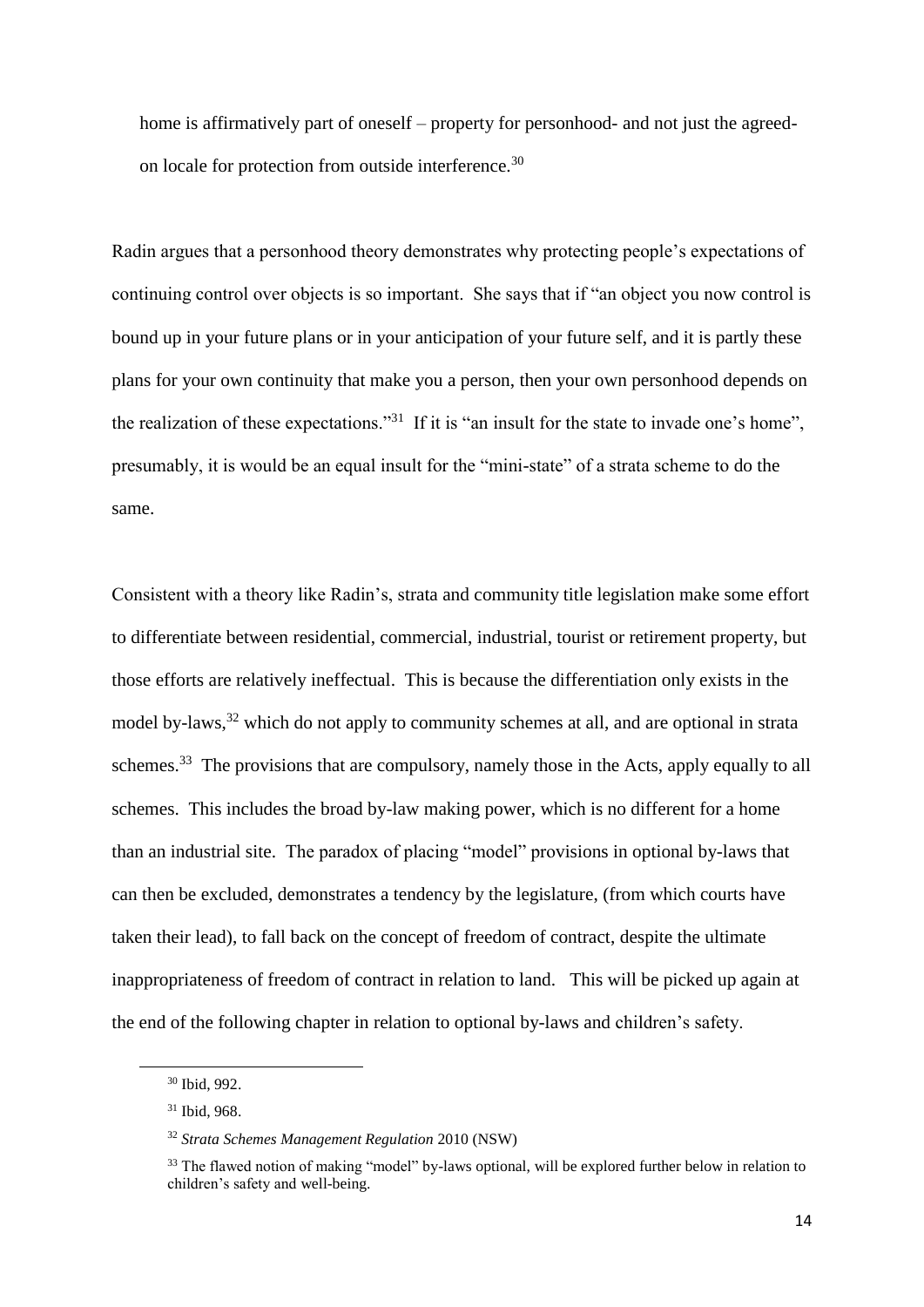The core problem with the universally applicable by-law making power is that it violates the principle of negative liberty and the sanctity of the home by allowing the regulation of behaviour inside people's homes which does not affect others at all, or does not affect them in any meaningful way. The collective is allowed to control what property theorists would call "self-regarding", as opposed to "other regarding" acts.<sup>34</sup> Section 47 SSMA and s14 CLDA allow the creation of by-laws which relate to the "control, management, administration, use and enjoyment" of lots and common property without any requirement that the behaviour or acts being regulated affect others in some way.<sup>35</sup>

In high density schemes, there are activities or behaviour that people can engage in *inside* their own homes that will adversely affect others. The most obvious is the creation of noise, particularly persistent noise from the laying of inappropriate flooring. Most strata schemes, and the model by-laws, prohibit floor covering that is likely to disturb others, such as wooden floorboards without insulation.<sup>36</sup> This novel right of private citizens to regulate "other regarding" behaviour on private property amounts to "justificatory practice". It helps to "construct and reflect the ideal ways in which people interact in a given category of social contexts [a strata community]…… with respect to a given category of resources, [high density residential housing]"<sup>37</sup> In other words, the existence of rules against disturbing activity not only stops specific activity but helps to create a culture in which it is understood

<sup>34</sup> Singer, 'How property norms construct the externalities of ownership', above n **Error! Bookmark not defined.**.

<sup>&</sup>lt;sup>35</sup> In Victoria, the by-law making power is limited a list of matters set out in the Act. This includes the behaviour of owners, occupiers and visitors, but only on common property. Rules can be made for noise and nuisance control, which could apply to individual lots, but obviously only if their use were affecting others: Owners Corporation Act 2006, s138 and schedule 1.

<sup>&</sup>lt;sup>36</sup> "An owner of a lot must ensure that all floor space within the lot is covered or otherwise treated to an extent sufficient to prevent the transmission from the floor space of noise likely to disturb the peaceful enjoyment of the owner or occupier of another lot", *SSM Reg* 2010, sched 2, cl 15.

<sup>37</sup> Dagan, 'Limited Autonomy', above n **Error! Bookmark not defined.**, 815.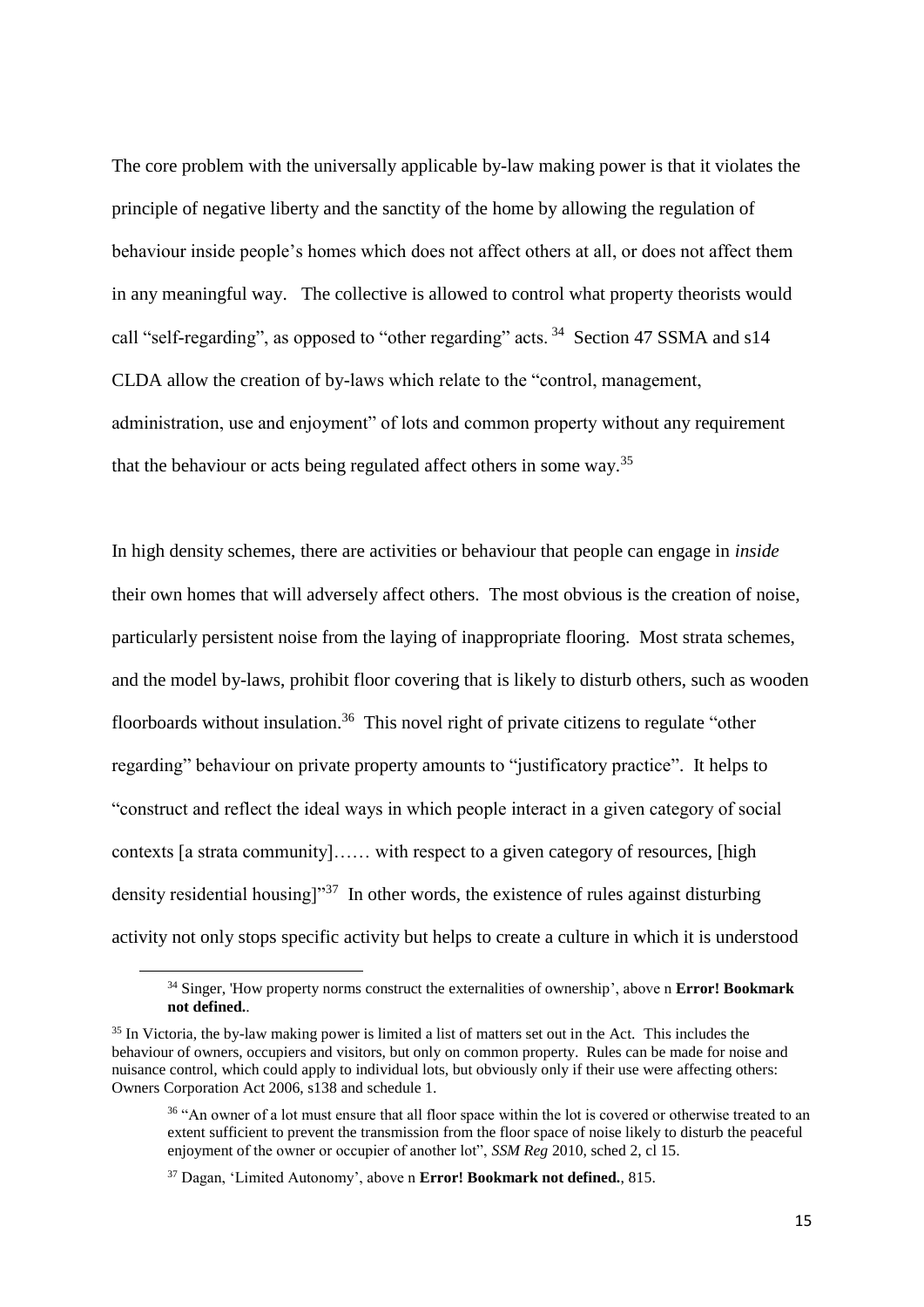that potentially disturbing activity is unacceptable to one's neighbours, (a significant gain in strata schemes in a country where people have been accustomed to living on quarter acre blocks).

Alternatively, it is possible that the power of the body corporate to regulate even other regarding behaviour inside lots is otiose because of the existence of s117(1)(a) SSMA. This section prohibits owners and occupiers from using their lots in any way that causes a nuisance or a hazard to others, (the only use of lots that should be the subject of regulation). It has been used to prevent tenants smoking in their apartment in circumstances in which the smoke was seeping into other lots. $38$  Interestingly, even though there is case law clearly confirming the power of bodies corporate to write by-laws banning smoking,  $39$  these by-laws are rare, presumably because most owners, as citizens of a liberal democracy, baulk at violating the privacy of others' homes.<sup>40</sup>

Even if private by-laws prohibiting other-regarding behaviour are justifiable, those that prohibit self-regarding behaviour are not. The best example are by-laws that implement blanket restrictions on pets or pet restrictions based on size or weight.<sup>41</sup> If readers will

<sup>38</sup> *Owners Corporation SP 49822 v May & Ors* (Strata & Community Schemes) [2006] NSWCTTT 739

<sup>39</sup> *Salerno v Proprietors of Strata Plan No 42724*, (Unreported Judgment, Supreme Court of New South Wales, Windeyer J, 1 April 1997, 8 April 1997) (in which the Supreme Court upheld a by-law prohibiting smoking in a commercial strata scheme, irrespective of whether the by-law might reduce the pool of potential tenants.)

<sup>&</sup>lt;sup>40</sup> I have also heard lot owners express the concern that a by-law banning smoking would reduce the value of apartments, demostrating a clear lay appreciation of the potential of by-laws to not be valueenhancing.

<sup>&</sup>lt;sup>41</sup> The most recent model by-laws for residential schemes have three options for pets. Option C bans pets outright, option B requires body corporate consent for all animals, except cats, small dogs, caged birds and fish, and option A requires consent for all animals except fish: *SSM Reg*, sched 2, cl 17. Of course schemes do not have to use the model by-laws at all. Many schemes, particularly in Queensland where there has been considerably litigation, have extraordinarily detailed pet by-laws, eg the original by-law in *Pivotal Point Residential* [2008] QBCCMCmr 55 stated that,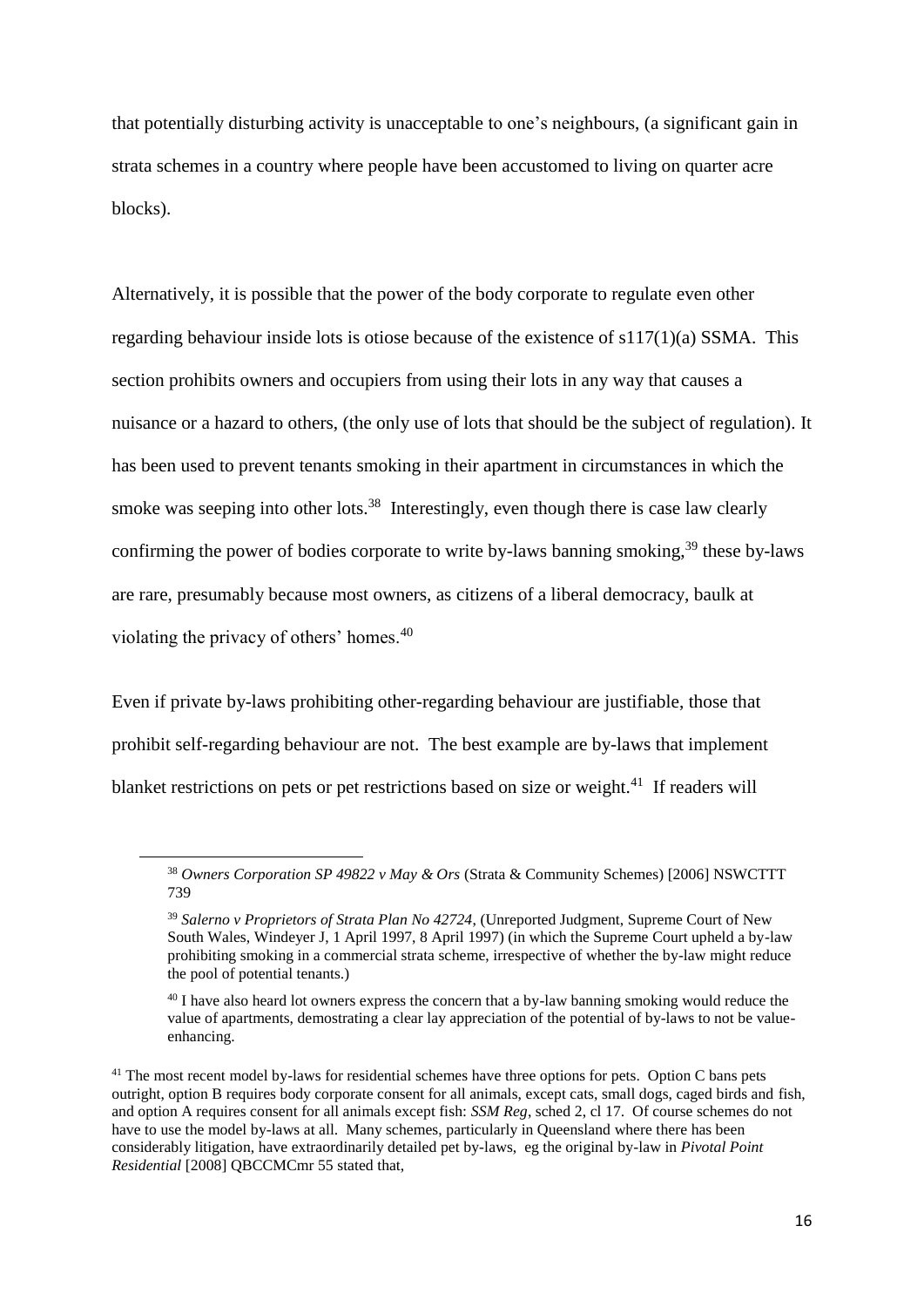excuse the pun, pets are not a petty issue. The freedom to keep a companion animal is central

16.1 Subject to this By-Law and the provisions of the Act, a Lot Owner or occupier is not to bring or keep an animal on the lot or on the Common Property without the Body Corporate's written approval. 16.2 A Lot Owner of a Lot as at three (3) months following the date of establishment of the Scheme , or a Lot Owner, having purchased the Lot after the date of establishment of the Scheme, such Lot being owned by the original owner and not previously registered or owned by another owner may keep one (1) dog in the lot, so long as:

16.2.1 Not less than seven (7) days prior to bringing the dog into the Lot, the Lot Owner must:-

16.2.1.1 Provide to the satisfaction of the Body Corporate, evidence of past ownership of the dog, exceeding one (1) year prior to the earlier of the date of establishment of the Scheme or occupancy of their Lot;

16.2.1.2 Register with the Body Corporate, particulars of the dog, including name, sex, weight, description, breed and two coloured photographs, one showing the face, and one the side of the animal;

16.2.1.3 The dog be registered with the Gold Coast City Council and provide a copy of that registration to the Body Corporate, each year on renewal.

16.2.2 Is dry and free of sand, dirt or garden material;

16.2.3 Weighs less than ten (10) kilograms;

16.2.4 Does not disturb others;

16.2.5 Is a domesticated pet ;

16.2.6 Is toilet trained;

1

16.2.7 Only passes over or through the Common Property for the purposes of ingress and egress to a lot and at all times kept on a lead which is no more than 1 meter in length;

16.2.8 Is kept healthy and free of parasites;

16.2.9 Where a lot is owned by one or more owners, only one animal per Lot is permitted;

16.2.10 No owner or joint owner of more than one Lot in the Scheme is permitted to keep a second or subsequent animal in their second or subsequent Lot;

16.2.11 This By-Law is for the personal benefit of a owner as defined in By-Law 16.2 above and lapses immediately upon the death of the dog or upon the sale of the Lot.

16.3 The Body Corporate may order an animal to be removed from the Scheme if the animal does not comply with all of the criteria set out in this By-Law.

16.4 However, a deaf or blind person, shall be permitted to keep or bring into a lot or onto the Common Property, a guide dog, as referred to in the Guide Dogs Act 1971.

16.5 The owner indemnifies and shall keep indemnified the Body Corporate against any loss, damage, injury or claim whatsoever made against the Body Corporate regarding any act on the part of the dog.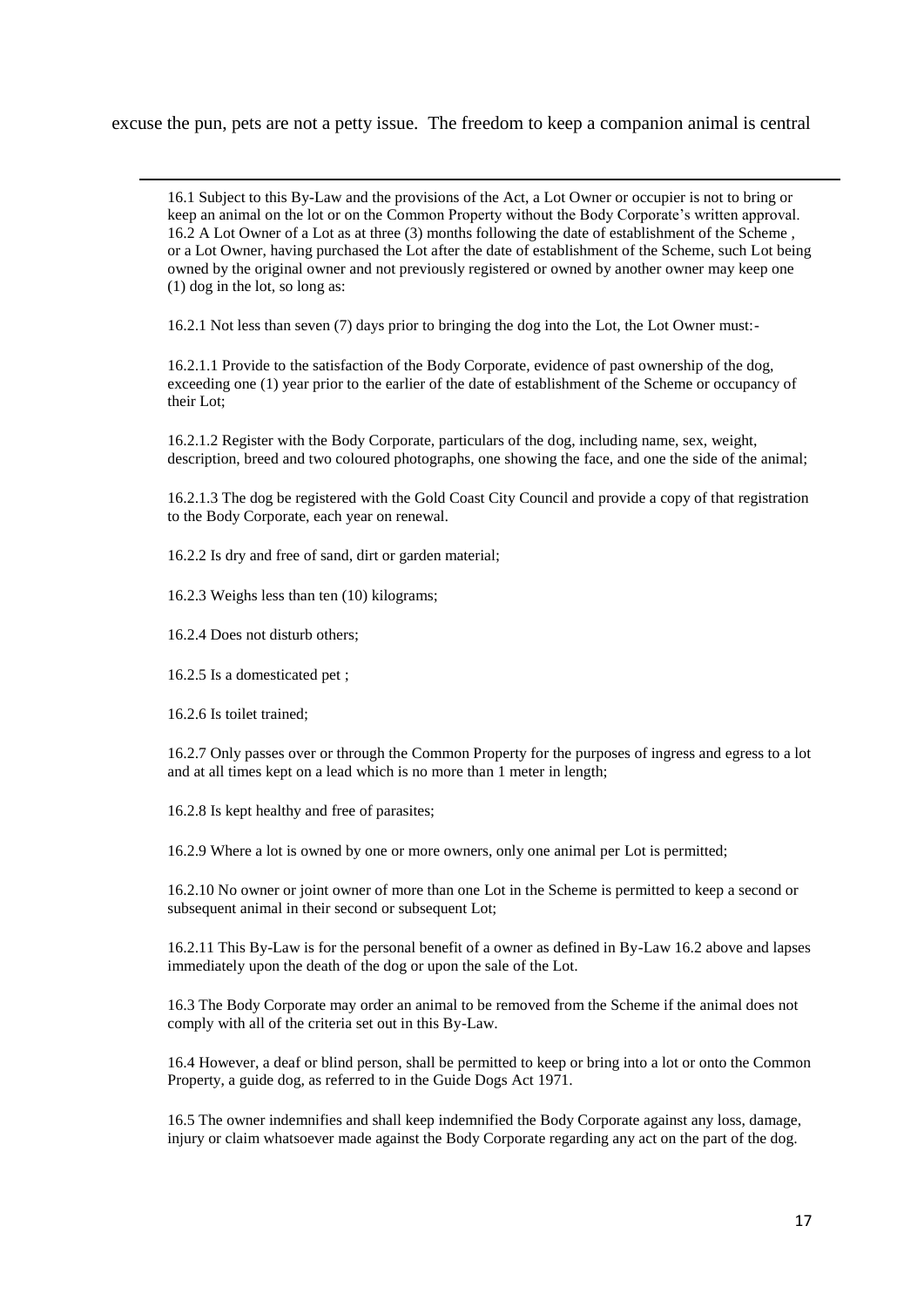to many people's lives and well being, and the inability to keep a pet is a source of significant distress and subsequent litigation in strata schemes.<sup>42</sup> In the leading US case on a condominium rule banning pets, Justice Arabian, (in dissent) said that,

<span id="page-17-0"></span>the value of pets in daily life is a matter of common knowledge and understanding as well as extensive documentation. People of all ages, but particularly the elderly and the young, enjoy their companionship. Those who suffer from serious disease or injury and are confined to their home or bed experience a therapeutic, even spiritual, benefit from their presence. Animals provide comfort at the death of a family member or dear friend, and for the lonely can offer a reason for living when life seems to have lost its meaning.....Not only have children and animals always been natural companions, children learn responsibility and discipline from pet ownership while developing an important sense of kindness and protection for animals. Single adults may find certain pets can afford a feeling of security. Families benefit from the experience of sharing that having a pet encourages. While pet ownership may not be a fundamental right as such, unquestionably it is an integral aspect of our daily existence, which cannot be lightly dismissed and should not suffer unwarranted intrusion into its circle of privacy. <sup>43</sup>

Even if we do not accept Justice Arabian's reasoning about the value of pets, if we are committed to the values of liberal democracy we must concede that our own view of pets is

 $42$  The following is a small section of the considerbale case law on pets, in particular on the power of a body corporate to grant permission to keep a pet: *Ms - Owner of lot 3 Strata Plan SP12963 v Owners corporation of Strata Plan No. SP12963* [1999] NSWSSB 40; *Corporation of Owners Strata Plan No. 31471 v Neave, Mrs M*. [1999] NSWSSB 43; *Paris, Arthur v The Owners Strata Plan 16973* [1998] NSWSSB 12; *Richardson v OC SP 56695* (Strata and Community Schemes) [2008] NSWCTTT 928; *Engelman v Owners Corporation* (Strata & Community Schemes) [2003] NSWCTTT 778; *Montagna v Owners Corporation* (Strata & Community Schemes) [2003] NSWCTTT 783; *Drexler v The Owners Corp SP 56117* (Strata and Community Schemes) [2012] NSWCTTT 338; The Owners of Strata Plan 56117 v Drexler [2013] NSWDC 67.

<sup>43</sup> *Nahrstedt v Lakeside Village Condominium Association*, *Inc*, 8 Cal 4th 361 (1994), 392-94.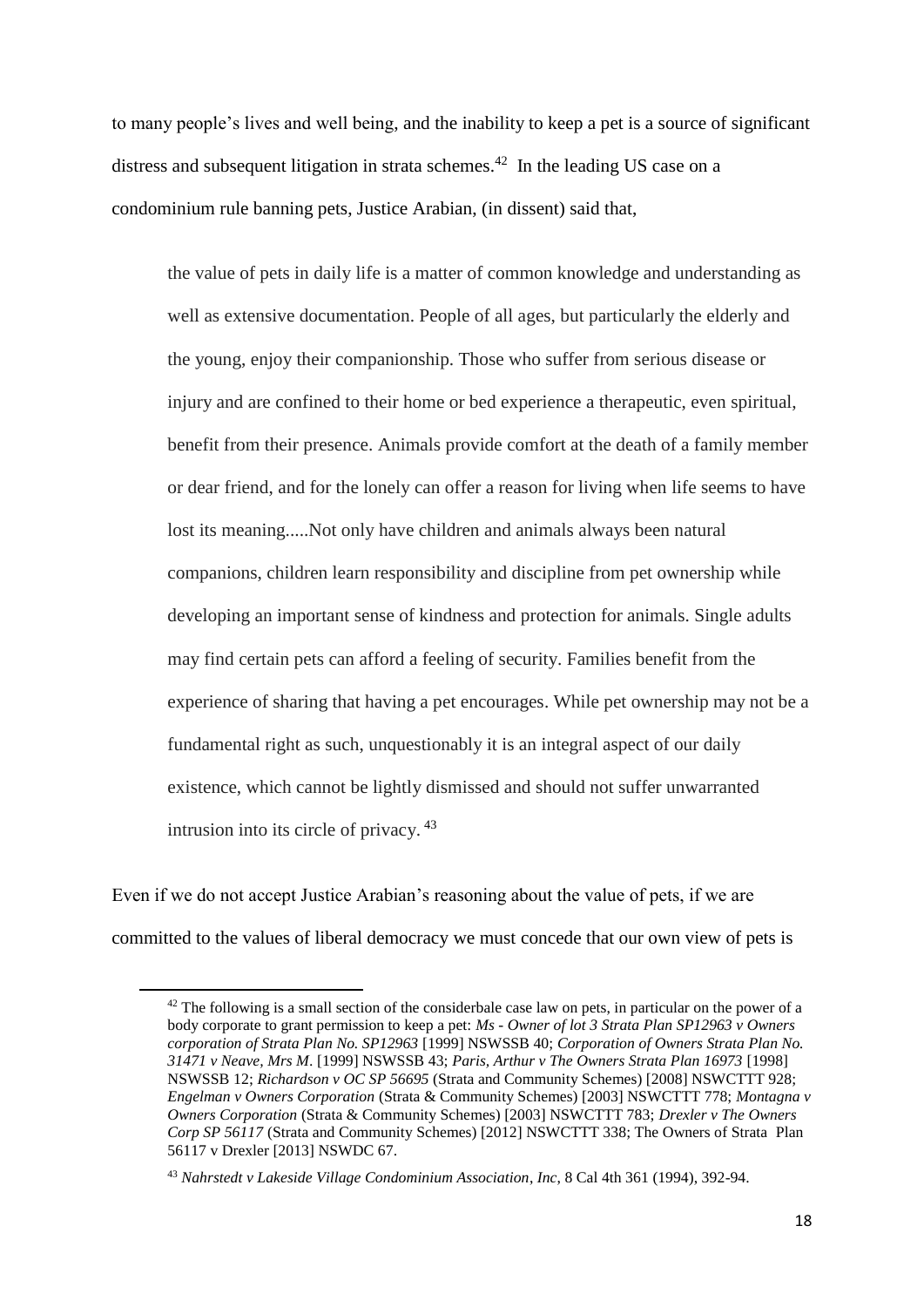irrelevant to the question of whether someone else is allowed to keep one. What others do in their own home is their business. The only way that it will become our business is if what they do disturbs us. So, if their dog barks continually, this is an other-regarding act that we can legitimately regulate, but if they have a goldfish, a cat that never leaves the house, or even a Labrador who lies comatose on the sofa all day, it is no concern of ours. As a tenant, keeping a pet would be a use of property that affects the landlord's reversion and could rightly be regulated in a lease, but it is not automatically a use of property that affects the apartment next door, or the common property in any meaningful way.

To illustrate the problem with the current power to ban all animals, let's just imagine that a local council banned all pets in residential areas on the grounds that as some pets are a nuisance, it is easier and more certain to ban all.<sup>44</sup> This decision would not be tolerated. In keeping with time-honoured liberal principles, people would argue that regulation of land-use is only justifiable to prevent harm to others, and must not sloppily scoop up harmless behaviour as well. Not surprisingly, current public animal regulation is consistent with liberal principles. I can exclude my neighbour's cat from my house, but I cannot legally exclude him or her from my yard unless the cat meets the description of a "nuisance" cat; one that makes "a noise that persistently occurs or continues to such a degree or extent that it unreasonably interferes with the peace, comfort or convenience of any person in any other premises, or repeatedly damages anything outside the property on which it is ordinarily kept".<sup>45</sup> As a member of a community, I am expected to tolerate roaming cats. I do not have to tolerate my neighbour's dog repeatedly barking at  $3 \text{ am}$ ,<sup>46</sup> but his cat sunning itself on my

<span id="page-18-0"></span>**.** 

<sup>44</sup> This was the argument accepted by the Adjudicator in *Beattie Place South* [2009] QBCCMCmr 27 to justify a blanket ban on pets. See also *Pivotal Point Residential* [2008] QBCCMCmr 55.

<sup>45</sup> *Companion Animals Act* 1998 (NSW), s31.

<sup>46</sup> For example, section 21(1)(b) of the *Companion Animals Act* 1998 (NSW).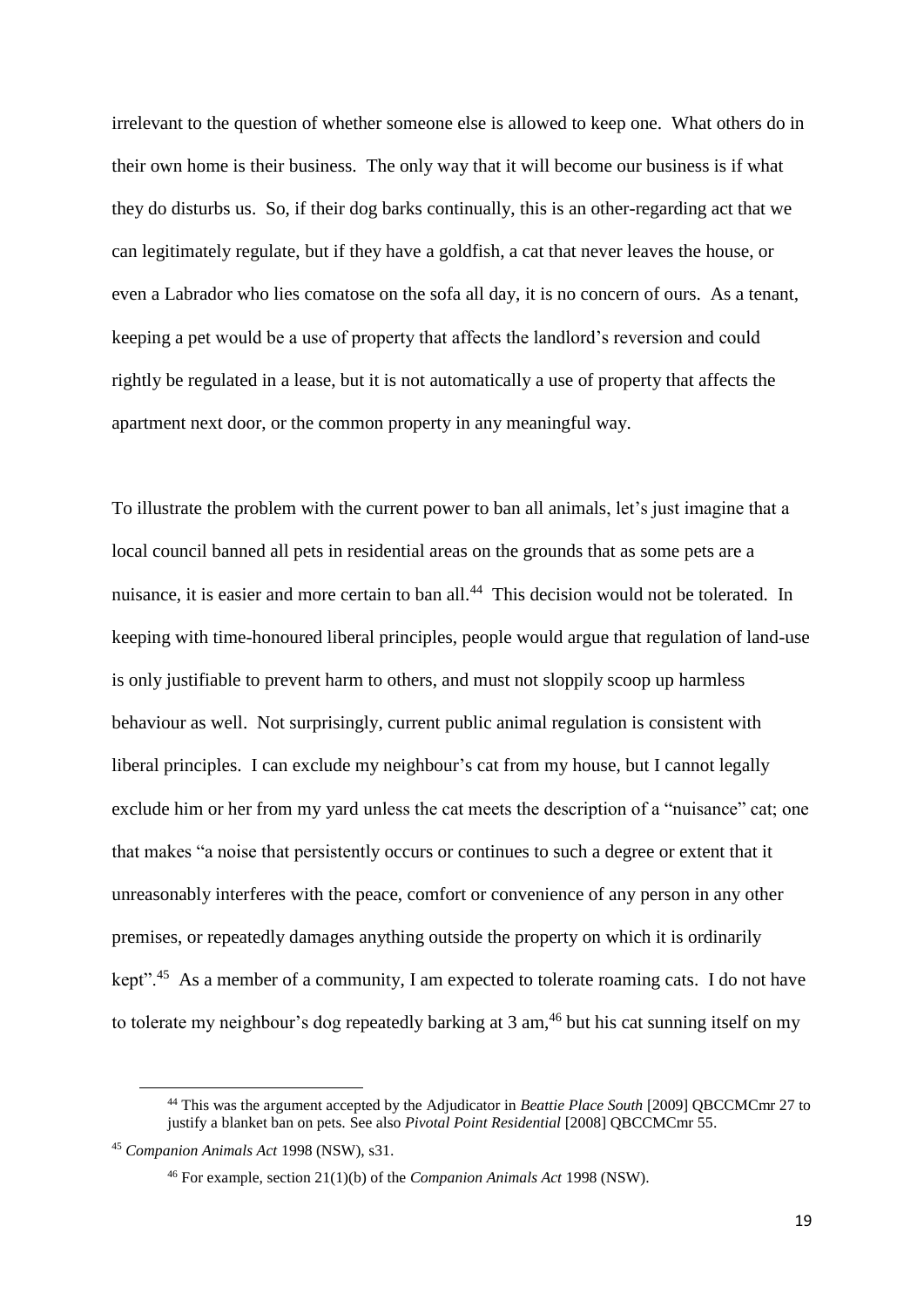lawn, and even less picturesque activities,  $47$  I am required to accept. The ludicrous nature of strata by-laws that permit blanket bans on pets is illustrated by the fact that a body corporate can ban an owner from keep a cat which never leaves the apartment, but can do nothing about neighbourhood felines using the common property garden to their heart's content.

Does it really matter that strata schemes are out of step with the wider community? Yes, very much so. First, if as Smith and Merrill assert, property cannot survive without a connection to basic morality, or what is widely believed to be "right", <sup>48</sup> strata schemes will be subject to on-going dispute about pets, as owners rail against prohibitions they consider unjustifiable. Extensive pet litigation suggests that this is already the case.<sup>49</sup> Property entitlements are meant to be compatible with our way of life. In a democracy, most people do not expect to be able to control what their neighbours do in the privacy of their own home and so a property right that allows people do to that, *without adequate justification*, must be called into question. In Queensland, where pet bans have been the subject of considerable recent litigation, adjudicators and tribunal members have been turning themselves in knots to find ways around blanket bans. Earlier cases had upheld blanket pet bans,<sup>50</sup> but gradually decision makers began to find that they were "unreasonable" and thus contrary to s180(7) *Body Corporate and Community Management Act* 1997 (Qld).<sup>51</sup> The most recent decision held that as a body corporate only had the power to "regulate" lots, a blanket ban was beyond

<sup>&</sup>lt;sup>47</sup> Interestingly, a dog is defined as a "nuisance" if it repeatedly defecates on property outside that which it is ordinary kept,  $(s21(1)(c))$ , but a cat is not.

<sup>48</sup> Smith and Merrill, 'The Morality of Property', above n **Error! Bookmark not defined.**.

<sup>49</sup> See above n [42.](#page-17-0)

<sup>50</sup> *Beattie Place South* [2009] QBCCMCmr 27

<sup>51</sup> *Tutton v Body Corporate for Pivotal Point Residential CTS 33550* [2008] QCCTBCCM 12; *212 on Margaret* [2011] QBCCMCmr 400; *Central Park Apartments Varsity Central* [2011] QBCCMCmr 107; *Scholars Cover* [2011] QBCCMCmr 310.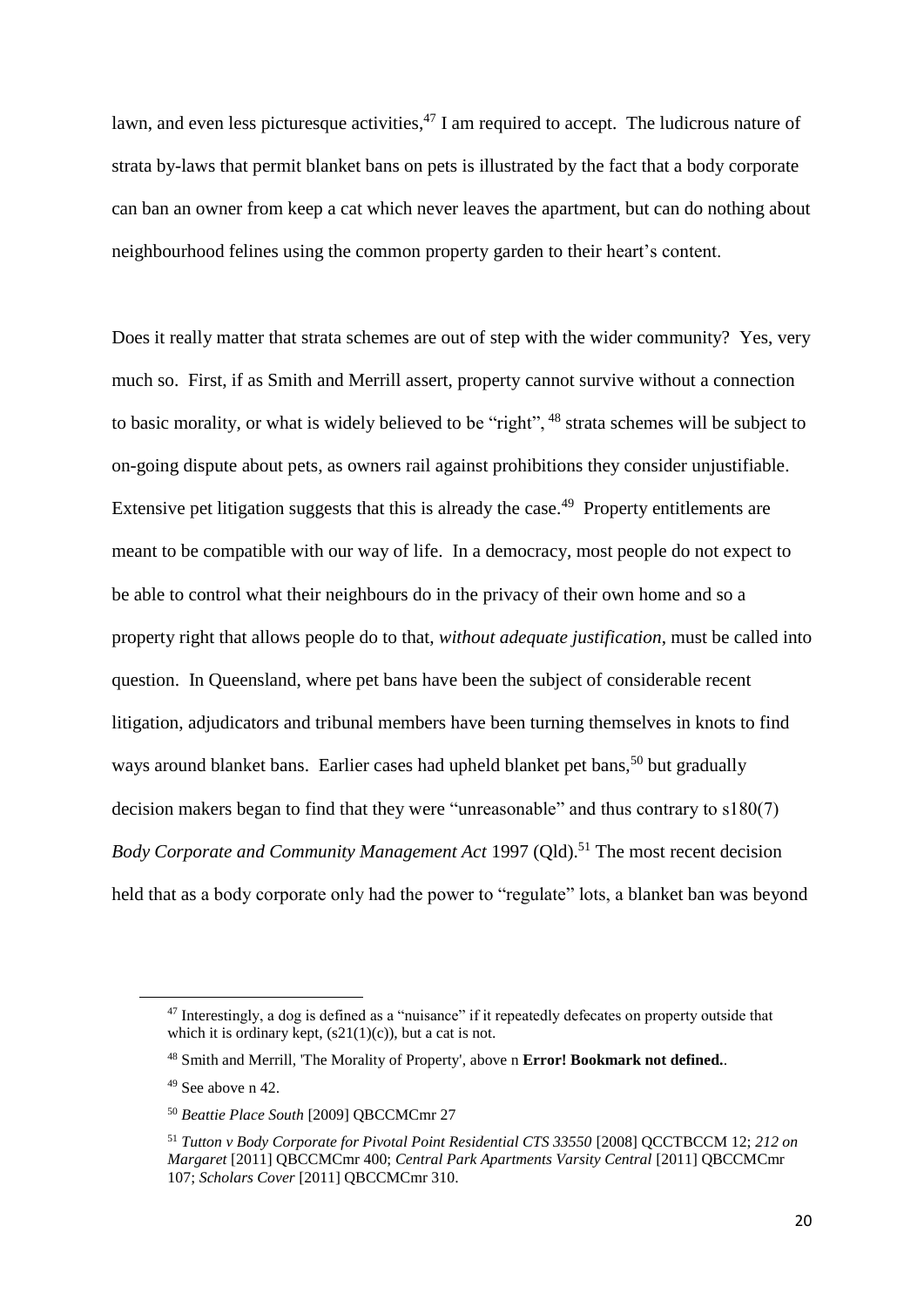power because "prohibition" was not "regulation".<sup>52</sup> Reading the cases it is obvious that the essence of all disputes is negative liberty and the discomfort both residents and decision makers have with the regulation of self-regarding behaviour. Numerous cases quote Tribunal Member, Mr K Dorney QC, in *Tutton , W. & B. v Body Corporate For Pivotal Point Residential CTS 33550, <sup>53</sup>* who said at [35] that,

[s]ince there is clearly no rational basis upon which it can be said that the keeping of a gold fish in a safe and healthy environment could be a matter *which could cause any difficulty to any other lot owner,* yet is the subject of an "absolute" ban, the conclusion is fairly open that such a by-law is "unreasonable",  $[my$  emphasis].<sup>54</sup>

Secondly, regulation of self-regarding acts effects not just those who are being regulated, but those who are regulating. As noted above, by *not* regulating animals who do not affect others in any significant way, state legislation requires citizens to be tolerant. We must be tolerant of dogs who occasionally bark, who might occasionally defecate on our property or who might jump up excitedly on us on the footpath.<sup>55</sup> We must be tolerant of cats which yowl at night, roam across our yards and sleep or defecate in our gardens.<sup>56</sup> To be sure, some cranky

<sup>52</sup> *Body Corporate for River City Apartments CTS 31622 v McGarvey* [2012] QCATA 47, per Kenneth Barlow SC, Member, [49].

<sup>53</sup> [2008] QCCTBCCM 12.

<sup>&</sup>lt;sup>54</sup> It should be noted that in the strange world of strata title, keeping fish has been a cause for legitimate communal concern. A family in NSW had an above ground pool in their apartment which they were using to fatten trout for their restaurant: Alexandra Smith, "Sydney's strata surprises: saga of horse next door, the trout farm and 'Niagara Falls', 21 March, 2012, *Sydney Morning Herald*, http://www.smh.com.au/business/property/sydneys-strata-surprises-saga-of--horse-next-door-the-troutfarm-and-niagara-falls-20120320-1vi2l.html.

<sup>55</sup> A council officer can make an order in relation to a "nuisance dog". However, a dog will only be a nuisance if, amongst other things, it "makes a noise, by barking or otherwise, that *persistently* occurs or continues to such a degree or extent that it *unreasonably interferes* with the peace, comfort or convenience of any person in any other premises"; it "*repeatedly* defecates on property (other than a public place) outside the property on which it is ordinarily kept"; it "*repeatedly* runs at or chases any person, animal"; or it "*repeatedly* causes *substantial* damage to anything outside the property on which it is ordinarily kept" (my emphasis): *Companion Animals Act* 1998 (NSW), s21(1)(b) and (c).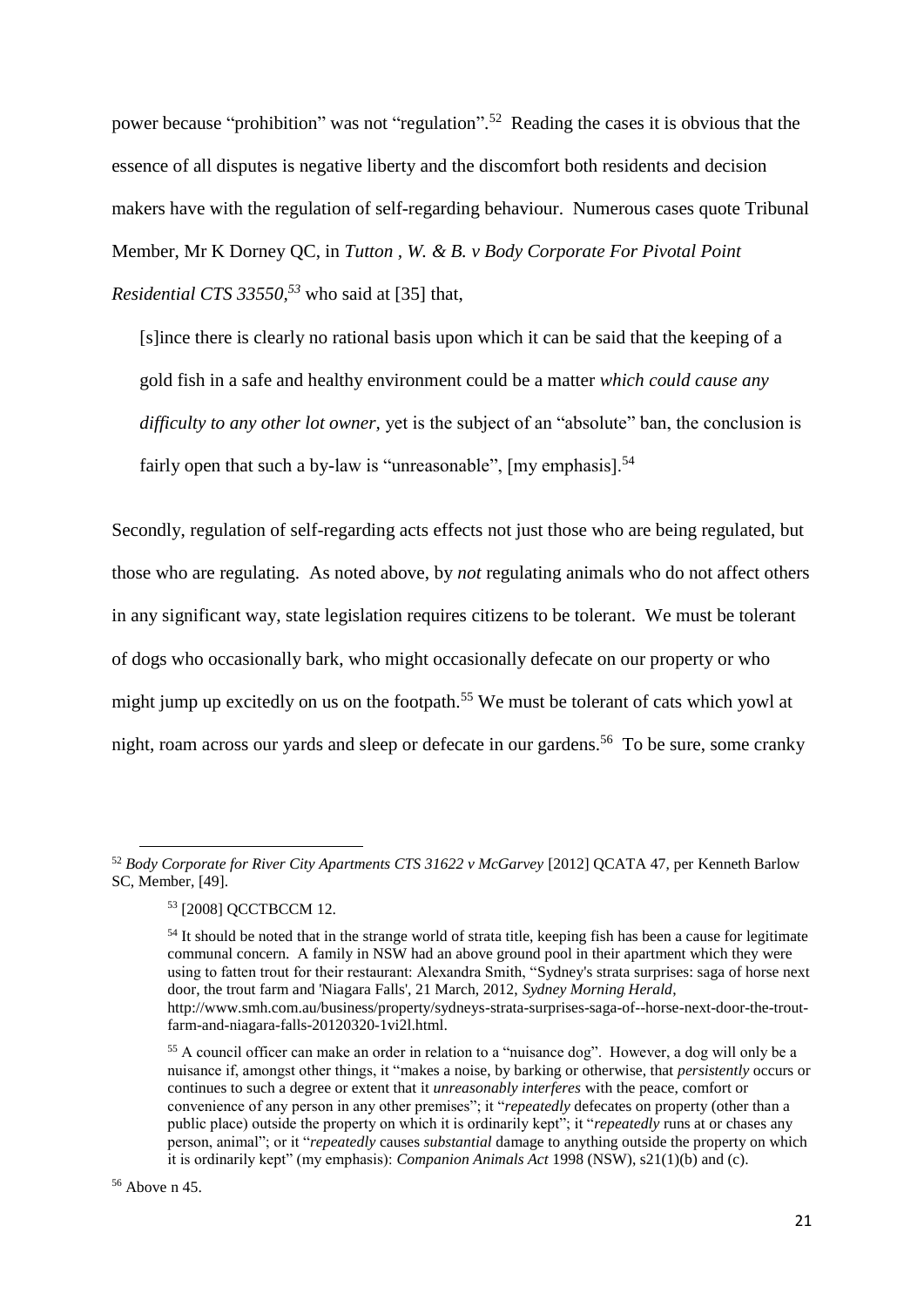citizens struggle with such tolerance, but they are the exception rather than the rule. The state legislation dovetails with a community norm of tolerance and strengthens that norm in turn.

In contrast, strata and community title runs the very real risk of fostering intolerance. In *Ephraim Island - Subsidiary 105, <sup>57</sup>* lot owners who supported the body corporate's rejection of the applicant's request to keep their dog said, "we most definitely would not have purchased if we had known there was the possibility of sharing the elevator with a large dog." The dog was a golden retriever. When those lot owners leave their Island scheme and venture out into the wider community, they will be required to share footpaths, parks and other public spaces with multiple dogs; if they go into other people's homes, they might even find themselves in close quarters with a Rottweiler. Within their own home they can maintain a dog-free zone, but on their shared property, is it really too much to ask that they occasionally share a lift with a golden retriever?<sup>58</sup> As Justice Arabian said in *Nahrstedt*,

[o]ur true task in this turmoil is to strike a balance between the governing rights accorded a condominium association and the individual freedom of its members. To fulfill that function, a reviewing court must view with a skeptic's eye restrictions driven by fear, anxiety, or intolerance. In any community, we do not exist in vacuo. There are many annoyances which we tolerate because not to do so would be repressive and place the freedom of others at risk.<sup>59</sup>

Remembering our discussion of property theory in Chapter 1, this is not simply a matter of one intolerant couple. Property entitlements, multiplied thousands of times across a physical

<sup>57</sup> [2007] QBCCMCmr 205.

<sup>&</sup>lt;sup>58</sup> It is perhaps necessary to stress that this argument is not motivated by a personal love of dogs. I do not really like dogs much, but am aware that whether I like them is irrelevant to whether other people keep them, so long as they do not unreasonably disturb me.

<sup>59</sup> *Nahrstedt* 8 Cal 4th 361, 396 (1994).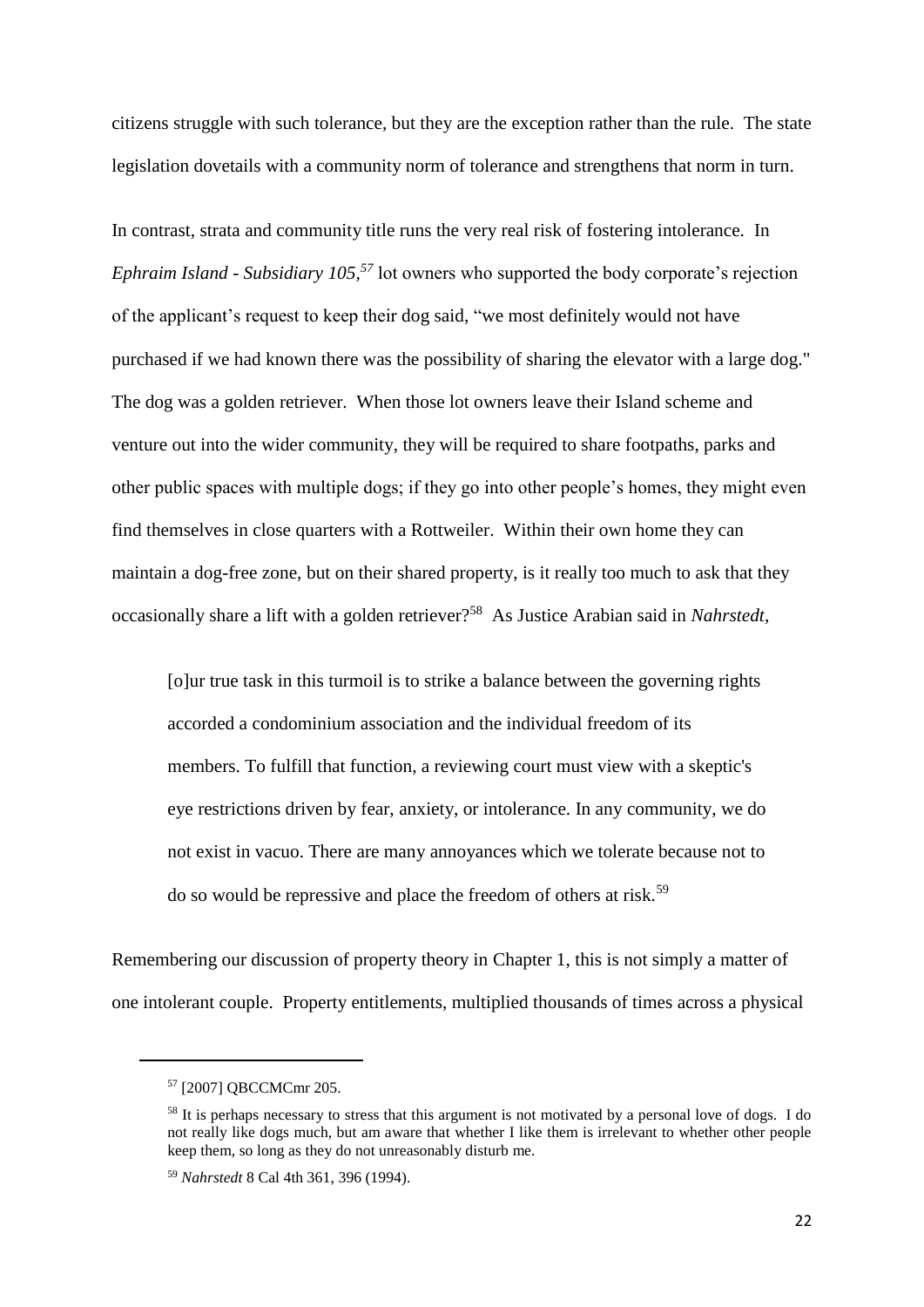landscape and through time create social and political systems. If thousands of bodies corporate have the power to prevent fellow citizens keeping pets within their own home in circumstances in which the pet has minimal or no effect on others, we are creating a community of control and intolerance. As Singer says,

[a] change in legal rules will bring about changes in the character of social relations over time, regardless of whether any immediate effects are visible. This in turn will influence public perceptions about what kinds of conduct are allowable and appropriate and what kinds are not. It may even effect beliefs about right and wrong.<sup>60</sup>

McKenzie suggests in the US context, "[i]t is conceivable that children raised in CID housing may be undergoing a form of differential political socialization", in which they are learning that it is legitimate to regulate the traditionally autonomous acts of their neighbours.<sup>61</sup> The failure to limit by-law making power in relation to individual lots to activities that have some meaningful effect on others is a serious flaw in the NSW strata and community title legislation.

# Problem 2: Borderline self-regarding acts

One of the most problematic areas of strata and community title are by-laws that regulate behaviour on private lots that is not readily classifiable as "self-regarding" or "other

<sup>60</sup> Singer, *Entitlement*, 136-137.

<sup>61</sup> McKenzie, Privatopia, above n **Error! Bookmark not defined.**, 143-144.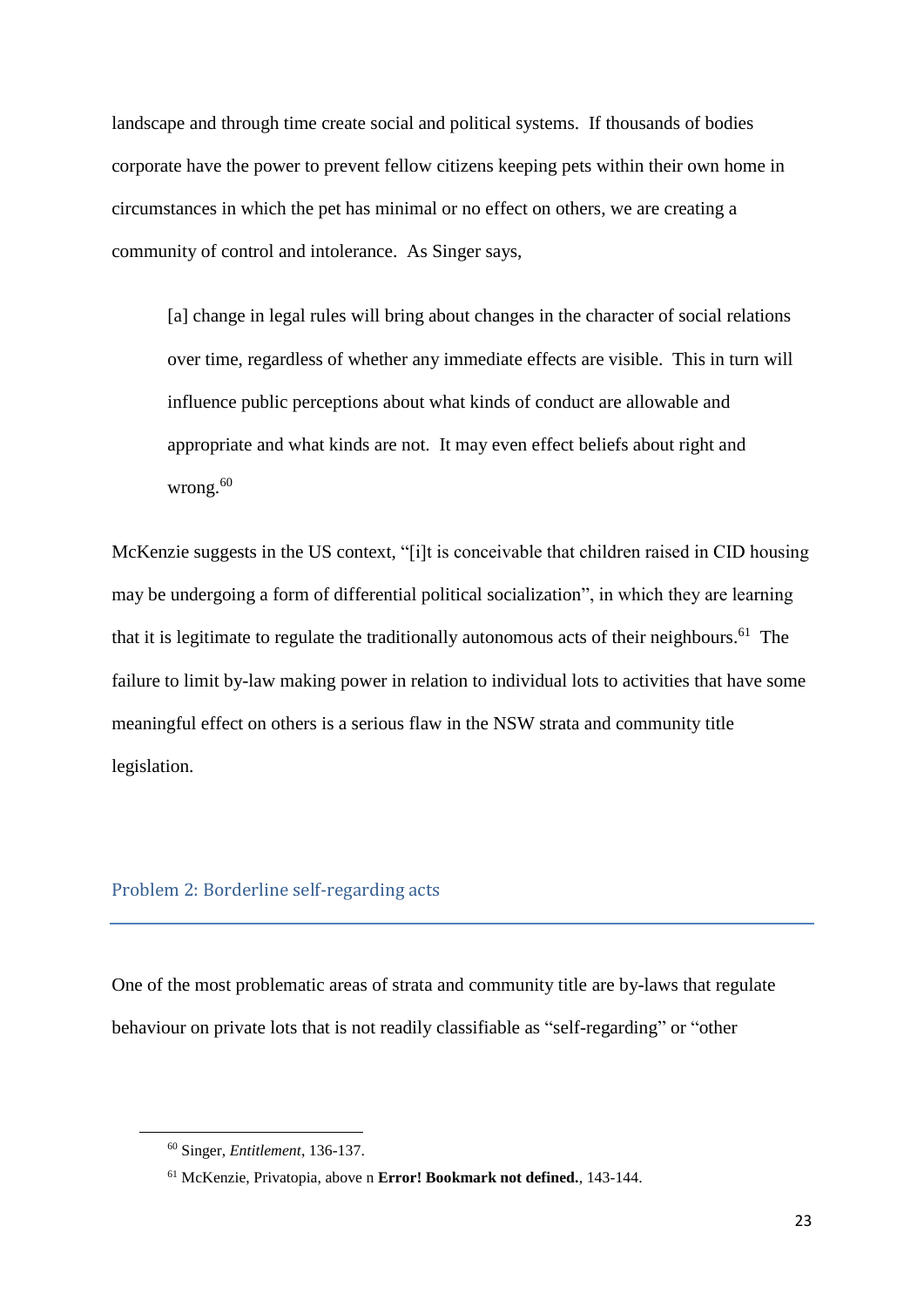regarding". These include by-laws that regulate blind colour, balcony furniture, building materials,

plant types, paint colours, car parking, window washing and lawn mowing.<sup>62</sup> They are most common in community title developments, many of which are modeled on US HOAs, (see [Figure 2\)](#page-26-0).<sup>63</sup> In the US, by-laws and "C, C & Rs" operate as a "sort of privatized zoning smorgasbord",<sup>64</sup> from which developers can pick and mix restrictions and conditions to mould the character of the development.

The rationale for this regulation is generally overtly liberal and economic, although paradoxically, it can also be communitarian, (a good example of the horseshoe theory of the political spectrum). As we saw in the US literature chapter, theorists like Reichman<sup>65</sup> and Ellickson<sup>66</sup> argue that individuals should be free to create or join the kind of communities that they, not we, believe are desirable, and the law should support them in this regard. Public and rational choice theorists argue that communities with private associations and regulations allow developers to offer purchasers a range of housing "products", so that residents can "shop" between neighbourhoods choosing the housing and community style appropriate for them.<sup>67</sup> Further, unlike local government controls, private regulations are extremely detailed and ensure residents can maintain the environment they purchased, leading to increased

 $62$  For example, the Management Statement for Breakfast Point, DP270347, cl 59.2, requires owners or occupiers to mow their lawn every two weeks in spring and summer and every four weeks in autumn and winter.

<sup>&</sup>lt;sup>63</sup> See Chapter 3.

<sup>64</sup> Paula Franzese, 'Does It Take a Village? Privatization, Paterns of Restrictiveness and the Demise of Community' (2002) 47 *Villanova Law Review* 553, 555.

<sup>&</sup>lt;sup>65</sup> Chapter 2

<sup>66</sup> Chapter 2

<sup>67</sup> Charles M. Tiebout, 'A Pure Theory of Local Expenditures' (1956) 64(5) *Journal of Political Economy* 416. Tiebout was not writing about HOAs but his theory has been take up by their prononents. See Fred Foldvary, 'Proprietary Communities and Homeowner Associations' in David T Beito, Peter Gordon and Alexander Tabarrok (eds), *The Voluntary City: Choice, Community, and Civil Society* (University of Michigan Press, 2002) 258.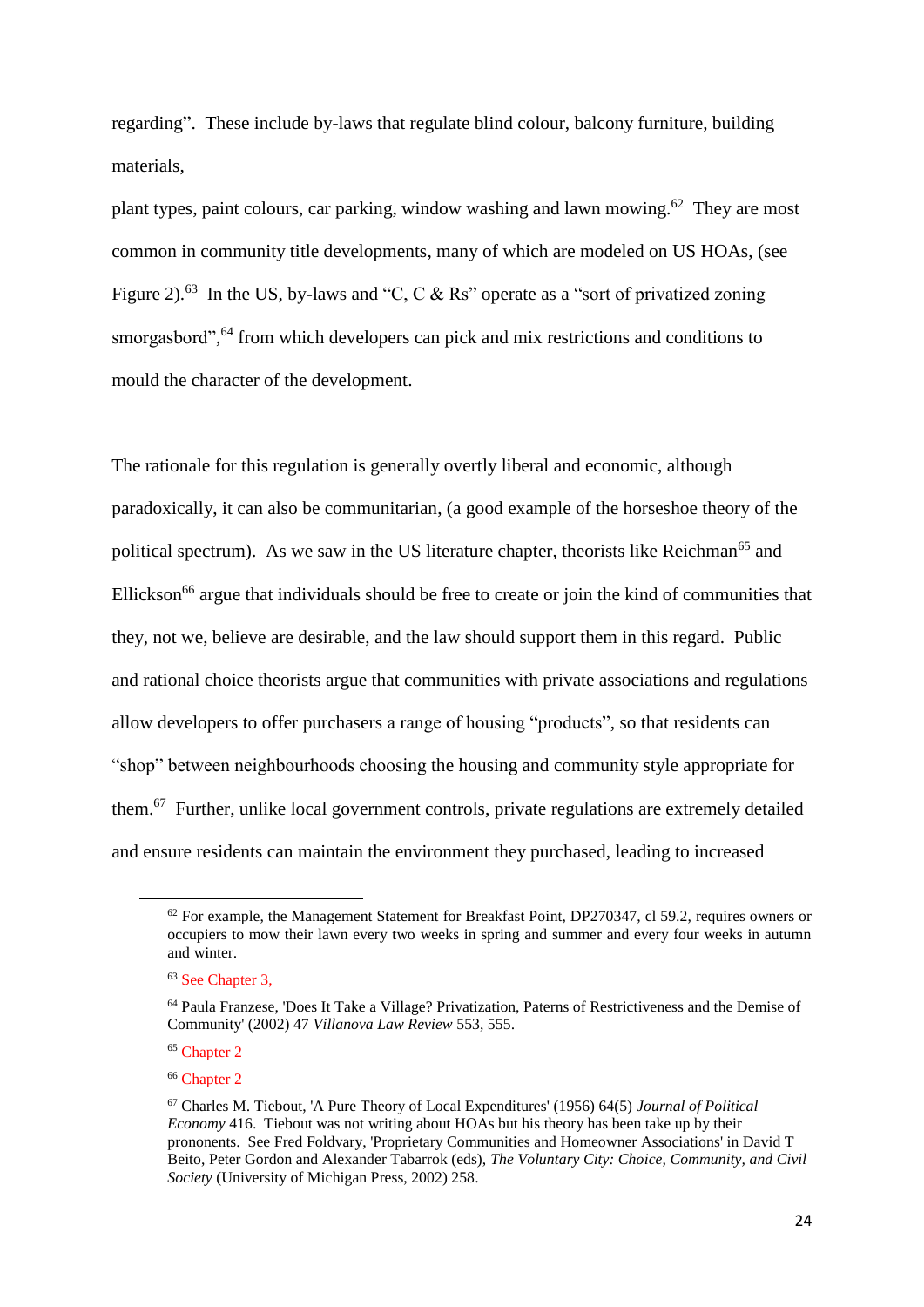resident satisfaction and property values.<sup>68</sup> Some argue that this ability to control the physical environment and run one's own community also increases social capital,<sup>69</sup> an asset that has been at the forefront of sociologists' and urban planners' minds in recent years.<sup>70</sup> Theories of privatization dovetail with developments in urban theory, like New Urbanism, a neo-traditional approach to architecture and planning which promotes human-scale, residentdriven communities in which people can walk or ride between home, work and public spaces.<sup>71</sup> New Urbanism aims to create ecologically and socially sustainable communities, by sacrificing individual space for collective space (eg small individual yards and large, accessible "public" facilities<sup>72</sup>). With its focus on community, New Urbanism, in turn, dovetails with communitarianism. Communitarianism is skeptical of liberals' focus on the individual and insists that as individuals can never function outside society, their needs and desires must sometimes be subservient to the greater good. Paradoxically, some communitarians, like liberals, have adopted the private community form to further their ends.<sup>73</sup> Proponents of intentional communities and co-operatives see private legal structures as a "form of socialism by contract",  $74$  which allows them to restrict membership of

<sup>68</sup> Robert H. Nelson, *Private Neighbourhoods and the Transformation of Local Government* (Urban Institute Press, 2005).

<sup>69</sup> David T Beito, Peter Gordon and Alexander Tabarrok, *The Voluntary City: Choice, Community, and Civil Society* (University of Michigan Press, 2002); Nelson, above n .

<sup>70</sup> Robert Putman, *Bowling Alone: The Collapse and Revival of American Community* (Simon & Schuster, 2000) is the seminal work in this area. After an exhaustive review of empirical research, Putman finally concludes that the decline in social capital in America is attributable to increased time spent commuting in cars. This would suggest that HOAs, which are frequently on the urban fringe, actually contribute to social capital decline.

<sup>71</sup> Andres Duany, Elizabeth Plater-Zyberk and Jeff Speck, *Suburban Nation: The Rise of Sprawl and the Decline of the American Dream* (Farrar, Straus, and Giroux, 2000). Duany and Plater-Zyberk's iconic New Urbanist community is Seaside, Florida: [http://www.seasidefl.com/.](http://www.seasidefl.com/)

 $72$  In HOAs, these "public" facilities are of course privately owned common property.

<sup>&</sup>lt;sup>73</sup> Eg community title is used by developers selling properties on the open market and by intentional communities in Northern NSW; see above n **Error! Bookmark not defined.**.

<sup>74</sup> McKenzie, *Beyond Privatopia*, above n **Error! Bookmark not defined.**, 35.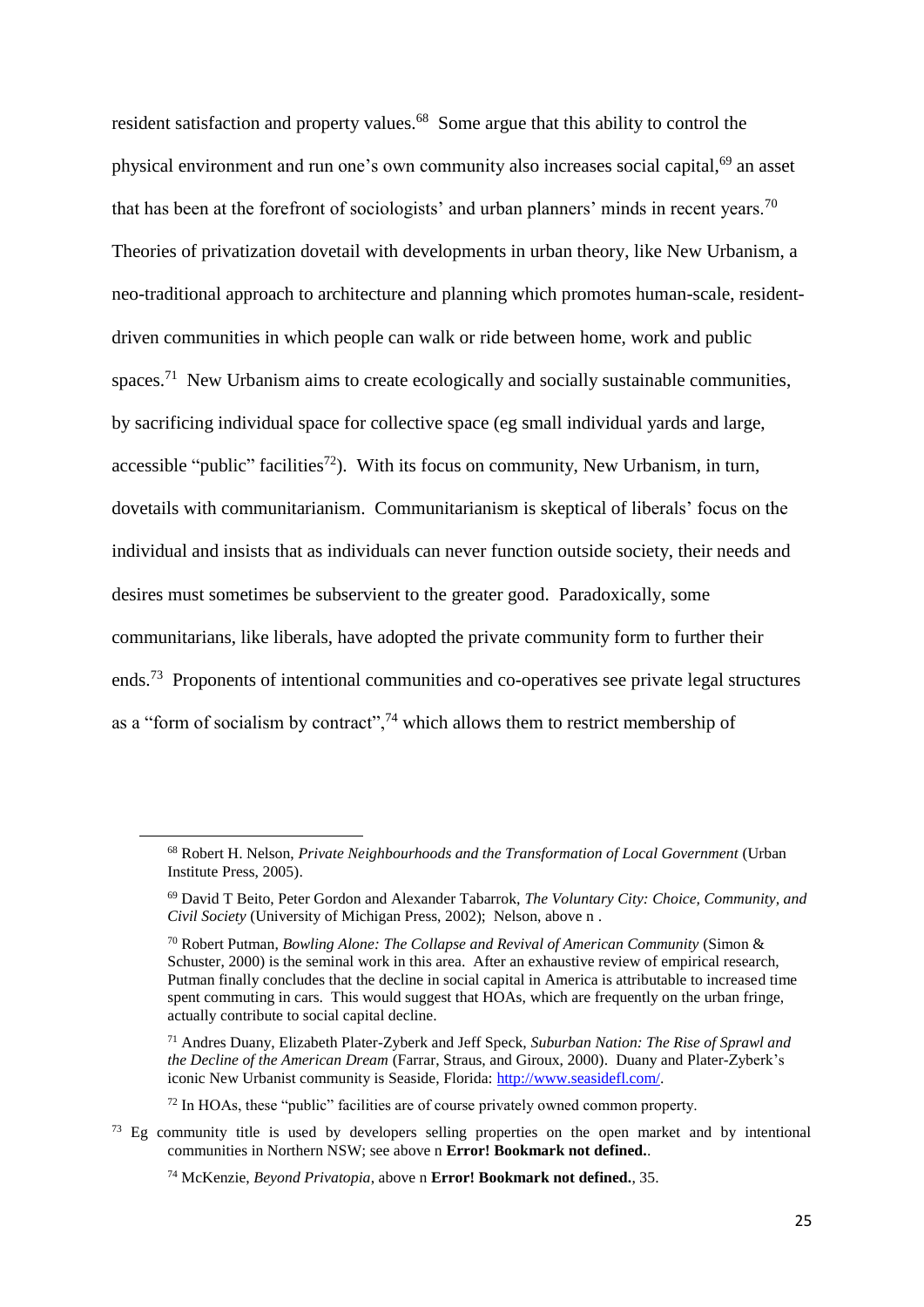communities to like-minded individuals, to create collective living spaces<sup>75</sup> and to regulate activities that the group might consider ecologically or socially undesirable.<sup>76</sup>



**Figure 1 Seaside Florida, New Urbansist community. Source: http://taxi-**

**destin.com/portfolio-view/seaside-florida/#gallery/12/**

<sup>&</sup>lt;sup>75</sup> I was explaining the broad by-law making power in New South Wales to a friend one day. I pointed out that *White v Betalli*, see Chapter 3, would allow the creation of a by-law giving all owners access one lot owner's kitchen. My friend exclaimed, "That's what we want to do in our community!" She lives in a co-housing arrangement in San Francisco. What seemed highly undesirable to me, was clearly desirable to her.

<sup>76</sup> See above n **Error! Bookmark not defined.**.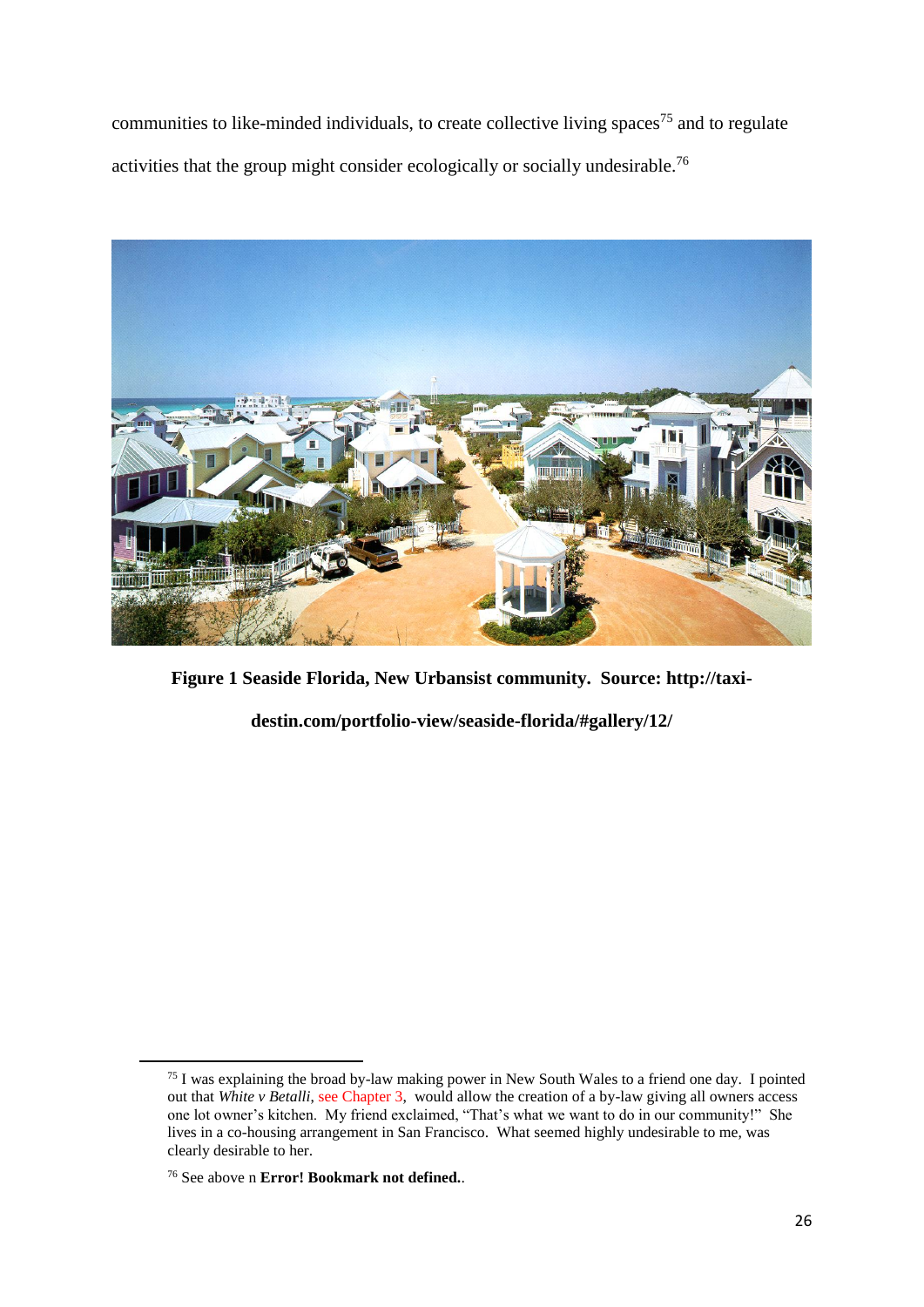

**Figure 2 Breakfast Point, Sydney, Country Club. Source: <http://www.breakfastpoint.com/>**

<span id="page-26-0"></span>Breakfast Point, a Rosecorp development, is clearly modeled on US HOAs.

In contrast to these positive perceptions of the ability to privately regulate an unlimited range of activities on land, others do not have such a benign view. Sociologists have argued that privately regulated communities, in particular gated communities, promote intolerance and fear, dividing society into the privileged few inside the gates and the undesirable hoards outside.<sup>77</sup> Legal critics discussed in Chapter 2, like McKenzie and Winokur, suggest that the ability to control other residents' behaviour does not create harmonious communities of shared values, but rather fosters resentment, frustration and litigation among residents who neither understand nor accept the legitimacy of regulation by their neighbours. The limited research that has been conducted in Australia to date reveals similar findings. In their case study of a Victorian community title master planned estate (MPE), Goodman and Douglas concluded that,

<sup>77</sup> Edward J. Blakely and Mary Gail Snyder, *Fortress America: gated communities in the United States* (Brookings Institution Press, 1997); Setha M. Low, *Behind the gates: life, security, and the pursuit of happiness in fortress America* (Routledge, 2003).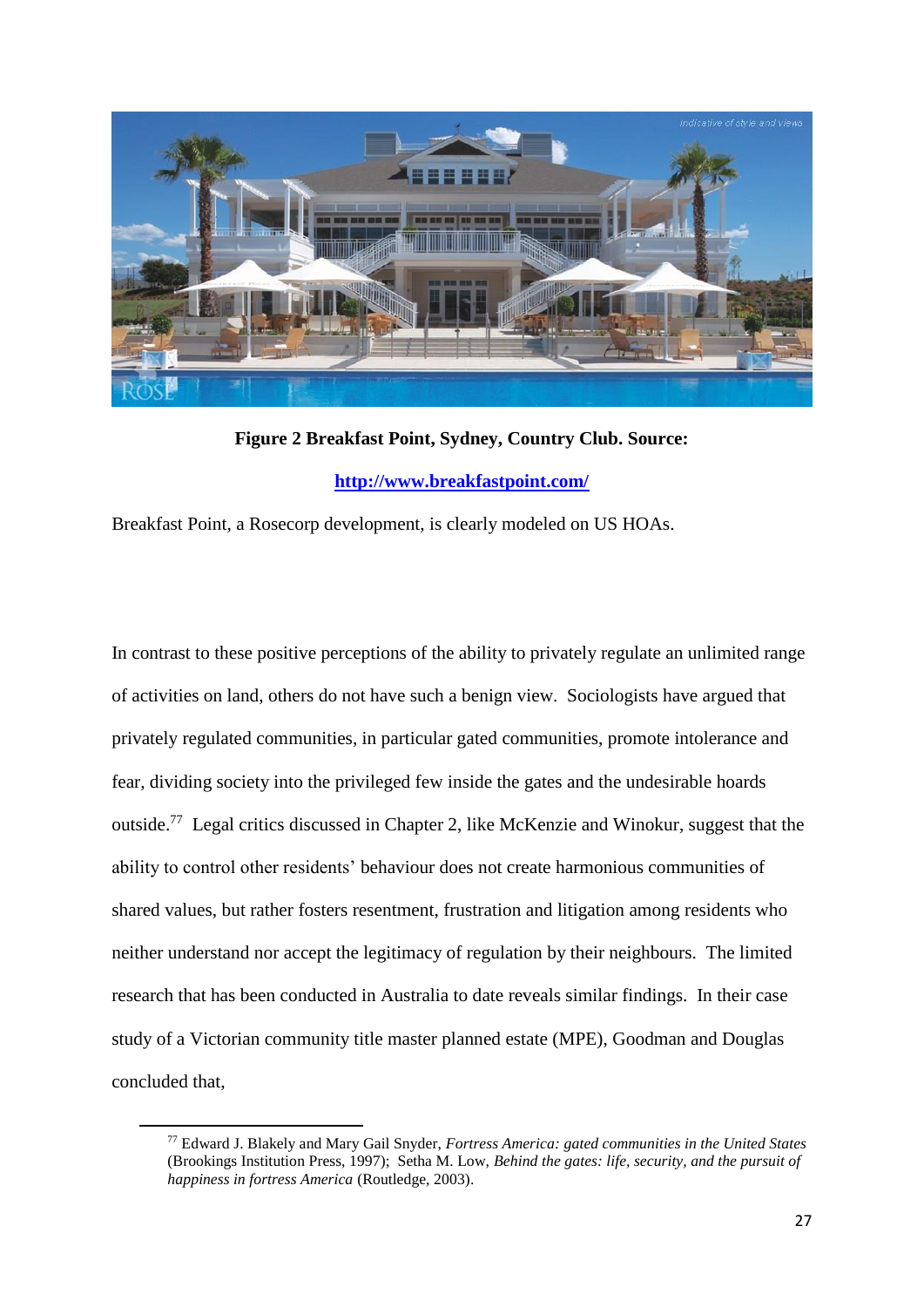the lived experience of communal ownership is one of frustration and disappointment for a section of residents......[and] that due to the long-term ramifications such legal entities in MPEs [bodies corporate] should be avoided where possible. 78

Winokur and McKenzkie also argue that C, C and Rs controlling aesthetics are responsible for the spread of dull, homogenous, low-rise sprawl, which is architecturally valueless. More fundamentally, McKenzie challenges rational choice theory arguing that it has little empirical evidence to support its claims that people genuinely want private regulation of their homes.<sup>79</sup> Finally, others like Alexander, have focused on the darker side of private regulation, with its potential to inappropriately control, oppress and exclude.<sup>80</sup>

The first group of thinkers, with a positive view of private regulation, might argue that a wide range of behaviour is other-regarding. They might say that the non-conforming colour of the neighbour's blinds reduces property values or their lack of solar power harms the environment and undermines the community's agreed ecological aims. As such, both are the subject of legitimate regulation. They would argue that purchasers have voluntarily joined the community, knowing the existing restrictions and obligations, as well as the potential for new restrictions and obligations, and that people who flout them are harming those who bought on the promise that others would comply. The second group of thinkers, with a more critical view of private regulation, might argue that in reality, a choice of blind colour or solar panels are self-regarding acts that do not affect others at all, or at least in any way that should be legally meaningful. As we saw in Chapter 1, Singer argues that property law does not

<sup>78</sup> Goodman and Douglas, above n **Error! Bookmark not defined.**, 467.

<sup>79</sup> McKenzie, *Beyond Privatopia*, above n **Error! Bookmark not defined.**, 52.

<sup>80</sup> Alexander, above n . See discussion in Chapter 2. See also Stephanie M Stern, 'The Dark Side of Town: The Social Capital Revolution in Residential Property ' *(Working Paper, Chicago-Kent College of Law, April 2013) http://ssrn.com/abstract=2243134 or http://dx.doi.org/10.2139/ssrn.2243134*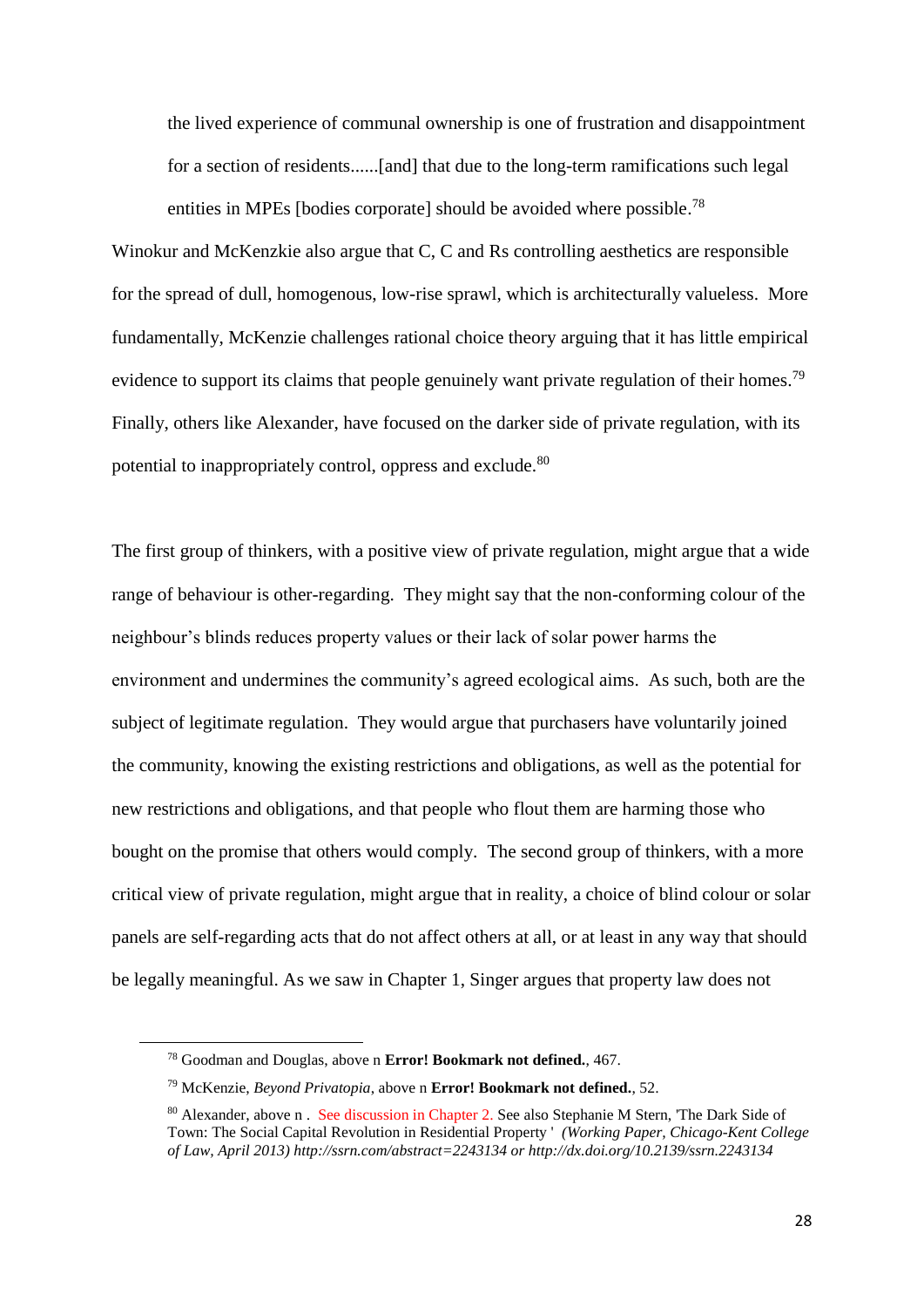prevent us from *ever affecting* others in the exercise of our rights, it just prevents us from harming them. <sup>81</sup> Complaints that we are affected by another's use of property can be divided into the legitimate and illegitimate, the latter being traditionally ignored by property law. Deciding what is or is not a self-regarding act comes back to a considered judgment about the legitimate and reasonable expectations of the parties in democratic society. Thus, those skeptical of private regulation would argue that, consistent with the principles of democratic society, in particular negative liberty, the choice of blind colour or the use of solar panels is legally harmless behaviour that should not be the subject of any regulation.

The first group might then counter that the principle of negative liberty in fact gives everyone the freedom to form or join communities with rules; that is, we are all free to voluntarily agree to be less free.<sup>82</sup> As Mill said, a person "cannot rightfully be compelled to do or forbear because it will be better for him to do so, because it will make him happier, because, in the opinions of others, to do so would be wise, or even right". $83$  If some people want to live in communities where they are required to mow their lawn every two weeks and can compel others to do the same, who are we to decide they should not?

As it has become clear, the validity of private regulation of borderline other-regarding behaviour can cause us to turn endlessly in circles. As the discussion of Alexander and Ellickson in Chapter 2 demonstrated, private regulation produces strange paradoxes such as liberals arguing for less individual freedom and communitarians warning of the dangers of community. This thesis will not attempt to solve these dilemmas or decide definitely in

<sup>81</sup> Joseph William Singer, 'How property norms construct the externalities of ownership' in Gregory Alexander and Eduardo Penalver (ed), *Property and Community* (OUP, 2010) 57. See discussion in Chapter 1, 28-29.

<sup>82</sup> Larry Alexander, 'Illiberalism All the Way Down: Illiberal Grops and Two Conceptions of Liberalism' (2001-2002) 12(2) *Journal of Contemporary Legal Issues* 625, 627.

<sup>83</sup> Above [n 22.](#page-11-0)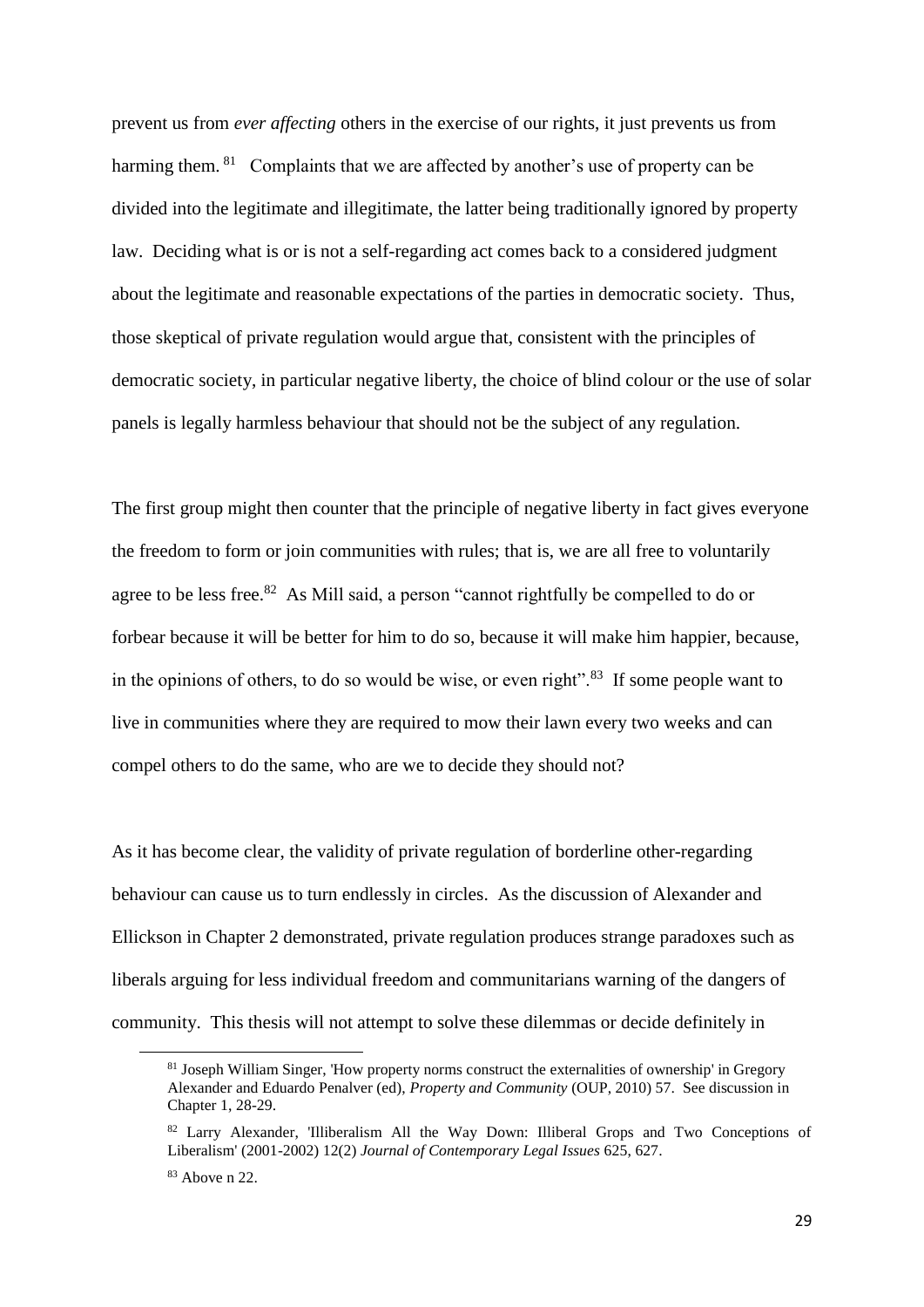favour of either camp; there is some validity in both perspectives. I accept the importance of people having the freedom to form their own associations and live by their own values, and I certainly do not want to be guilty of hypocritically supporting some private regulation (eg solar panels and recycled water), while dismissing others, (eg lawn mowing and white blinds).<sup>84</sup> The satisfaction of individual preference and the facilitation of the "freedom to live one's life on one's own terms" are the proper purpose of property law.<sup>85</sup>

However, consistent Alexander, Underkuffler, Penalver and Singer, I would also argue that they are not the only purpose of property law. Both in theory and in practice, property law is much more complex than the satisfaction of individual preference. As we saw in Chapter 1, property entitlements affect not just parties to a transaction, but those outside it as well. As Singer says,

Every legal right should be understood not merely by reference to the powers and rights it gives the owner but by reference to the impacts of the exercise of those powers on others and the shape and character of the social relationships engendered by those rights and powers.<sup>86</sup>

We must attend to the systemic effect of those rights, $^{87}$  and judge them not solely with reference to the "the magical moments of acquisition and transfer", (ie the voluntary creation or joining of a community), but by "the continuing moments in which property rights are exercised.<sup>88</sup> We can only do this through reasoned deliberation with reference to both the real world and the plural values of our democratic community. This process is of necessity

<sup>84</sup> See Clayton P. Gillette, 'Courts, Covenants, and Communities' (1994) 61 *University of Chicago Law Review* 1375, discussed in Chapter 2, footnote 156.

<sup>85</sup> Alexander et al, "A Statement of Progressive Property", above n **Error! Bookmark not defined.**, 743.

<sup>86</sup> "Democratic Estates", above note **Error! Bookmark not defined.**, p1047.

<sup>87</sup> Democratic Estates", above note **Error! Bookmark not defined.**, pp1049-1050.

<sup>88</sup> *Entitlement*, above note **Error! Bookmark not defined.**, p174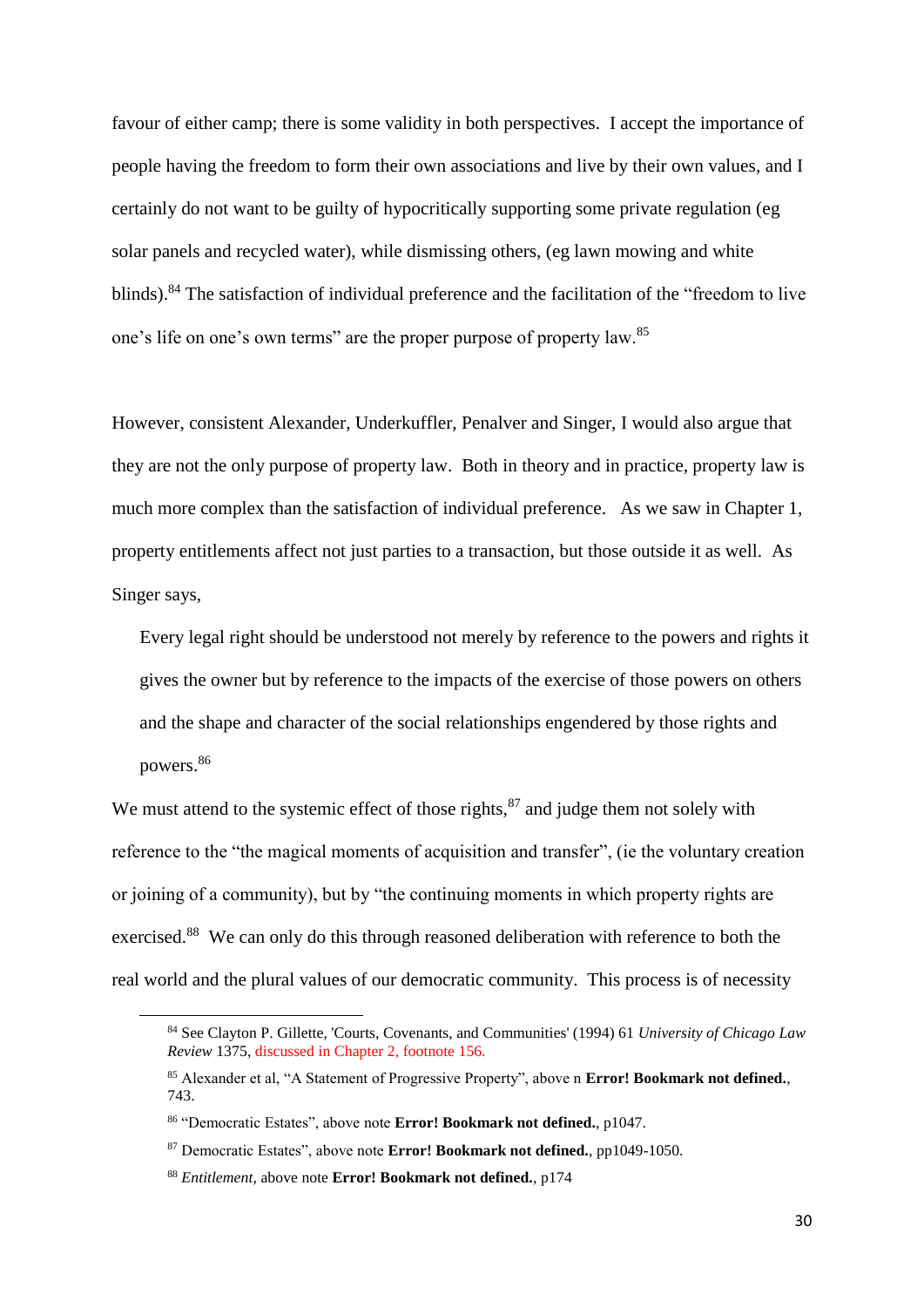messy and will not yield a neat, universally applicable rule, however, it is the only way that we can determine if property institutions and their regulations are "compatible with our form of life."89

By way of example, we might consider the validity of the following commonly made bylaws:

• a by-law that restricts external paint colours: this might be acceptable because the impact on the rest of the community is significant and there are comparable provisions in some public regulation (eg heritage areas); alternatively, we may decide that we do not want to create a community like the US, in which we end up with "a generation..... that doesn't know you should be able to paint your house any color you want."<sup>90</sup>

• a by-law limiting blind colours: this might be considered a considerable intrusion into the private sphere that produces limited benefit for the community. If "[i]t would be an insult for the state to invade one's home, because it is the scene of one's history and future, one's life and growth",<sup>91</sup> then it must be as great, or even greater insult for other citizens to do the same. Professor French's Bill of Rights for HOAs included the provision that activities within the individually owned property should not be restricted except to the extent they interfered with other people. $92$  While the colour of blinds has some impact on

<span id="page-30-0"></span><sup>89</sup> "Democratic Estates", above note **Error! Bookmark not defined.**, p1050.

<sup>90</sup> Richard Louv, cited McKenzie, *Privatopia*, 144.

<sup>91</sup> Radin, above n, 992.

 $92$  Susan F. French, 'Constitution of a Private Residential Government Should Include a Bill of Rights, The Symposium on the Uniform Real Property Acts' (1992) 27 *Wake Forest Law Review* 345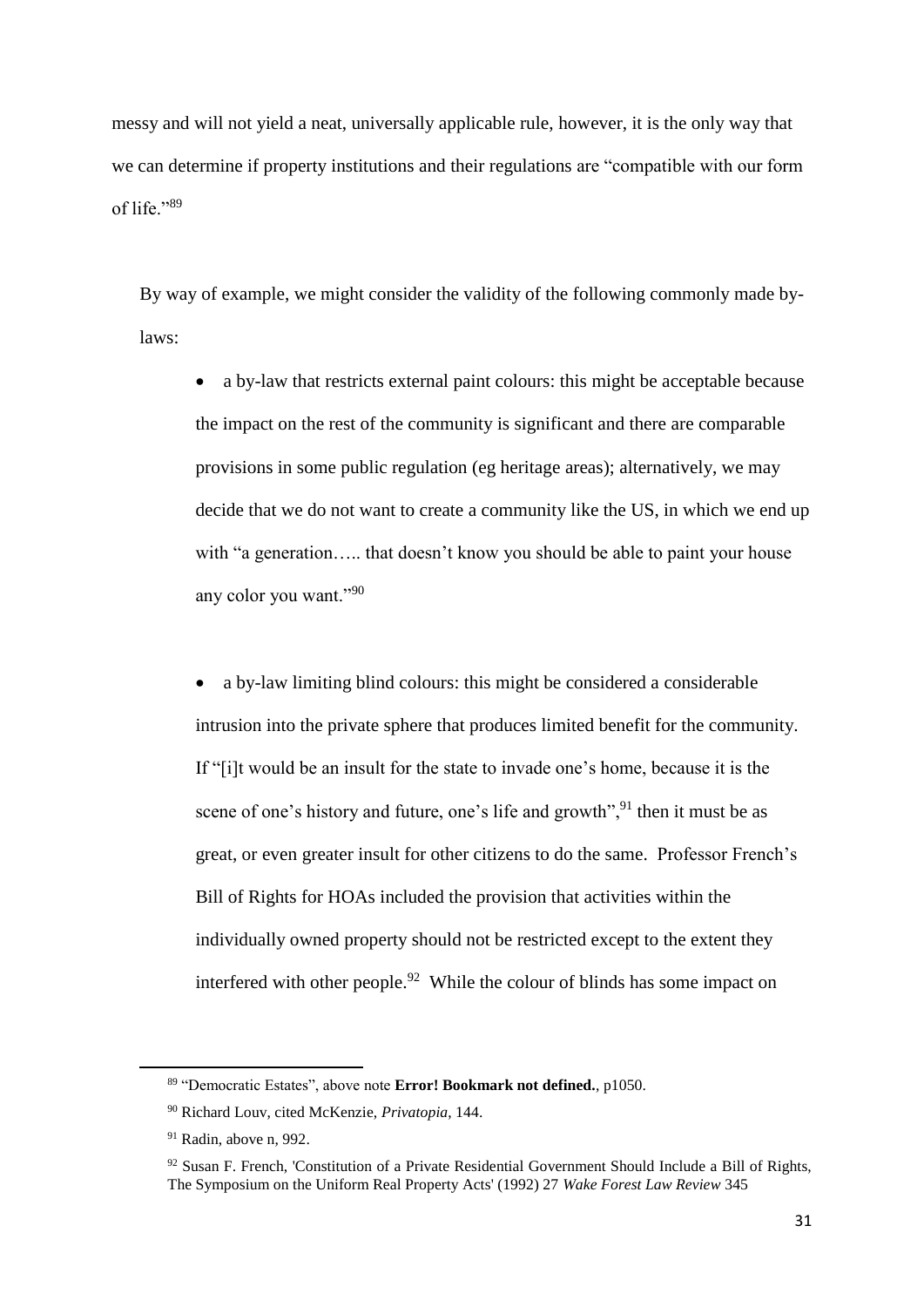others, it is hard to say that it genuinely interferes with them; it is not difficult to conclude that it interferes with the people regulated.

• A by-law prohibiting trucks or commercial vehicles being parked on or near lots:<sup>93</sup> we might decide that this by-law is essentially classist, something that most democratic societies aspire not to be. Property law "can render relationships within communities either exploitative and humiliating or liberating and ennobling. Property law should establish the framework for a kind of social life appropriate to a free and democratic society."<sup>94</sup> A by-law that prevents a tradesperson parking their truck outside their house because it supposedly lowers the neighbours' property values, does not create "ennobling and liberating" relationships between neighbours, but rather tends towards the "exploitative and humiliating".

• A by-law requiring people to be dressed "appropriately" on common property:<sup>95</sup> regulating the way someone dresses is a very significant intrusion into the personal sphere. The democratic state rarely attempts to regulate dress other than prohibiting indecent exposure. <sup>96</sup> Private clubs and restaurants have dress codes and so by analogy, a dress code in community title country club might be

<sup>&</sup>lt;sup>93</sup> The Architectural Standards and Landscape Design Guidelines, Item 17, Macquarie Links Management Statement, DP270152, states that "no trucks or commerical vehicles exceeding 3 tonnes are to be kept within a lot, on a roadway or any communal area". No trailers and caravans are to be kept unless garaged. This is to "ensure the visual character and amenity of the neighbourhood is not prejudiced by the presence of large vehicles."

<sup>94</sup> Alexander et al, above n **Error! Bookmark not defined.**, 744.

<sup>95</sup> For example, by-law 9.6 in the Community Management Statement (CMS) for Liberty Grove (DP270137), in Sydney's west, purports to make the *Liberty Grove Community Policies Handbook*  binding on all proprietors in the same way as the CMS. It is likely that under s43(4) SSMA this by-law is invalid, being contrary to the SSMA and SSFDA requirement that by-laws be recorded on the Torrens register, however, the Handbook attempts to require people on community property to be dressed appropriately at all times: *Liberty Grove Community Policies Handbook*, p7, [https://docs.google.com/viewer?a=v&pid=sites&srcid=bGliZXJ0eWdyb3ZlLm5ldC5hdXxob21lfGd4](https://docs.google.com/viewer?a=v&pid=sites&srcid=bGliZXJ0eWdyb3ZlLm5ldC5hdXxob21lfGd4OjdjOThmYzhmYjgxZTljODg) [OjdjOThmYzhmYjgxZTljODg,](https://docs.google.com/viewer?a=v&pid=sites&srcid=bGliZXJ0eWdyb3ZlLm5ldC5hdXxob21lfGd4OjdjOThmYzhmYjgxZTljODg) accessed 8 February, 2013.

<sup>96</sup> *Crimes Act* 1900 (NSW), s393.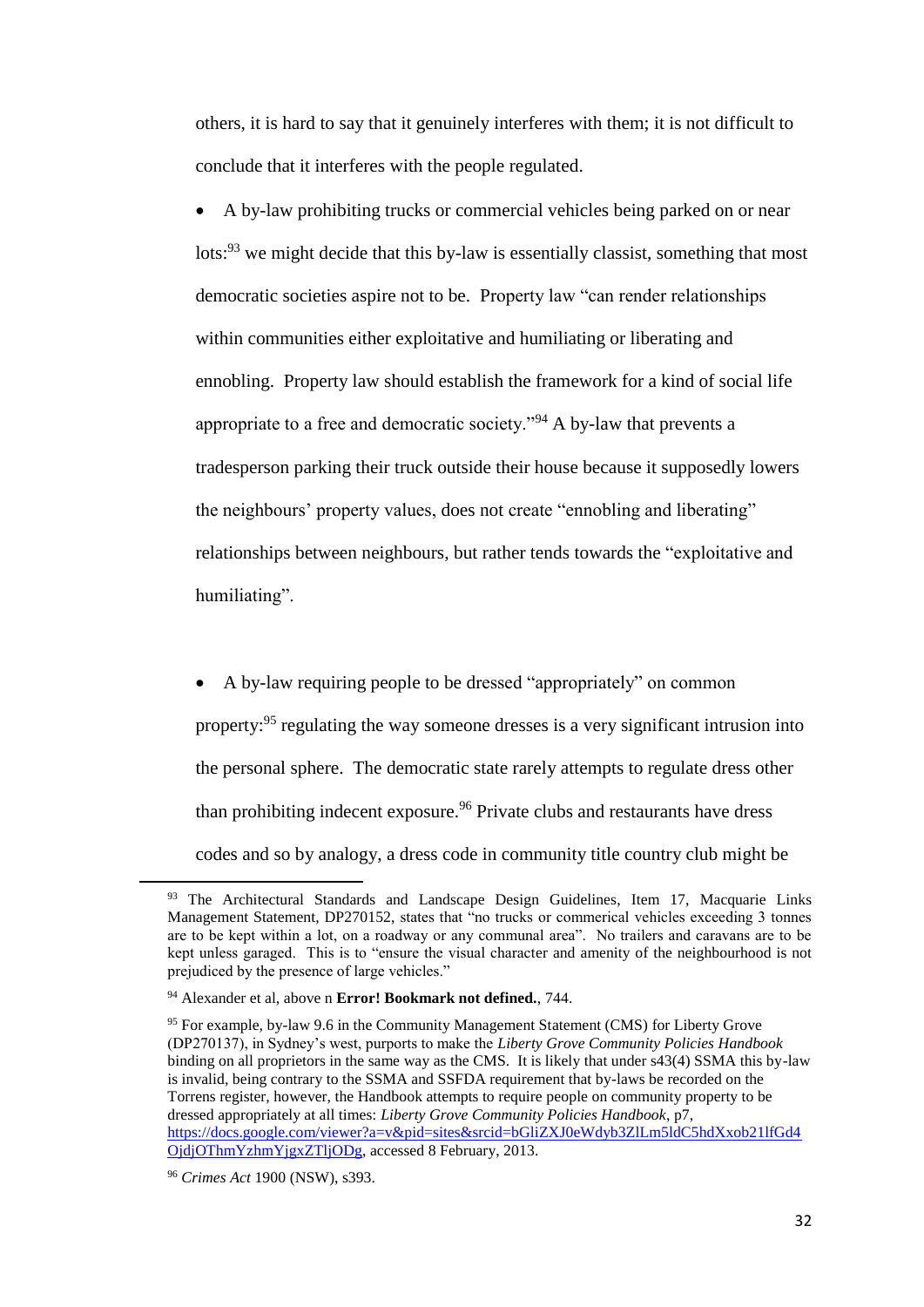acceptable, but any dress code for the park or streets may not be so. We may say that no by-law should exist that creates the power for an estate manager to order a teenage girl from a common property park for wearing a short skirt. While it is not necessarily likely that such a power would be abused, the very existence of such a power is incompatible with liberal democracy.<sup>97</sup>

• A by-law banning all signs: while this by-law is generally aimed at minimizing visual clutter on streetscapes, if it bans political signs, it has free speech implications, <sup>98</sup> particularly if the private community is the size of an entire suburb, (eg The New Rouse Hill). We may decide that a private rule that limits political signs is unacceptable because it compromises the democratic process.

As noted above, this process of reasoned deliberation is of necessity messy. It does not yield consistent, predictable results, but if we accept that property entitlements create social relations, and we value the quality of those relations, then we must endure the messiness. It must be remembered that in contrast to the US *Hidden Harbor* rule of "reasonableness" applied on a case by case basis, the current NSW statutory rule, that a by-law simply relate to lots or common property, does not allow any of this deliberation, either by the community

<sup>&</sup>lt;sup>97</sup> In fairness to private communities, I should note that the the Community Handbook for Harrington Grove includes a Code of Conduct that prohibits conduct that "vilifies any person on the grounds of race, religion, ethnicity, sex, sexual orientation or physical appearance": Community Handbook, Harrington Park, [http://grovelife.com.au/images/uploads/communitydocuments/Community%20Handbook%20April%202012.pd](http://grovelife.com.au/images/uploads/communitydocuments/Community%20Handbook%20April%202012.pdf) [f.,](http://grovelife.com.au/images/uploads/communitydocuments/Community%20Handbook%20April%202012.pdf) accessed 17 June, 2013.

<sup>&</sup>lt;sup>98</sup> The free speech implications of sign bans has been the subject of litigation in the United States in *Committee for a Better Twin Rivers v Twin Rivers Homeowners' Association*, 890 A.2d 947 (N.J.Super.Ct.App.Div. 2006), *rev'd*, 929 A.2d 1060 (N.J.2007). The Court of Appeal decided in favour of the HOA on the grounds that it was a private entity and not subject to the constitutional limits of state actors. See Chapter 2, n 201. At Breakfast Point in Sydney, the approval of the Executive Committee must be obtained before any sign, banner or poster is put up, but this rule is limited to marketing or advertising signs which, depending on one's interpretation of "advertising", may not include political posters: Community Management Statement, DP 270347, cl 60.1. At Macquarie Links, under by-law 9, approval of the "Planning Committee" is needed to put up signs. The "Planning Committee" is made up of three members of the Executive Committee and nominees of the hotel and golf course owners, Management Statement, DP270152.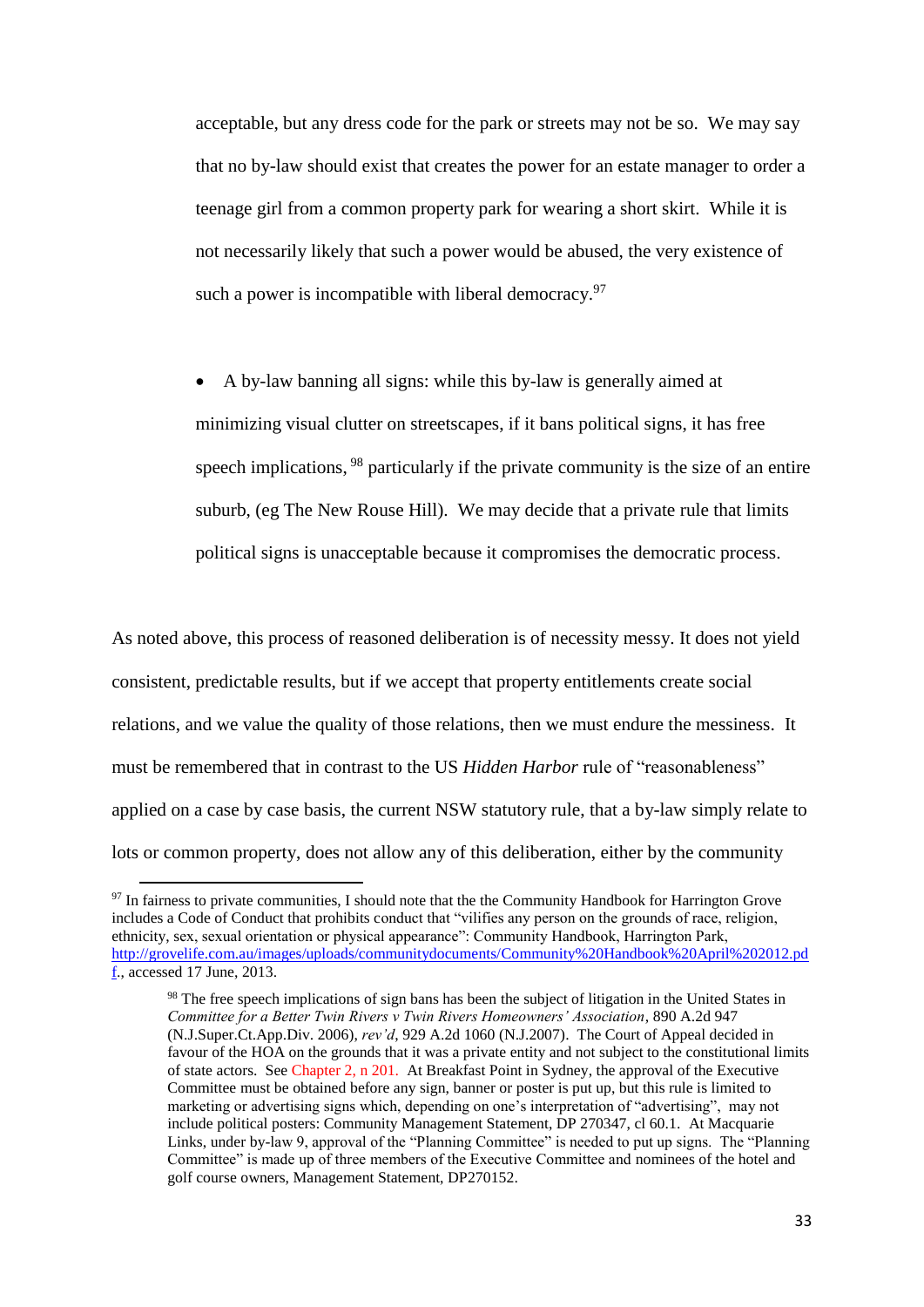creating the by-law or by a court or tribunal reviewing it. While this might seem easy, avoiding the messy questions raised above, in reality it does not. Those questions are still there, (should we be able to determine the colour of our neighbours' blinds or how they dress?), but they have been given a blanket affirmative answer without any engagement with the content of the questions or the consequences of the answers. There is no opportunity for the kind of dialogue between the state and private groups which is possible in US adjudication, and which rightly Alexander insists is "a civic obligation [of groups] to maintain community within our society."<sup>99</sup>

As with economically undesirable by-laws, NSW needs an express legislative provision allowing higher courts to invalidate socially and politically undesirable by-laws. Such a provision would require by-laws to be judged with reference to a reasonableness standard, informed by the values of a plural democracy. This would not only allow individual lot owners to challenge specific by-laws, such as a by-law that prohibits a tradesman parking his truck outside his home, it would clarify that it is the proper role of courts to adjudicate on these privately created rules. It would establish that it is never appropriate for NSW citizens to have an almost unfettered quasi-legislative power in relation to land, but that the by-law making power is always subject to robust judicial review. An express legislative provision would engender a culture in which courts, developers, lot owners and bodies corporate engage in a dialogue about the social and political legitimacy of particular by-law entitlements. This dialogue would of necessity occur between developers and their lawyers at the point of writing initial by-laws, between members of a body corporate at the point of creating new by-laws, and in courts at the point a lot owner challenged a by-law. NSW should also have a default rule that by-laws cannot regulate activity inside lots unless the

**.** 

<sup>99</sup> Alexander, 'Dilemmas of Group Autonomy', above n **Error! Bookmark not defined.**, 60.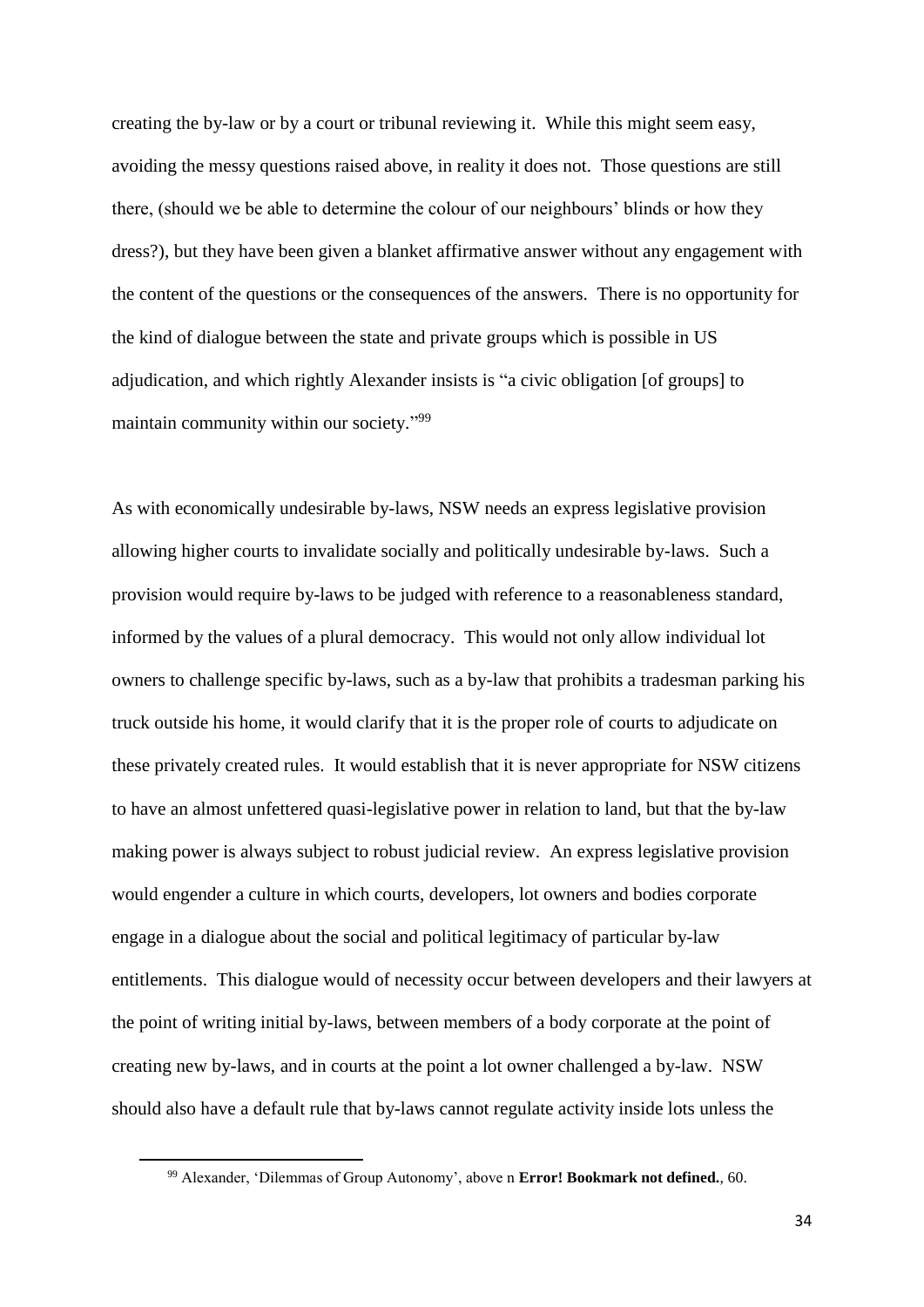activity has a meaningful and harmful effect on others. This default rule would be consistent with the most basic principles of liberal democracy.

Before moving to the next chapter two important points must be made. First, it is possible that in New South Wales, many attempts to regulate borderline self-regarding/other-regarding acts are potentially invalid. Many management statements provide that architectural or design guidelines, or behavioural rules that exist elsewhere, (in a "Community Handbook" or in the heads of the people on the Executive Committee or a "planning committee"), bind owners.<sup>100</sup> This is done because amendments of management statements and by-laws must be registered, costing time and money. Amendments of other documents do not need to be registered, and it is assumed that if a provision of a management statement states that owners are bound by the other document, this is effective. This is arguably not the case. Management statements and by-laws, as well as their amendments,<sup>101</sup> must be registered so that prospective purchasers can inform themselves of the restrictions and obligations on title. It is arguable that any attempt to bind people with rules that were not available on the publicly accessible Torrens register is contrary to both the SSMA and the CLMA requirements of registration. Further, under the Torrens system, owners are only bound by interests on the register, and thus any provision of a management statement or by-laws that states otherwise would be invalid as a result of inconsistency with the s42 *Real Property Act* 1900 (NSW).

<sup>100</sup> Eg Breakfast Point Management Statement, DP270347, cl 7; Fairwater Gardens Management Statement, DP270551, cl 4; Liberty Grove Management Statement DP270137, by-law 9.16.

 $101$ Amended strata by-laws must be registered within two years of making, (which seems far too long): SSMA, s48(2), while community management statement amendments must be registered within two months: CLMA, s14(5).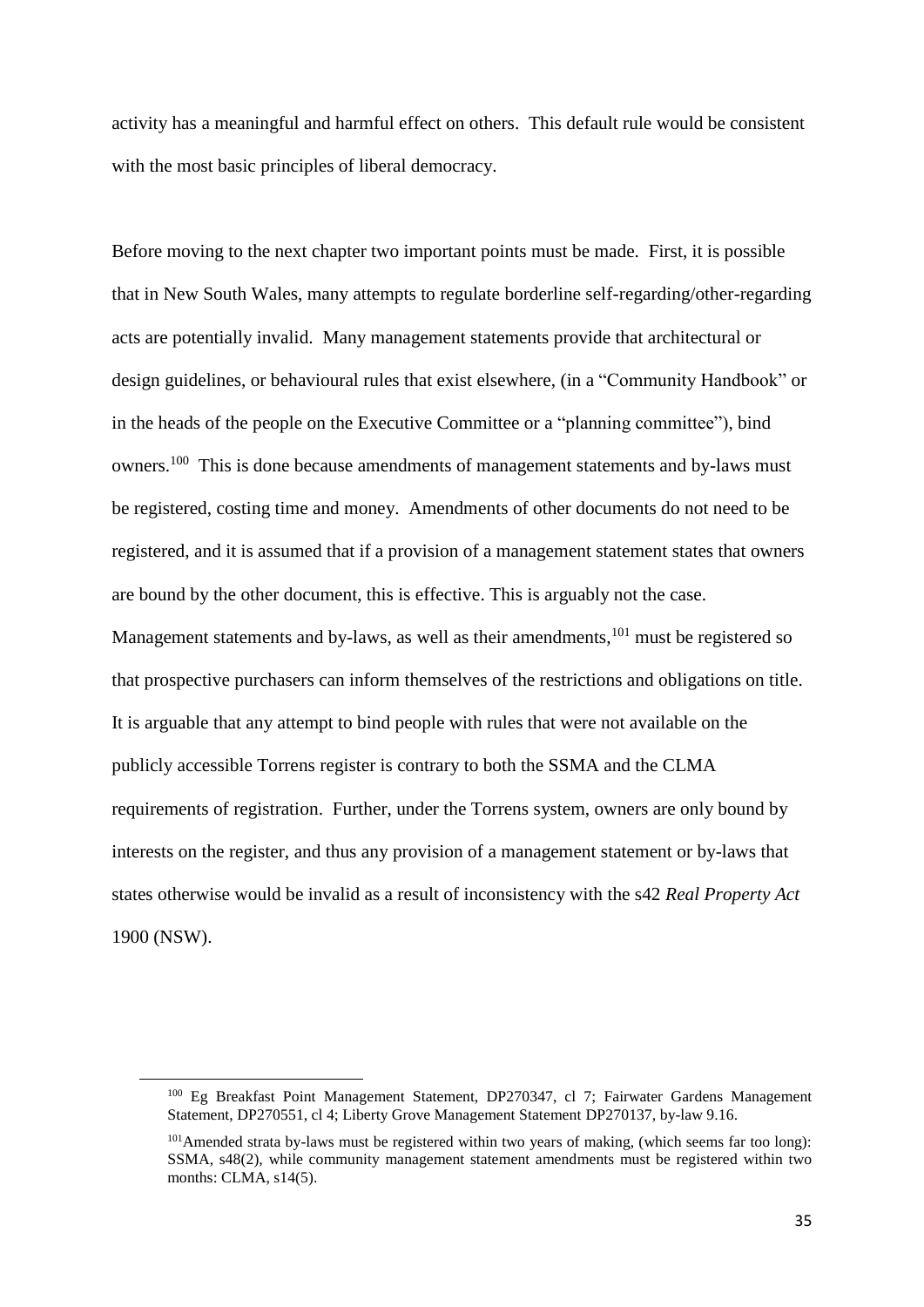Legal technicality aside, most people have plans for their home the realisation of which is deeply personal. As Radin says in relation homes,

[if] an object you now control is bound up in your future plans or in your anticipation of your future self, and it is partly these plans for your own continuity that make you a

person, then your own personhood depends on the realization of these expectations.<sup>102</sup> Not being able to alter one's home as a result of rules that you have never read, either because they are not on the publicly accessible register or because they are largely discretionary and simply exist in a group of neighbours' heads,  $103$  is a sure recipe for resentment and dispute. In the US context, Professor French noted that, "[d]reams of homeownership can turn sour for people whose building or landscaping plans are not approved and for people who learn too late that they will not be permitted to put up political signs, for sale signs, or holiday decorations."<sup>104</sup> She recommended a Bill of Rights for HOAs that included a prohibition on regulation of activity within privately owned lots unless it harmed others or created "unsightly conditions" visible to the outside. Further, as Reporter for the Restatement, French included strict limits on implied design controls, echoing the judiciary's concern with the capacity of discretionary design controls to result in arbitrary and discriminatory exercise of power.<sup>105</sup> There is no reason to assume that unpredictable regulation would cause any less resentment and dispute in NSW than in the US.

Secondly, in addition to engaging with the question of what *kinds* of regulation we should accept in private communities, we should engage with a preliminary question of whether we

<sup>102</sup> Radin, above n [28,](#page-12-0) 968.

<sup>&</sup>lt;sup>103</sup> Eg the Architectural Standards and Landscape Design Guidelines for Macquarie Links, DP270152, are actually in the registered management, however, in relation to house paint colours, Item 10, the Standards simply say, "To be submitted with plans for approval". There is no prior notification of what colours might be approved.

<sup>104</sup> French, 'Constitution of a Private Residential Government', above n [92,](#page-30-0) 349.

<sup>105</sup> *Restatement*, above n **Error! Bookmark not defined.**, § 6.9.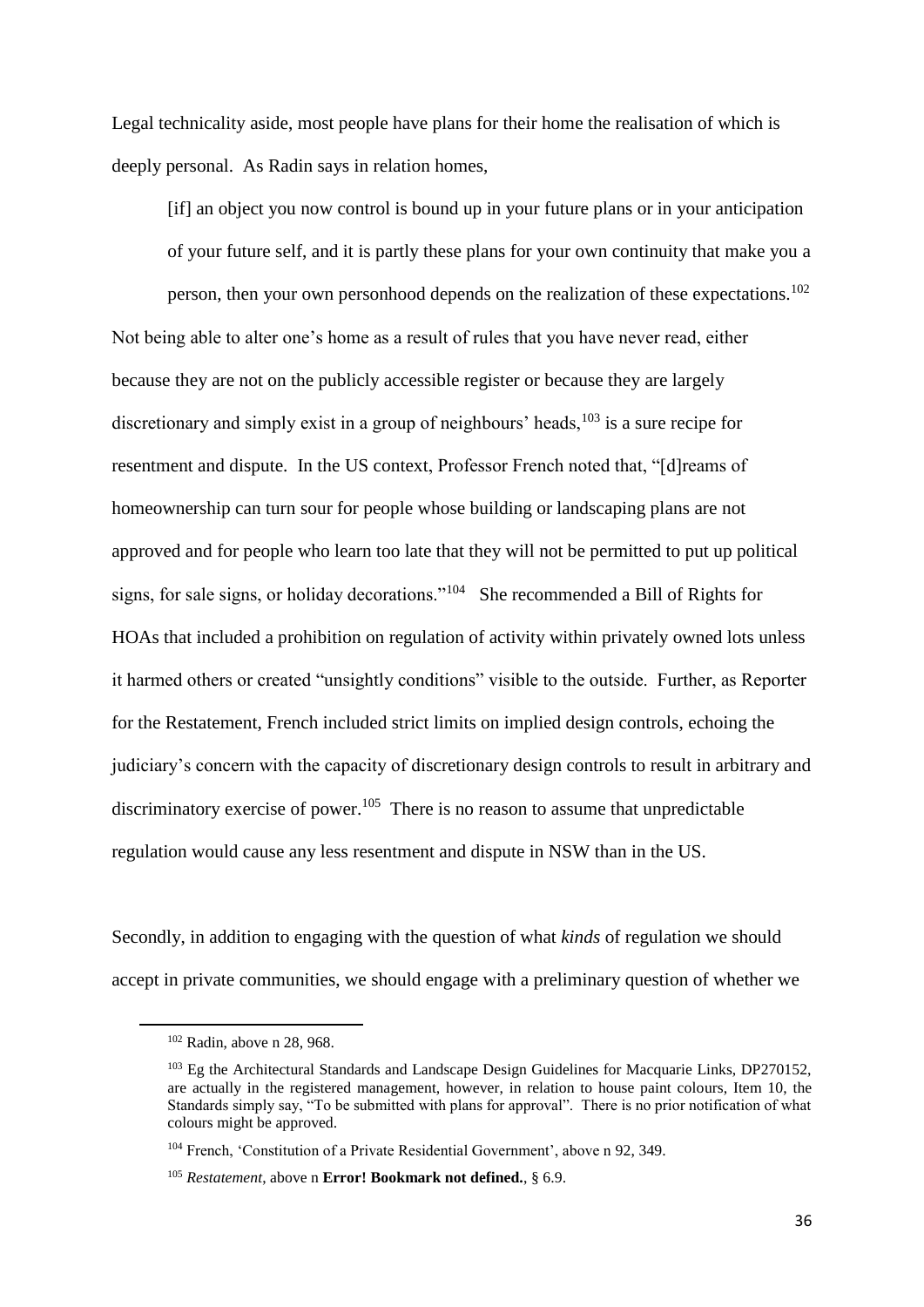should have private regulation at all. The private regulation of a strata scheme in a high rise building is both necessary and inevitable, but private regulation in a low rise subdivision is not. These developments could be done as ordinary residential subdivisions, with public, not private regulation. Consistent with the reasoning of McKenzie, I would argue that we must guard against inadvertently creating swathes of private communities for reasons that have nothing to do with the individual "consumers" wanting to live in private communities. There is a real risk that, like the United States, community title developments will spring up in response to other forces like increased land prices, policies of urban consolidation, real estate marketing, underfunded local councils, and an ideological shift towards privatization. As noted at the beginning of the preceding chapter, a shift in favour of privatization can be seen in the NSW government's White Paper *A New Planning System for New South Wales*. 106 In relation to residential development, this will mean community title in which roads, sewers, street lights, parks and even transport are privately built and owned in perpetuity. As this thesis hopefully demonstrates, the legislation and its implications are extremely complicated, and not unreasonably, many players involved in development, (eg the state government, local council, urban planners, architects, and developers), have a limited understanding of the legislation and appreciation of the complexity they are creating. Experienced lawyers certainly do, but they are often left with no choice but to structure a development with community title legislation because of the conditions of development consent, which may require the provision of private open space, facilities, and increasingly, "green utilities".<sup>107</sup>

<sup>106</sup> Department of Planning, 'A New Planning System for New South Wales: White Paper' (2013), 27.

 $107$  In discussions I have had with practising lawyers over the past five years, I have heard many descriptions of councils refusing to accept dedications of open space as public parks. While council officers may not be familiar with all of the detail of the legislation, they appreciate the potential for community title developments to minimise council costs. Barangaroo, the largest development site in Sydney CBD, is a good example of a development that will have extraordinarily expensive and complicated green utilities as a result of state governement conditions of development consent. It is leasehold land and will be a stratum subdivision under the *Conveyancing Act* 1919 (NSW), Part 23, Division 3B, with owneship of green utilities shared between commercial and residential owners: "Barangaroo: Inside a Deal", presentation by King, Wood and Mallesons, at the 8<sup>th</sup> Annual ACCAL Conference, Sydney, 21 March, 2003.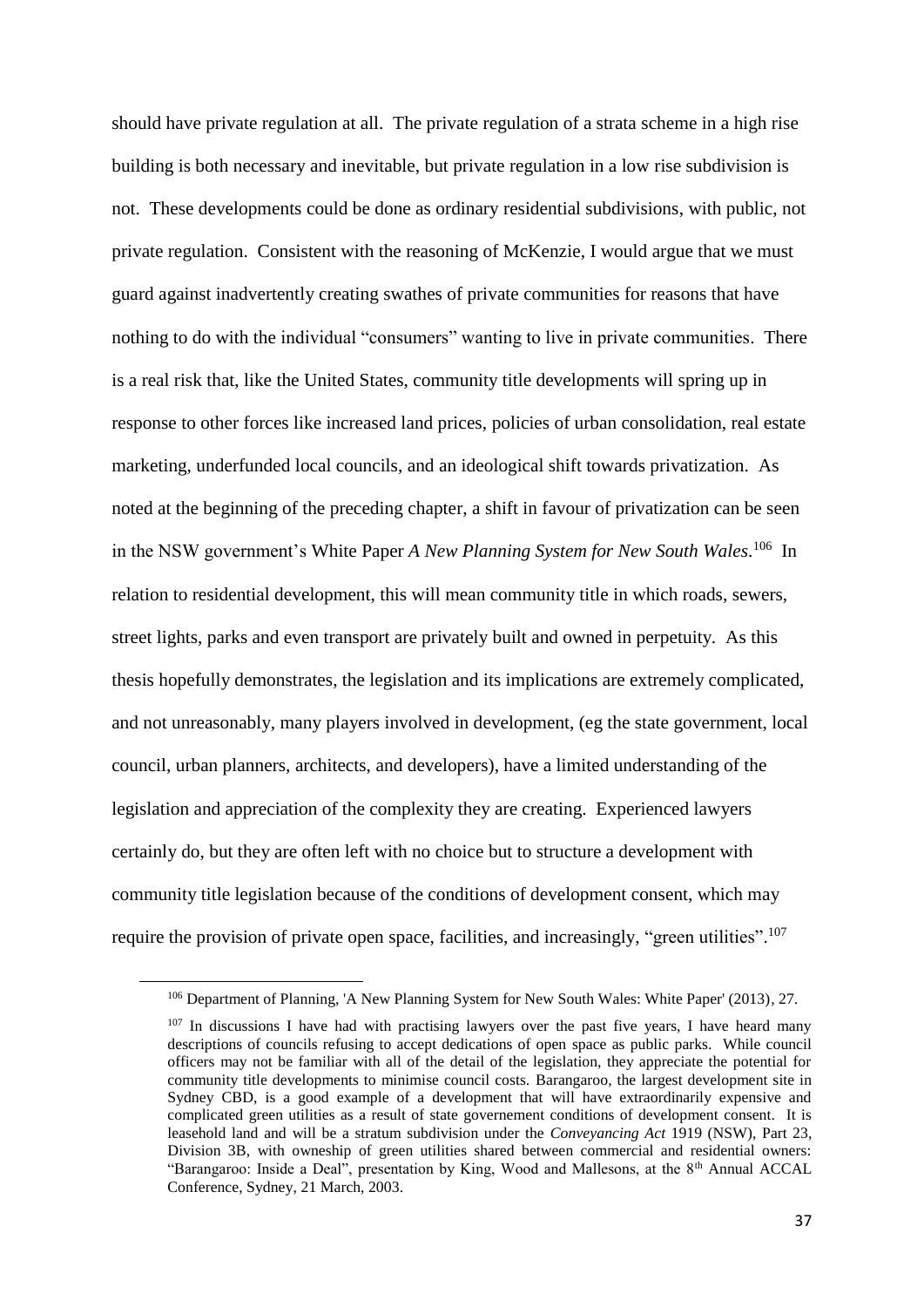Most importantly, the limited research to date demonstrates that in Australia, like the US, many purchasers have limited or no understanding of the legal framework for their communities<sup>108</sup> and cannot be said to have actively "chosen" private regulation. This will be even more so if community title dominates new greenfields developments on the urban fringe, leaving purchasers no alternative. In these circumstances, as McKenzie argues in relation to the US, it is fanciful to use theories like rational or public choice, or even communitarianism to retrospectively attempt to justify the existence private regulation. Ideally, with a better understanding of community title, $109$  its development will be in response to an informed demand for private communities, and not in response to a range of other extraneous factors.

<sup>108</sup> Goodman and Douglas, above n **Error! Bookmark not defined.**. A large survey of NSW owners and executive committees revealed that owners rated their own understanding of the legislation well, but not their fellow owners'; executive committees did not rate other owners' understanding well; and when asked whether the legislation was adequate in relation to management of schemes, half of all respondents said they did not know. The authors noted that, "[g]iven that those people who undertook the survey were likely a more engaged group than strata owners generally, the fact that half were not aware of the legislation to the extent that they felt they could answer this question is significant": Easthope, Judd and Randolph, 'Governing the Compact City", 48.

<sup>&</sup>lt;sup>109</sup> A good example of education about community title can be found on the Bingara Gorge development's webiste. Bingara Gorge is in the south west growth sector of Sydney and will house 3,5000 people. There is country and leisure club, as well as 115 ha of bushland. The web site has a page explaining community title. It could more clearly state that the facilities are available to residents because they own them, but it at least includes links to Land and Property Information's web pages on community title: "Living in Bingara Gorge: Community Scheme", [http://www.bingaragorge.com.au/Living-in-Bingara-Gorge/Community-Scheme.aspx,](http://www.bingaragorge.com.au/Living-in-Bingara-Gorge/Community-Scheme.aspx) accessed 17 May, 2013.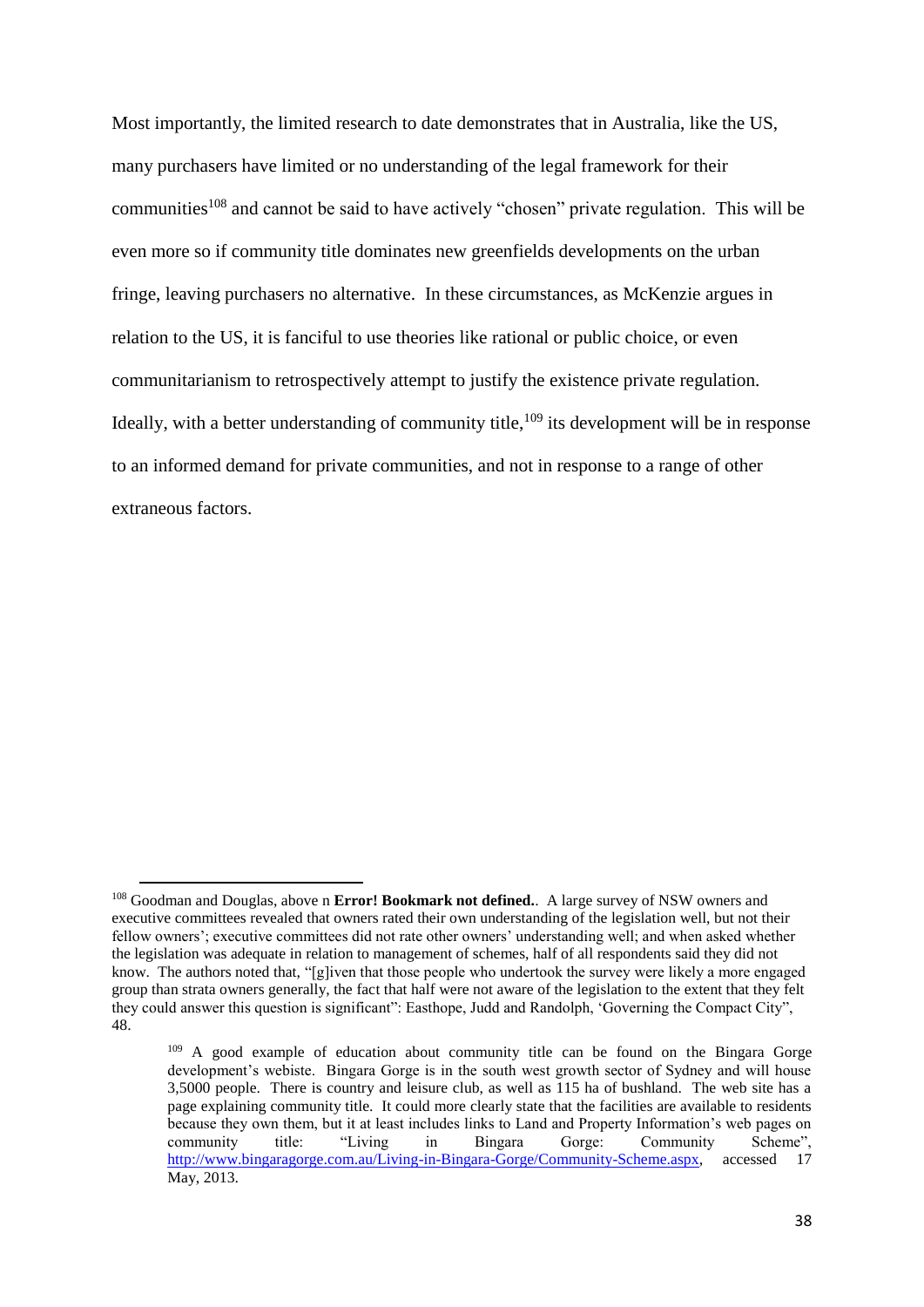*Restatement (Third) of Property: Servitudes* (2000)

Alexander, Gregory S., 'Dilemmas of Group Autonomy: Residential Associations and Community' (1989) 75 *Cornell Law Review*

Alexander, Greogry S et al, 'Statement of Progressive Property' (2008) 94 *Cornell Law Review*

Alexander, Larry, 'Illiberalism All the Way Down: Illiberal Grops and Two Conceptions of Liberalism' (2001-2002) 12(2) *Journal of Contemporary Legal Issues*

Beito, David T, Peter Gordon and Alexander Tabarrok, *The Voluntary City: Choice, Community, and Civil Society* (University of Michigan Press, 2002)

Berlin, Isaiah, 'Two Concepts of Liberty' in Henry Hardy (ed), *Liberty* (Oxford University Press, 2002) 167

Blakely, Edward J. and Mary Gail Snyder, *Fortress America: gated communities in the United States* (Brookings Institution Press, 1997)

Booth, Philip, *Planning by Consent: the Origins and Nature of British Developmental Control* (Routledge, 2003)

Brody, Howard et al, 'Map-making and myth-making in Broad Street: the London cholera epidemic, 1854' (2000) 356 *The Lancet*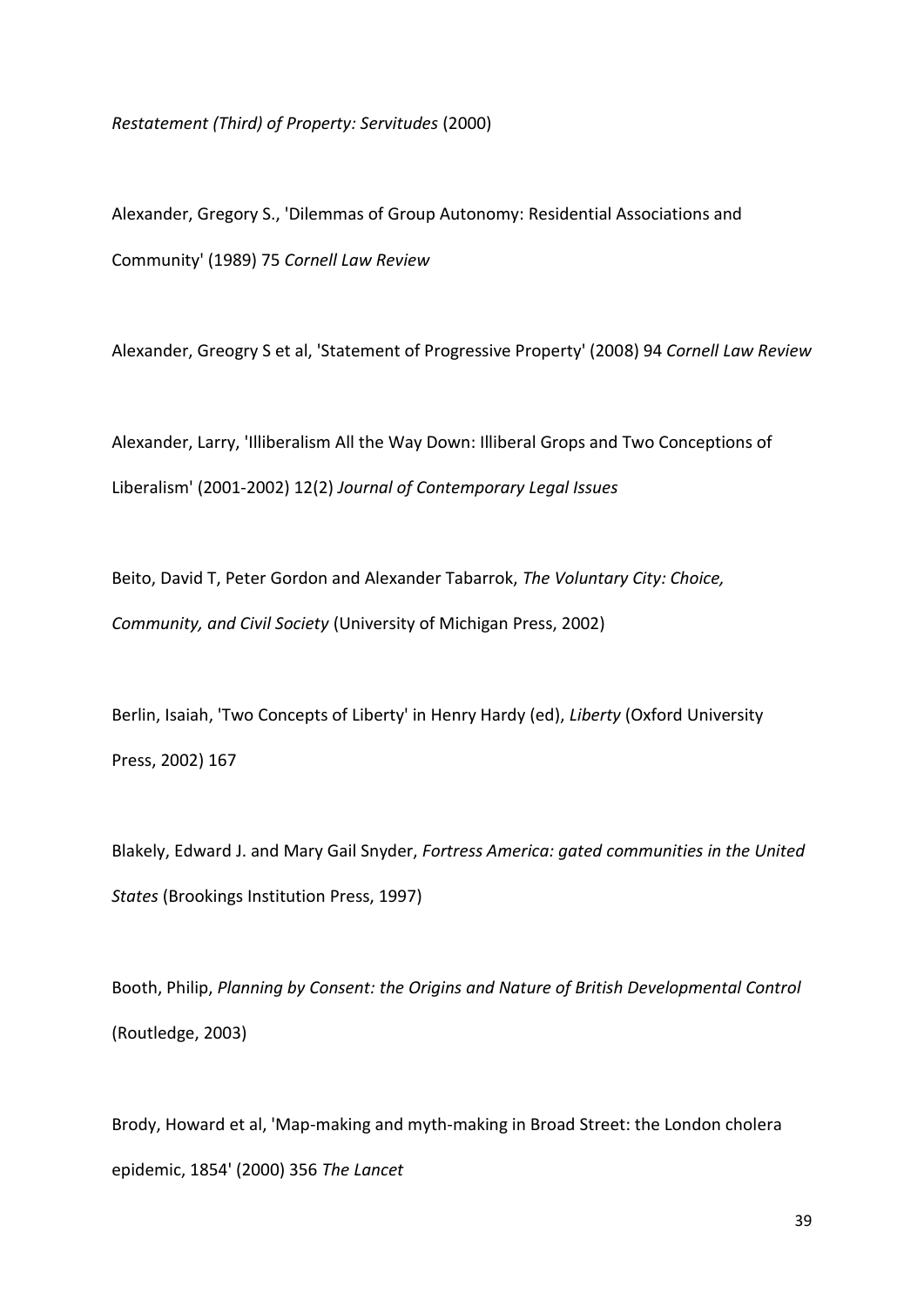CityFutures, 'Common Ground: The Costs and Provision of Community Infrastructure in Community Title Schemes in NSW' (UNSW, 2008)

Commission, Victorian Law Reform, 'Easements and Covenants: Final Report' (Victorian Law Reform Commission, 2010)

Davison, Graeme, 'The Past and Future of the Australian Suburb' (1993) 31(2) *Australian Planner*

Duany, Andres, Elizabeth Plater-Zyberk and Jeff Speck, *Suburban Nation: The Rise of Sprawl and the Decline of the American Dream* (Farrar, Straus, and Giroux, 2000)

Easthope, H, B Randolph and S Judd, 'Governing the Compact City: The Role and Effectiveness of Strata Management' (CityFutures, UNSW, 2012)

Ellickson, Robert C., 'Cities and Homeowners Associations' (1981) 130 *University of Pennsylvania Law Review*

Fisher, Warwick, 'The Future of Rural Land Sharing Communities in Far North Coast New South Wales' (2004) 8 *Southern Cross University Law Review*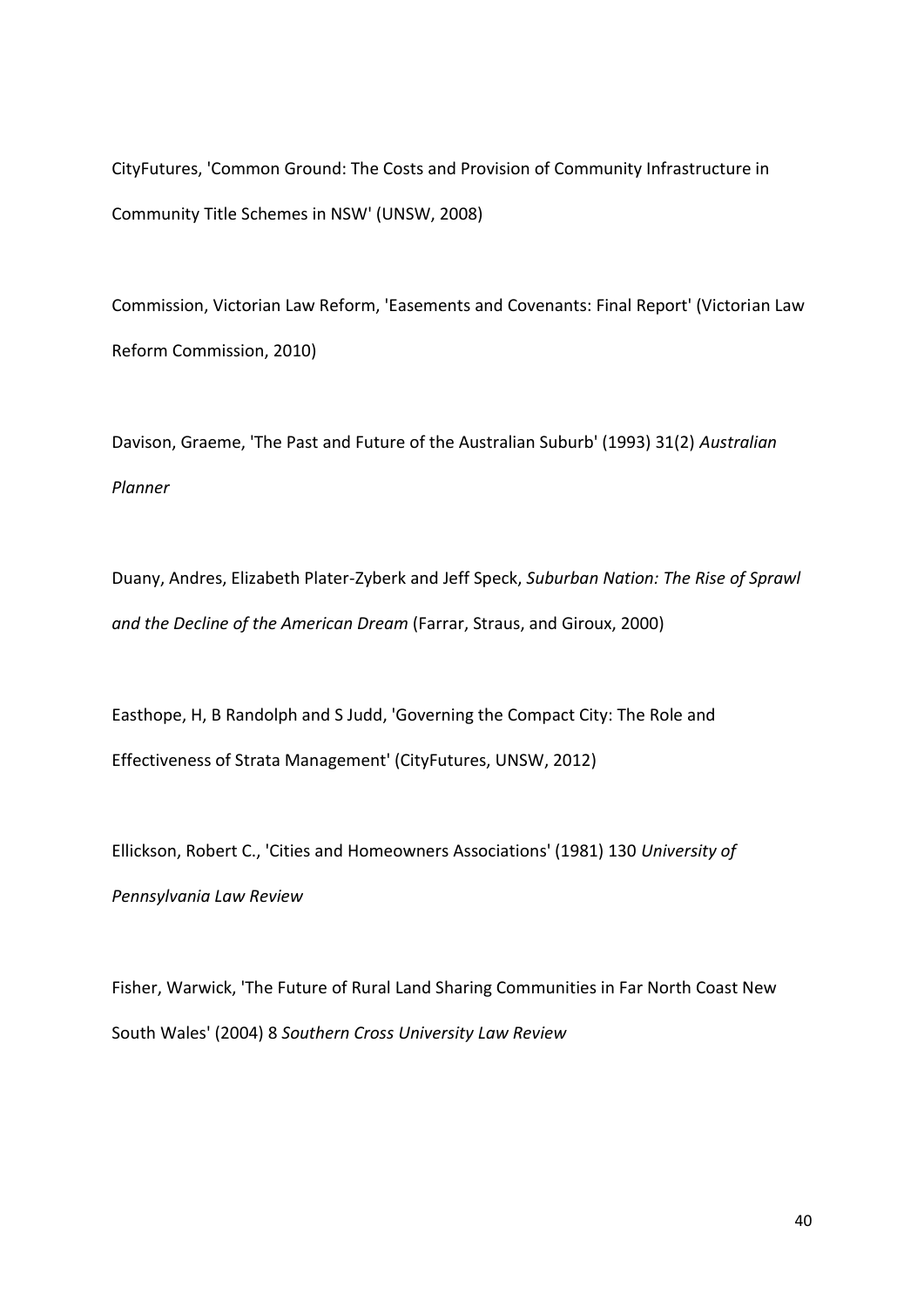Foldvary, Fred, 'Proprietary Communities and Homeowner Associations' in David T Beito, Peter Gordon and Alexander Tabarrok (eds), *The Voluntary City: Choice, Community, and Civil Society* (University of Michigan Press, 2002) 258

Franzese, Paula, 'Does It Take a Village? Privatization, Paterns of Restrictiveness and the Demise of Community' (2002) 47 *Villanova Law Review*

French, Susan F., 'Constitution of a Private Residential Government Should Include a Bill of Rights, The Symposium on the Uniform Real Property Acts' (1992) 27 *Wake Forest Law Review*

Fritz, John-Patrick, 'Check Your Rights and Your Guns at the Door: Questioning the Validity of Restrictive Covenants against the Right to Bear Arms Comment' (2005-2007) 35 *Southwestern University Law Review* 551

Gillette, Clayton P., 'Courts, Covenants, and Communities' (1994) 61 *University of Chicago Law Review*

Gleeson., B, *Australian Heartlands: Making Space for Hope in the Suburbs* (Allen and Unwin, 2006)

Goodman, Robin and Kathy Douglas, 'Life in a Master Planned Estate—Community and Lifestyle or Conflict and Liability?' (2010) 28(4) *Urban Policy and Research*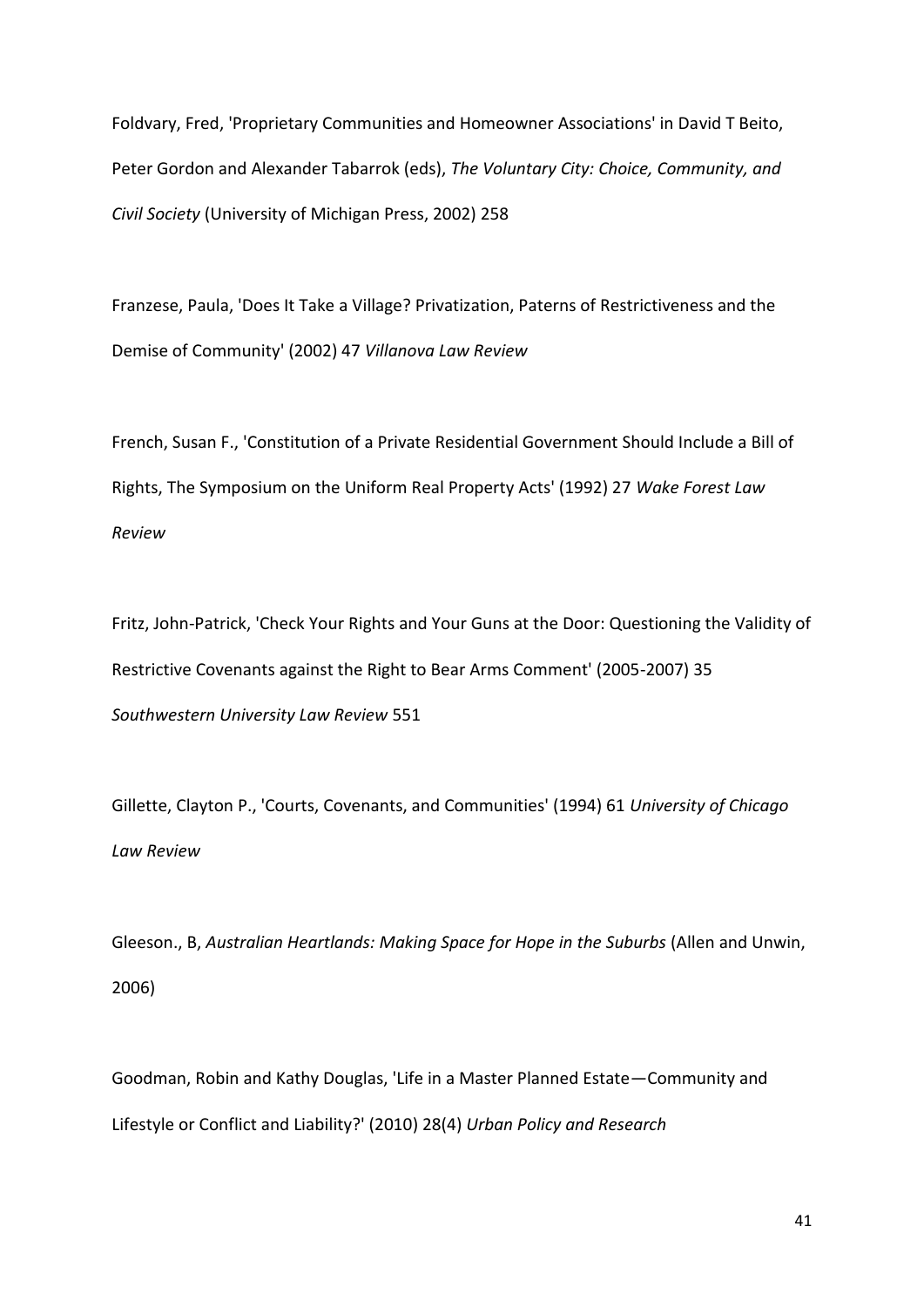Grassmick, David E., 'Minding the Neighbor's Business: Just How Far Can Condominium Owners' Associations Go in Deciding Who Can Move into the Building Note' (2002) 2002 *University of Illinois Law Review*

Kenna, Therese and Deborah Stevenson, 'Negotiating Community Title: Residents' Lived Experiences of Private Governance Arrangements in a Master Planned Estate' (2010) 28(4) *Urban Policy and Research*

Kennedy, Duncan, 'Residential Associations as State Actors: Regulating the Impact of Gated Communities on Nonmembers' (1995) 105(3) *Yale Law Journal*

Korngold, Gerald, 'Single Fmaily Use Covenants: For Achieving a Balance between Traditional Family Life and Individual Autonomy Symposium: The Changing Role of the Family in the Law' (1988) 22 *U.C. Davis Law Review*

Low, Setha M., *Behind the gates: life, security, and the pursuit of happiness in fortress America* (Routledge, 2003)

McKenzie, Evan, *Beyond privatopia: rethinking residential private government* (Urban Institute Press, 2011)

McKenzie, Evan, *Privatopia: homeowner associations and the rise of residential private government* (Yale University Press, 1994)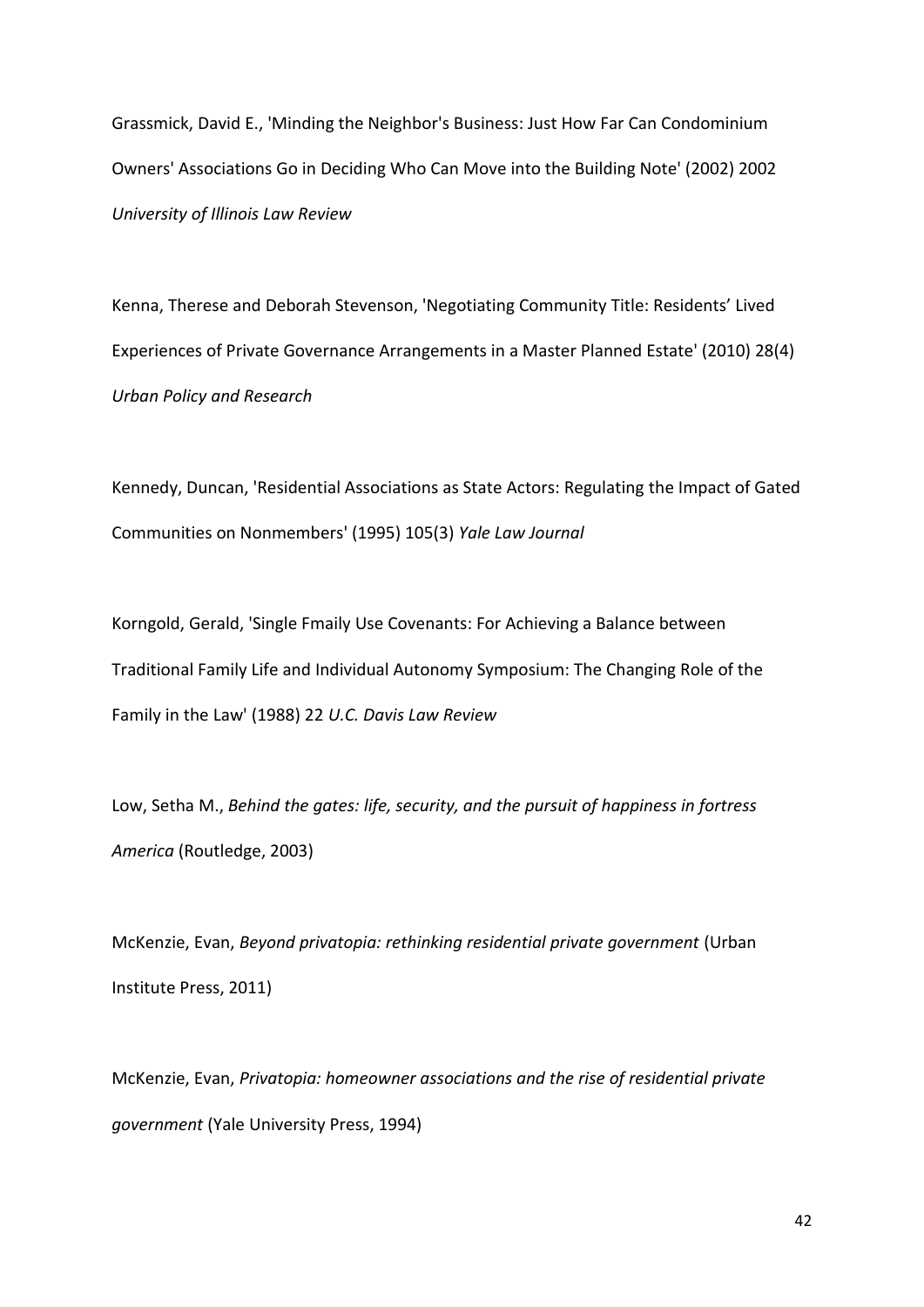Napolitano, Nicole, 'Fair Housing Act Amendments and Age Restrictive Covenants in Condominiums and Cooperatives, The Note' (1999) 73 *St. John's Law Review*

Nelson, Robert H., *Private Neighbourhoods and the Transformation of Local Government* (Urban Institute Press, 2005)

Nussbaum, Martha C., 'Deliberation and Insight: Bloch v Frischholz and the Chicago School of Judicial Behavior Essay' (2010) 77 *University of Chicago Law Review*

Page, John, 'Common Property and the Age of Acquarius' (2010) 19(2) *Griffith Law Review*

Planning, Department of, 'A New Planning System for New South Wales: White Paper' (2013)

Putman, Robert, *Bowling Alone: The Collapse and Revival of American Community* (Simon & Schuster, 2000)

Radin, Margaret Jane, 'Property and Personhood' (1981-1982) 34(5) *Stanford Law Review*

Singer, Joseph William, *The edges of the field: lessons on the obligations of ownership* (Beacon Press, 2000)

Singer, Joseph William, 'How property norms construct the externalities of ownership' in Gregory Alexander and Eduardo Penalver (ed), *Property and Community* (OUP, 2010) 57